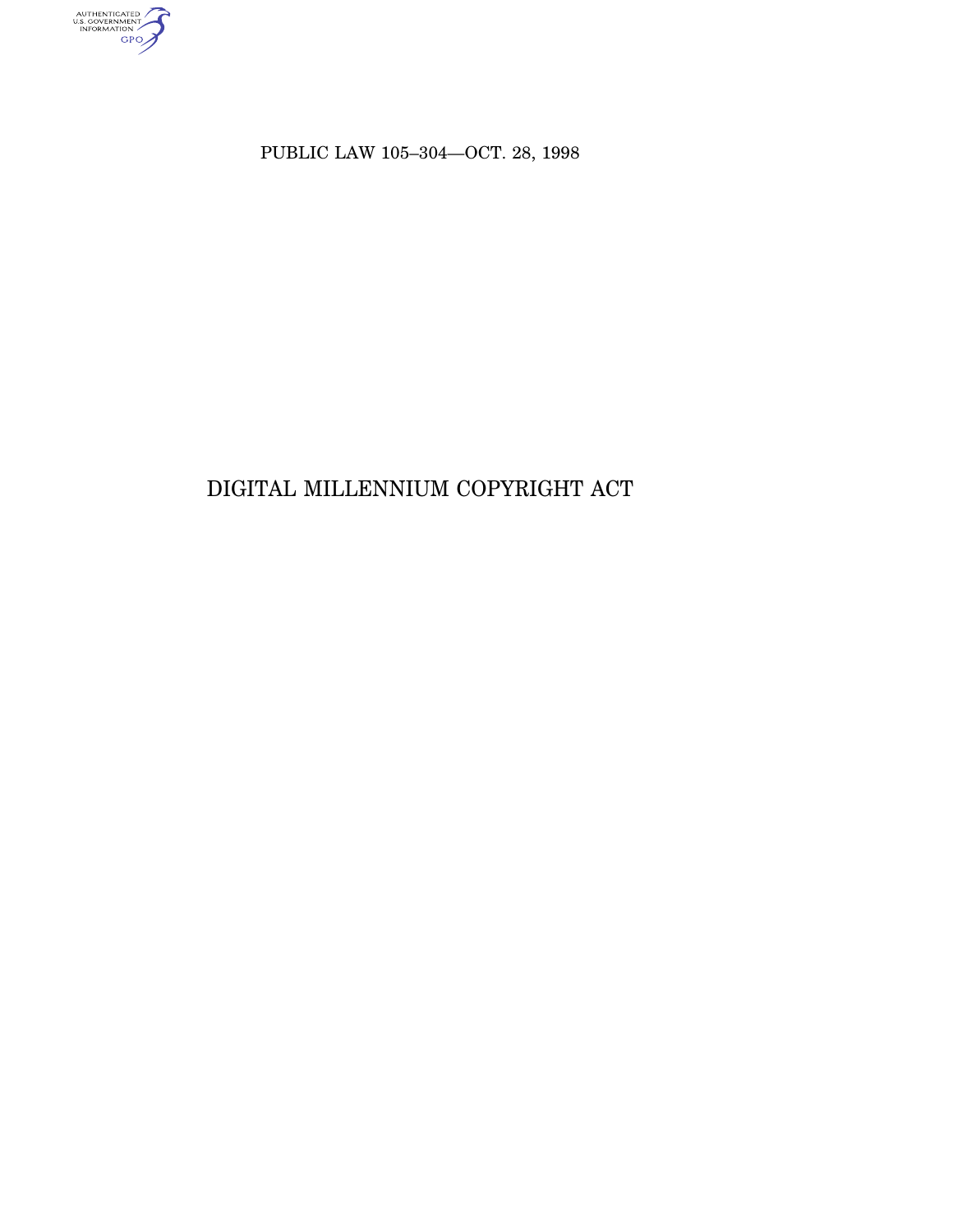# Public Law 105–304 105th Congress

# An Act

Oct. 28, 1998 [H.R. 2281]

To amend title 17, United States Code, to implement the World Intellectual Property Organization Copyright Treaty and Performances and Phonograms Treaty, and for other purposes.

*Be it enacted by the Senate and House of Representatives of the United States of America in Congress assembled*,

17 USC 101 note. Digital Millennium Copyright Act.

#### **SECTION 1. SHORT TITLE.**

This Act may be cited as the ''Digital Millennium Copyright Act''.

## **SEC. 2. TABLE OF CONTENTS.**

- Sec. 1. Short title.
- Sec. 2. Table of contents.

# TITLE I—WIPO TREATIES IMPLEMENTATION

Sec. 101. Short title.

- Sec. 102. Technical amendments.
- Sec. 103. Copyright protection systems and copyright management information.
- Sec. 104. Evaluation of impact of copyright law and amendments on electronic
- commerce and technological development. Sec. 105. Effective date.

#### TITLE II—ONLINE COPYRIGHT INFRINGEMENT LIABILITY LIMITATION

- Sec. 201. Short title.
- Sec. 202. Limitations on liability for copyright infringement.
- Sec. 203. Effective date.

#### TITLE III—COMPUTER MAINTENANCE OR REPAIR COPYRIGHT EXEMPTION

- Sec. 301. Short title.
- Sec. 302. Limitations on exclusive rights; computer programs.

#### TITLE IV—MISCELLANEOUS PROVISIONS

- Sec. 401. Provisions Relating to the Commissioner of Patents and Trademarks and the Register of Copyrights.
- Sec. 402. Ephemeral recordings.
- Sec. 403. Limitations on exclusive rights; distance education.
- Sec. 404. Exemption for libraries and archives.
- Sec. 405. Scope of exclusive rights in sound recordings; ephemeral recordings.
- Sec. 406. Assumption of contractual obligations related to transfers of rights in motion pictures.
- Sec. 407. Effective date.

#### TITLE V—PROTECTION OF CERTAIN ORIGINAL DESIGNS

- Sec. 501. Short title.
- Sec. 502. Protection of certain original designs.
- Sec. 503. Conforming amendments.
- Sec. 504. Joint study of the effect of this title.
- Sec. 505. Effective date.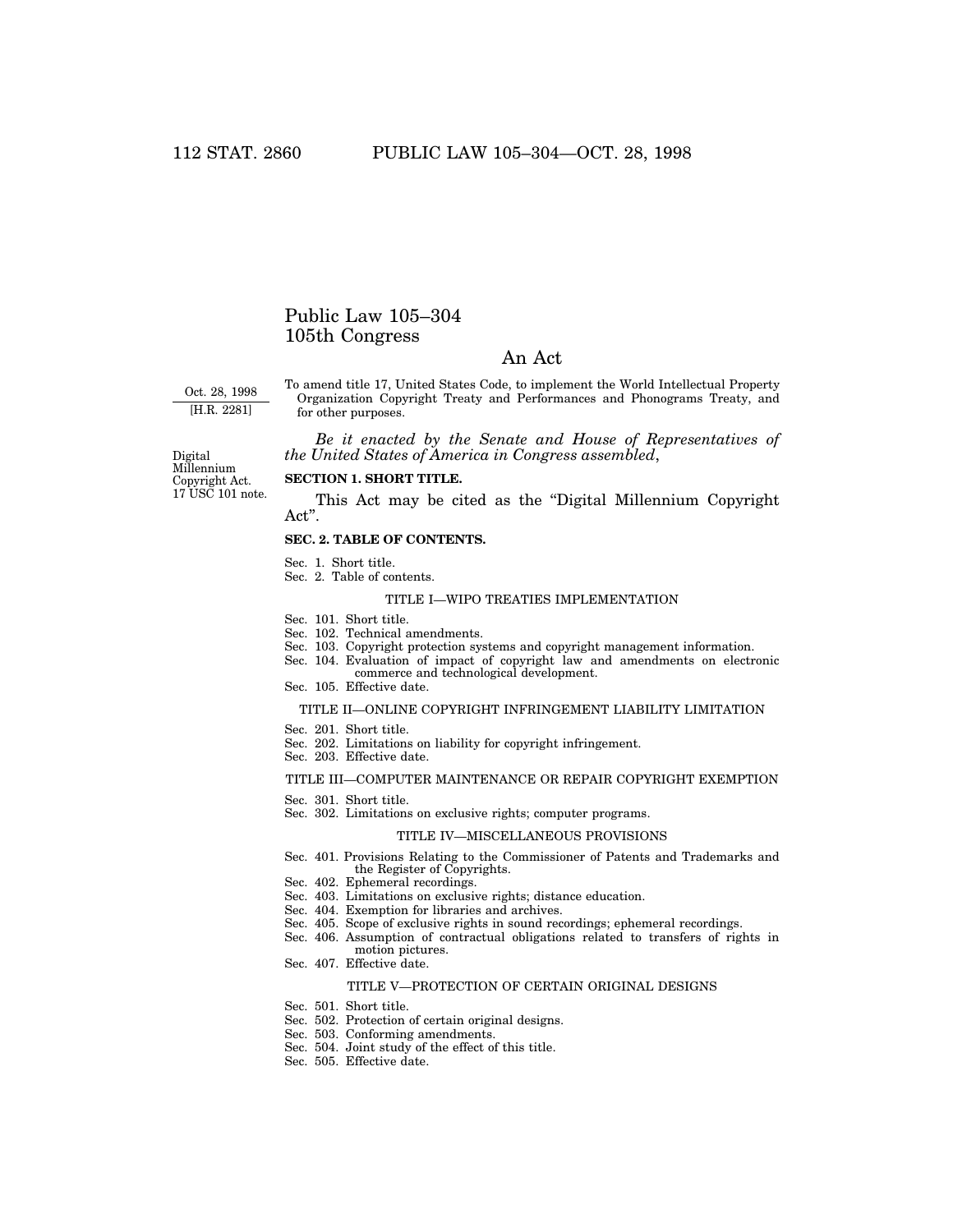# **TITLE I—WIPO TREATIES IMPLEMENTATION**

#### **SEC. 101. SHORT TITLE.**

This title may be cited as the ''WIPO Copyright and Performances and Phonograms Treaties Implementation Act of 1998''.

#### **SEC. 102. TECHNICAL AMENDMENTS.**

(a) DEFINITIONS.—Section 101 of title 17, United States Code, is amended—

(1) by striking the definition of ''Berne Convention work''; (2) in the definition of ''The 'country of origin' of a Berne Convention work''—

(A) by striking ''The 'country of origin' of a Berne Convention work, for purposes of section 411, is the United States if" and inserting "For purposes of section 411, a work is a 'United States work' only if'';

 $(B)$  in paragraph  $(1)$ —

(i) in subparagraph (B) by striking ''nation or nations adhering to the Berne Convention'' and inserting "treaty party or parties";

(ii) in subparagraph (C) by striking ''does not adhere to the Berne Convention'' and inserting ''is not a treaty party''; and

(iii) in subparagraph (D) by striking ''does not adhere to the Berne Convention'' and inserting ''is not a treaty party''; and

(C) in the matter following paragraph (3) by striking ''For the purposes of section 411, the 'country of origin' of any other Berne Convention work is not the United States.":

(3) by inserting after the definition of ''fixed'' the following: ''The 'Geneva Phonograms Convention' is the Convention

for the Protection of Producers of Phonograms Against Unauthorized Duplication of Their Phonograms, concluded at Geneva, Switzerland, on October 29, 1971.'';

(4) by inserting after the definition of ''including'' the following:

''An 'international agreement' is—

''(1) the Universal Copyright Convention;

''(2) the Geneva Phonograms Convention;

''(3) the Berne Convention;

"(4) the WTO Agreement;

''(5) the WIPO Copyright Treaty;

"(6) the WIPO Performances and Phonograms Treaty; and

''(7) any other copyright treaty to which the United States is a party.'';

(5) by inserting after the definition of ''transmit'' the following:

"A 'treaty party' is a country or intergovernmental organization other than the United States that is a party to an international agreement.'';

 $(6)$  by inserting after the definition of "widow" the following:

WIPO Copyright and Performances and Phonograms Treaties Implementation Act of 1998. 17 USC 101 note.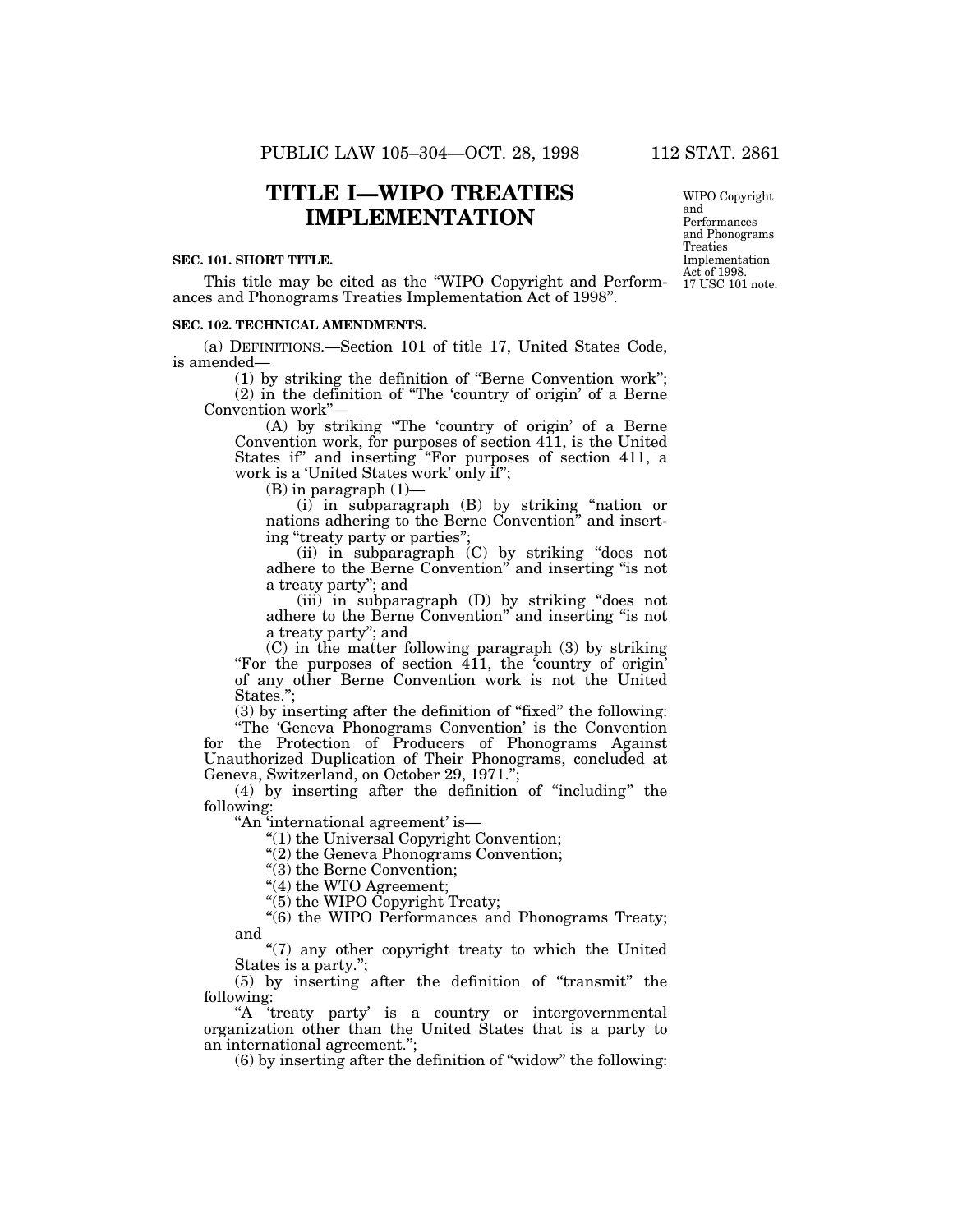''The 'WIPO Copyright Treaty' is the WIPO Copyright Treaty concluded at Geneva, Switzerland, on December 20, 1996.

(7) by inserting after the definition of ''The 'WIPO Copyright Treaty" the following:

''The 'WIPO Performances and Phonograms Treaty' is the WIPO Performances and Phonograms Treaty concluded at Geneva, Switzerland, on December 20, 1996.''; and

(8) by inserting after the definition of ''work made for hire" the following:

''The terms 'WTO Agreement' and 'WTO member country' have the meanings given those terms in paragraphs (9) and (10), respectively, of section 2 of the Uruguay Round Agreements Act.''.

(b) SUBJECT MATTER OF COPYRIGHT; NATIONAL ORIGIN.—Section 104 of title 17, United States Code, is amended—

 $(1)$  in subsection  $(b)$ –

(A) in paragraph (1) by striking ''foreign nation that is a party to a copyright treaty to which the United States is also a party'' and inserting ''treaty party'';

(B) in paragraph (2) by striking ''party to the Universal Copyright Convention" and inserting "treaty party";

 $(C)$  by redesignating paragraph (5) as paragraph (6);

(D) by redesignating paragraph (3) as paragraph (5) and inserting it after paragraph (4);

(E) by inserting after paragraph (2) the following:

"(3) the work is a sound recording that was first fixed in a treaty party; or'';

(F) in paragraph (4) by striking ''Berne Convention work'' and inserting ''pictorial, graphic, or sculptural work that is incorporated in a building or other structure, or an architectural work that is embodied in a building and the building or structure is located in the United States or a treaty party''; and

(G) by inserting after paragraph (6), as so redesignated, the following:

''For purposes of paragraph (2), a work that is published in the United States or a treaty party within 30 days after publication in a foreign nation that is not a treaty party shall be considered to be first published in the United States or such treaty party, as the case may be.''; and

(2) by adding at the end the following new subsection:

"(d) EFFECT OF PHONOGRAMS TREATIES.—Notwithstanding the provisions of subsection (b), no works other than sound recordings shall be eligible for protection under this title solely by virtue of the adherence of the United States to the Geneva Phonograms Convention or the WIPO Performances and Phonograms Treaty.''.

(c) COPYRIGHT IN RESTORED WORKS.—Section 104A(h) of title 17, United States Code, is amended—

(1) in paragraph (1), by striking subparagraphs (A) and (B) and inserting the following:

''(A) a nation adhering to the Berne Convention;

"(B) a WTO member country;

 $C$ ) a nation adhering to the WIPO Copyright Treaty;

''(D) a nation adhering to the WIPO Performances and Phonograms Treaty; or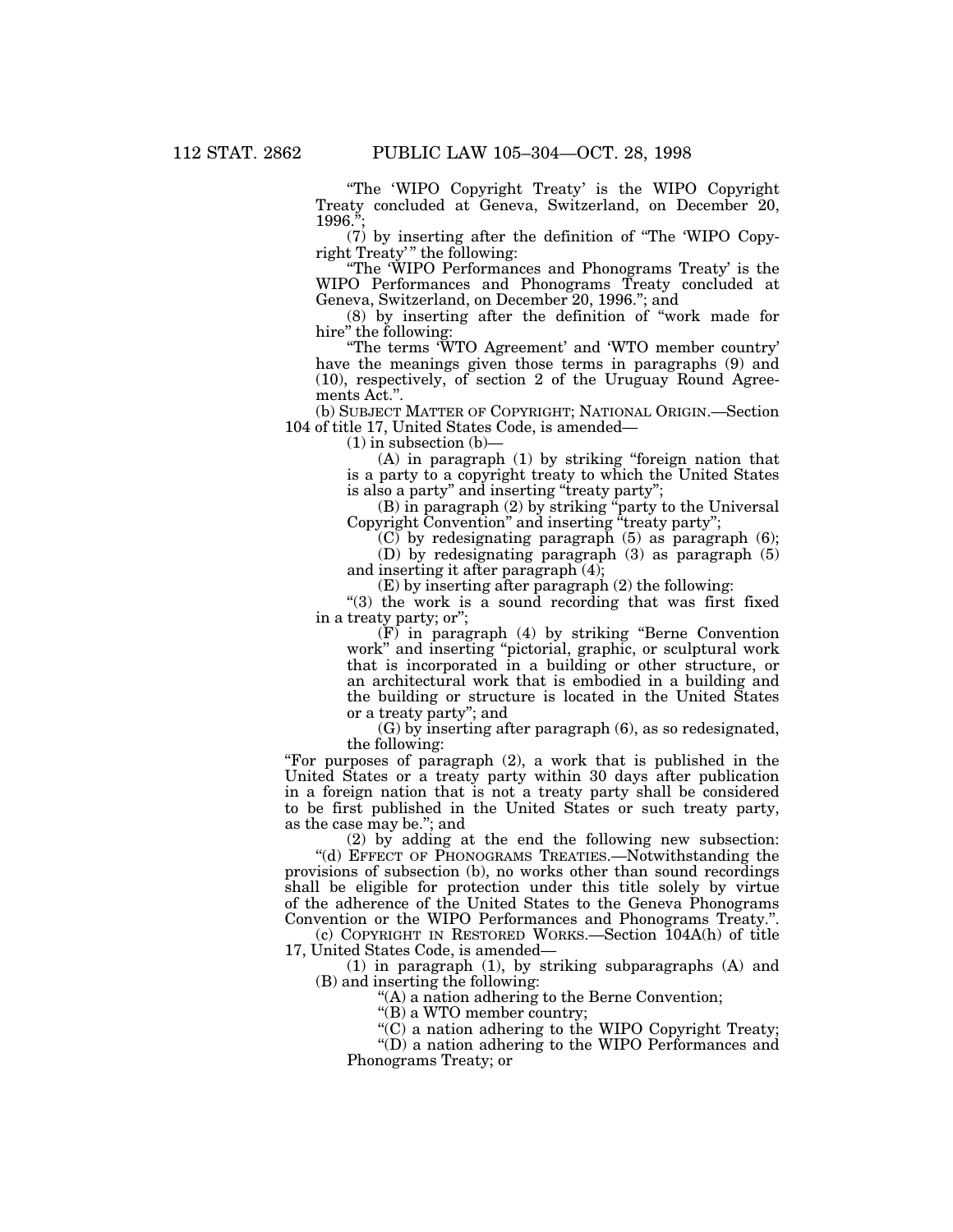''(E) subject to a Presidential proclamation under subsection (g).";

(2) by amending paragraph (3) to read as follows:

"(3) The term 'eligible country' means a nation, other than the United States, that—

"(A) becomes a WTO member country after the date of the enactment of the Uruguay Round Agreements Act;

''(B) on such date of enactment is, or after such date of enactment becomes, a nation adhering to the Berne Convention;

''(C) adheres to the WIPO Copyright Treaty;

''(D) adheres to the WIPO Performances and Phonograms Treaty; or

" $(E)$  after such date of enactment becomes subject to a proclamation under subsection (g).'';

 $(3)$  in paragraph  $(6)$ —

 $(\hat{A})$  in subparagraph  $(C)(iii)$  by striking "and" after the semicolon;

(B) at the end of subparagraph (D) by striking the period and inserting ''; and''; and

(C) by adding after subparagraph (D) the following:

"(E) if the source country for the work is an eligible country solely by virtue of its adherence to the WIPO Performances and Phonograms Treaty, is a sound recording.'';

 $(4)$  in paragraph  $(8)(B)(i)$ 

 $(A)$  by inserting "of which" before "the majority"; and (B) by striking ''of eligible countries''; and

(5) by striking paragraph (9).

(d) REGISTRATION AND INFRINGEMENT ACTIONS.—Section 411(a) of title 17, United States Code, is amended in the first sentence—

(1) by striking ''actions for infringement of copyright in Berne Convention works whose country of origin is not the United States and''; and

(2) by inserting ''United States'' after ''no action for infringement of the copyright in any''.

(e) STATUTE OF LIMITATIONS.—Section 507(a) of title 17, United State Code, is amended by striking ''No'' and inserting ''Except as expressly provided otherwise in this title, no''.

# **SEC. 103. COPYRIGHT PROTECTION SYSTEMS AND COPYRIGHT MANAGEMENT INFORMATION.**

(a) IN GENERAL.—Title 17, United States Code, is amended by adding at the end the following new chapter:

# **''CHAPTER 12—COPYRIGHT PROTECTION AND MANAGEMENT SYSTEMS**

# **''§ 1201. Circumvention of copyright protection systems**

"(a) VIOLATIONS REGARDING CIRCUMVENTION OF TECHNO-LOGICAL MEASURES.—(1)(A) No person shall circumvent a technological measure that effectively controls access to a work protected

<sup>&#</sup>x27;'Sec. ''1201. Circumvention of copyright protection systems. ''1202. Integrity of copyright management information. ''1203. Civil remedies. ''1204. Criminal offenses and penalties. ''1205. Savings clause.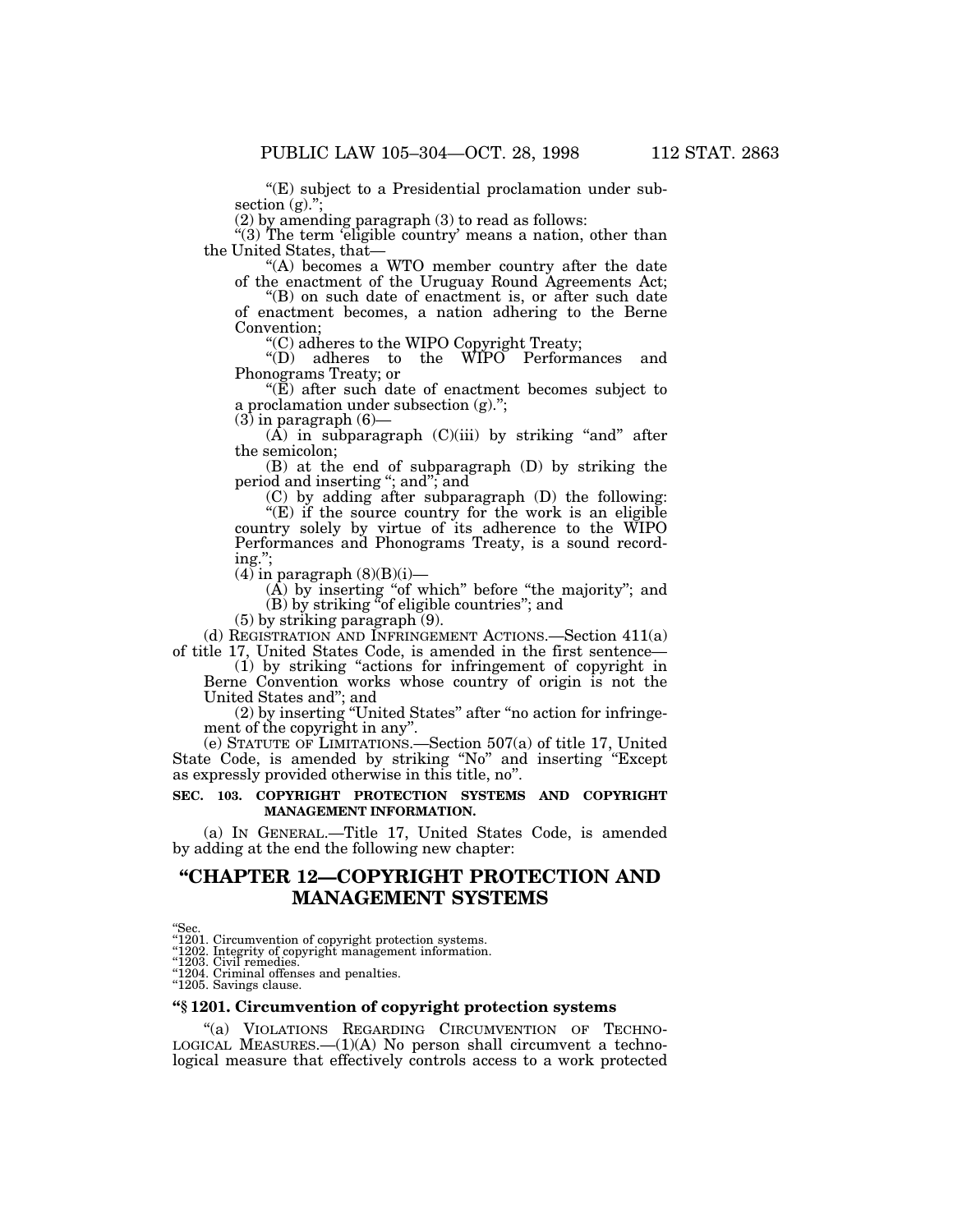Effective date.

under this title. The prohibition contained in the preceding sentence shall take effect at the end of the 2-year period beginning on the date of the enactment of this chapter.

"(B) The prohibition contained in subparagraph  $(A)$  shall not apply to persons who are users of a copyrighted work which is in a particular class of works, if such persons are, or are likely to be in the succeeding 3-year period, adversely affected by virtue of such prohibition in their ability to make noninfringing uses of that particular class of works under this title, as determined under subparagraph (C).

"(C) During the 2-year period described in subparagraph  $(A)$ , and during each succeeding 3-year period, the Librarian of Congress, upon the recommendation of the Register of Copyrights, who shall consult with the Assistant Secretary for Communications and Information of the Department of Commerce and report and comment on his or her views in making such recommendation, shall make the determination in a rulemaking proceeding on the record for purposes of subparagraph (B) of whether persons who are users of a copyrighted work are, or are likely to be in the succeeding 3-year period, adversely affected by the prohibition under subparagraph (A) in their ability to make noninfringing uses under this title of a particular class of copyrighted works. In conducting such rulemaking, the Librarian shall examine-

"(i) the availability for use of copyrighted works;

''(ii) the availability for use of works for nonprofit archival, preservation, and educational purposes;

"(iii) the impact that the prohibition on the circumvention of technological measures applied to copyrighted works has on criticism, comment, news reporting, teaching, scholarship, or research;

"(iv) the effect of circumvention of technological measures on the market for or value of copyrighted works; and

" $(v)$  such other factors as the Librarian considers appropriate.

 $E(D)$  The Librarian shall publish any class of copyrighted works for which the Librarian has determined, pursuant to the rulemaking conducted under subparagraph (C), that noninfringing uses by persons who are users of a copyrighted work are, or are likely to be, adversely affected, and the prohibition contained in subparagraph (A) shall not apply to such users with respect to such class of works for the ensuing 3-year period.

"(E) Neither the exception under subparagraph (B) from the applicability of the prohibition contained in subparagraph (A), nor any determination made in a rulemaking conducted under subparagraph (C), may be used as a defense in any action to enforce any provision of this title other than this paragraph.

 $(2)$  No person shall manufacture, import, offer to the public, provide, or otherwise traffic in any technology, product, service, device, component, or part thereof, that—

 $(A)$  is primarily designed or produced for the purpose of circumventing a technological measure that effectively controls access to a work protected under this title;

''(B) has only limited commercially significant purpose or use other than to circumvent a technological measure that effectively controls access to a work protected under this title; or

Publication.

Reports. Regulations.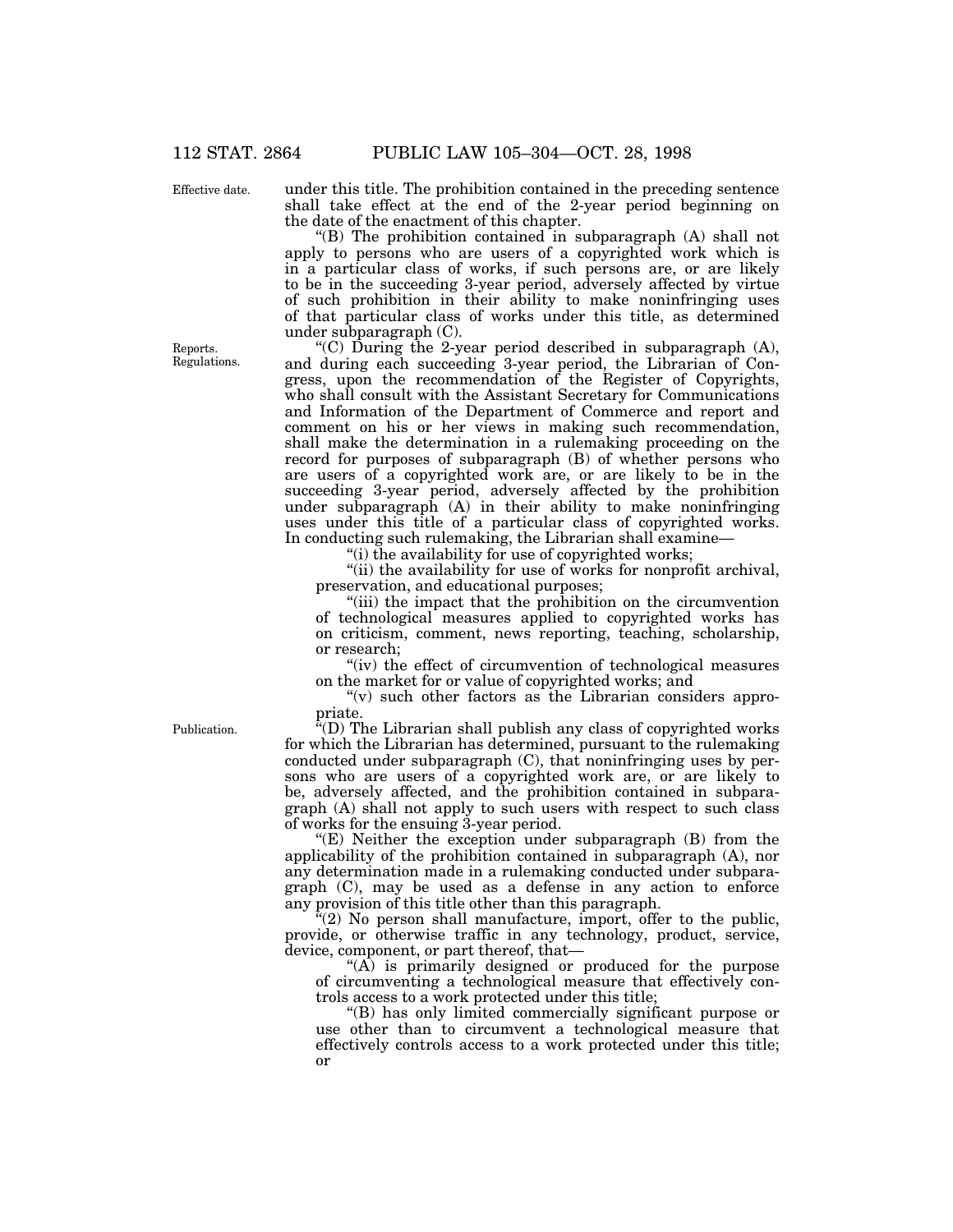$C$ ) is marketed by that person or another acting in concert with that person with that person's knowledge for use in circumventing a technological measure that effectively controls access to a work protected under this title.

''(3) As used in this subsection—

"(A) to 'circumvent a technological measure' means to descramble a scrambled work, to decrypt an encrypted work, or otherwise to avoid, bypass, remove, deactivate, or impair a technological measure, without the authority of the copyright owner; and

 $\mathrm{``(B)}$  a technological measure 'effectively controls access to a work' if the measure, in the ordinary course of its operation, requires the application of information, or a process or a treatment, with the authority of the copyright owner, to gain access to the work.

''(b) ADDITIONAL VIOLATIONS.—(1) No person shall manufacture, import, offer to the public, provide, or otherwise traffic in any technology, product, service, device, component, or part thereof, that—

''(A) is primarily designed or produced for the purpose of circumventing protection afforded by a technological measure that effectively protects a right of a copyright owner under this title in a work or a portion thereof;

''(B) has only limited commercially significant purpose or use other than to circumvent protection afforded by a technological measure that effectively protects a right of a copyright owner under this title in a work or a portion thereof; or

 $C$ ) is marketed by that person or another acting in concert with that person with that person's knowledge for use in circumventing protection afforded by a technological measure that effectively protects a right of a copyright owner under this title in a work or a portion thereof.

''(2) As used in this subsection—

''(A) to 'circumvent protection afforded by a technological measure' means avoiding, bypassing, removing, deactivating, or otherwise impairing a technological measure; and

''(B) a technological measure 'effectively protects a right of a copyright owner under this title' if the measure, in the ordinary course of its operation, prevents, restricts, or otherwise limits the exercise of a right of a copyright owner under this title.

"(c) OTHER RIGHTS, ETC., NOT AFFECTED.  $-(1)$  Nothing in this section shall affect rights, remedies, limitations, or defenses to copyright infringement, including fair use, under this title.

 $\mathcal{L}(2)$  Nothing in this section shall enlarge or diminish vicarious or contributory liability for copyright infringement in connection with any technology, product, service, device, component, or part thereof.

"(3) Nothing in this section shall require that the design of, or design and selection of parts and components for, a consumer electronics, telecommunications, or computing product provide for a response to any particular technological measure, so long as such part or component, or the product in which such part or component is integrated, does not otherwise fall within the prohibitions of subsection  $(a)(2)$  or  $(b)(1)$ .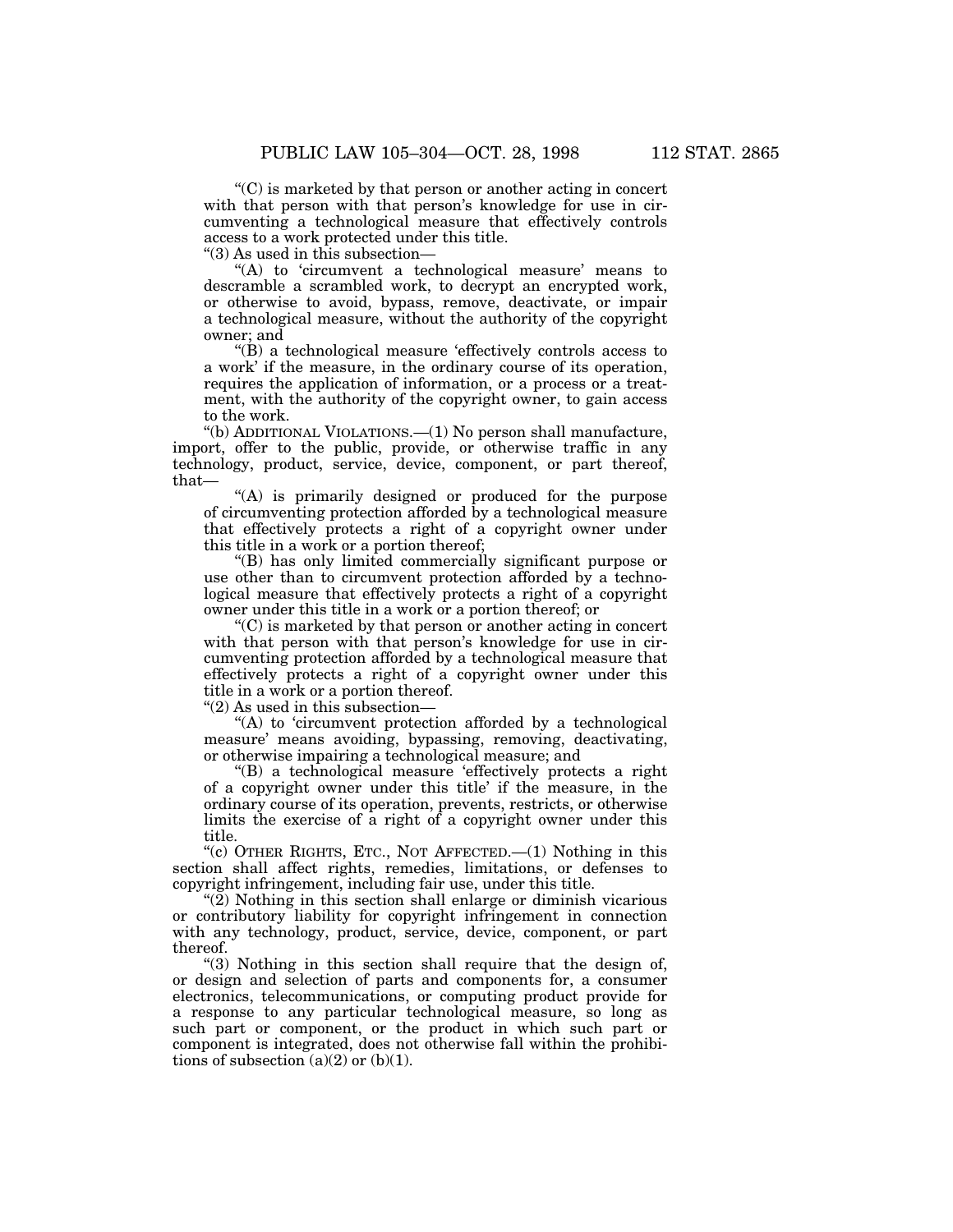''(4) Nothing in this section shall enlarge or diminish any rights of free speech or the press for activities using consumer electronics, telecommunications, or computing products.

''(d) EXEMPTION FOR NONPROFIT LIBRARIES, ARCHIVES, AND EDU-CATIONAL INSTITUTIONS.—(1) A nonprofit library, archives, or educational institution which gains access to a commercially exploited copyrighted work solely in order to make a good faith determination of whether to acquire a copy of that work for the sole purpose of engaging in conduct permitted under this title shall not be in violation of subsection  $(a)(1)(A)$ . A copy of a work to which access has been gained under this paragraph—

"(A) may not be retained longer than necessary to make such good faith determination; and

''(B) may not be used for any other purpose.

" $(2)$  The exemption made available under paragraph  $(1)$  shall only apply with respect to a work when an identical copy of that work is not reasonably available in another form.

''(3) A nonprofit library, archives, or educational institution that willfully for the purpose of commercial advantage or financial gain violates paragraph (1)—

"(A) shall, for the first offense, be subject to the civil remedies under section 1203; and

''(B) shall, for repeated or subsequent offenses, in addition to the civil remedies under section 1203, forfeit the exemption provided under paragraph (1).

"(4) This subsection may not be used as a defense to a claim under subsection  $(a)(2)$  or  $(b)$ , nor may this subsection permit a nonprofit library, archives, or educational institution to manufacture, import, offer to the public, provide, or otherwise traffic in any technology, product, service, component, or part thereof, which circumvents a technological measure.

"(5) In order for a library or archives to qualify for the exemption under this subsection, the collections of that library or archives shall be—

''(A) open to the public; or

''(B) available not only to researchers affiliated with the library or archives or with the institution of which it is a part, but also to other persons doing research in a specialized field.

''(e) LAW ENFORCEMENT, INTELLIGENCE, AND OTHER GOVERN-MENT ACTIVITIES.—This section does not prohibit any lawfully authorized investigative, protective, information security, or intelligence activity of an officer, agent, or employee of the United States, a State, or a political subdivision of a State, or a person acting pursuant to a contract with the United States, a State, or a political subdivision of a State. For purposes of this subsection, the term 'information security' means activities carried out in order to identify and address the vulnerabilities of a government computer, computer system, or computer network.

"(f) REVERSE ENGINEERING.— $(1)$  Notwithstanding the provisions of subsection  $(a)(1)(A)$ , a person who has lawfully obtained the right to use a copy of a computer program may circumvent a technological measure that effectively controls access to a particular portion of that program for the sole purpose of identifying and analyzing those elements of the program that are necessary to achieve interoperability of an independently created computer program with other programs, and that have not previously been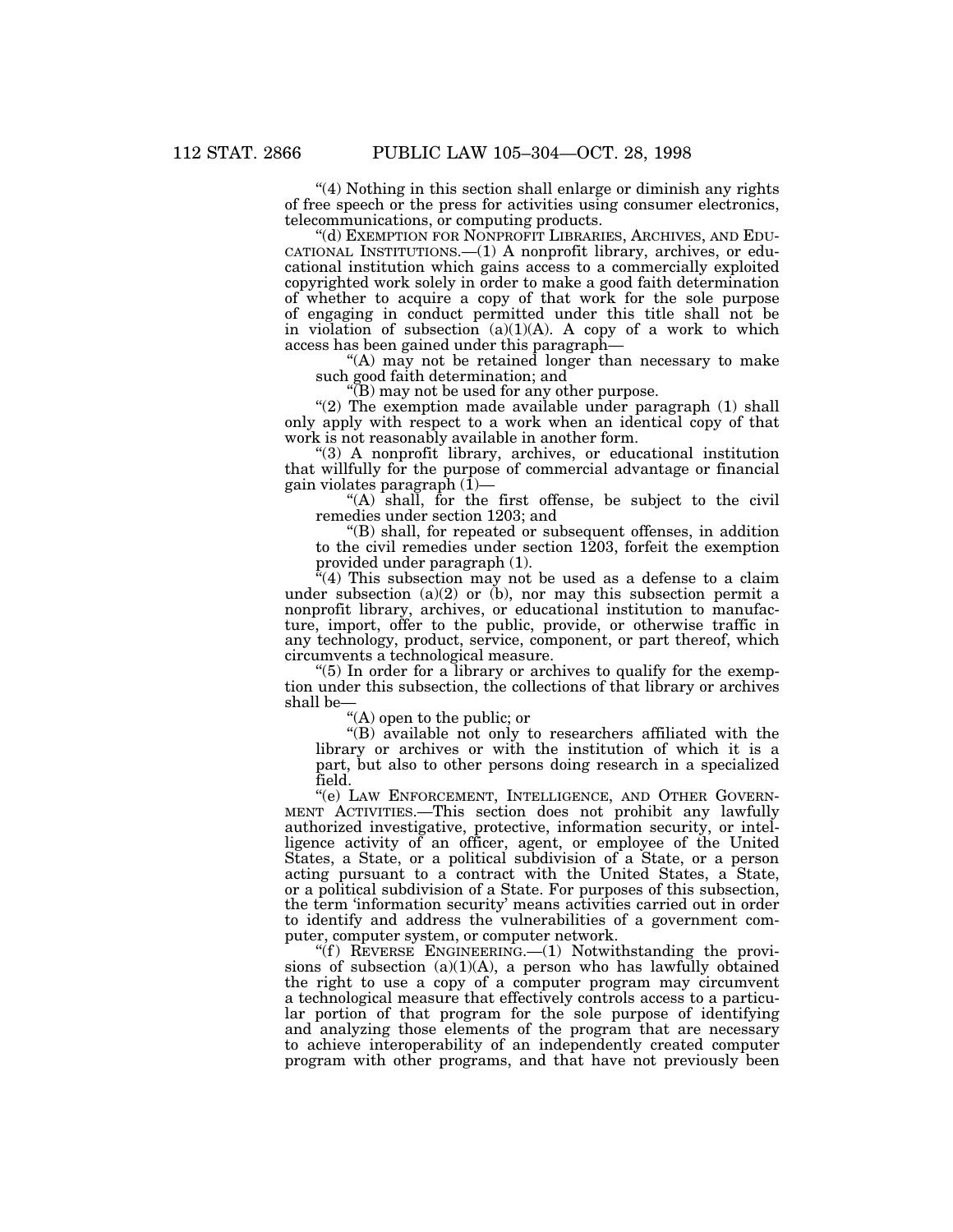readily available to the person engaging in the circumvention, to the extent any such acts of identification and analysis do not constitute infringement under this title.

"(2) Notwithstanding the provisions of subsections  $(a)(2)$  and (b), a person may develop and employ technological means to circumvent a technological measure, or to circumvent protection afforded by a technological measure, in order to enable the identification and analysis under paragraph (1), or for the purpose of enabling interoperability of an independently created computer program with other programs, if such means are necessary to achieve such interoperability, to the extent that doing so does not constitute infringement under this title.

''(3) The information acquired through the acts permitted under paragraph (1), and the means permitted under paragraph (2), may be made available to others if the person referred to in paragraph (1) or (2), as the case may be, provides such information or means solely for the purpose of enabling interoperability of an independently created computer program with other programs, and to the extent that doing so does not constitute infringement under this title or violate applicable law other than this section.

 $(4)$  For purposes of this subsection, the term 'interoperability' means the ability of computer programs to exchange information, and of such programs mutually to use the information which has been exchanged.

''(g) ENCRYPTION RESEARCH.—

''(1) DEFINITIONS.—For purposes of this subsection—

"(A) the term 'encryption research' means activities necessary to identify and analyze flaws and vulnerabilities of encryption technologies applied to copyrighted works, if these activities are conducted to advance the state of knowledge in the field of encryption technology or to assist in the development of encryption products; and

''(B) the term 'encryption technology' means the scrambling and descrambling of information using mathematical formulas or algorithms.

"(2) PERMISSIBLE ACTS OF ENCRYPTION RESEARCH.- Notwithstanding the provisions of subsection  $(a)(1)(A)$ , it is not a violation of that subsection for a person to circumvent a technological measure as applied to a copy, phonorecord, performance, or display of a published work in the course of an act of good faith encryption research if—

" $(A)$  the person lawfully obtained the encrypted copy, phonorecord, performance, or display of the published work;

''(B) such act is necessary to conduct such encryption research;

''(C) the person made a good faith effort to obtain authorization before the circumvention; and

''(D) such act does not constitute infringement under this title or a violation of applicable law other than this section, including section 1030 of title 18 and those provisions of title 18 amended by the Computer Fraud and Abuse Act of 1986.

''(3) FACTORS IN DETERMINING EXEMPTION.—In determining whether a person qualifies for the exemption under paragraph (2), the factors to be considered shall include—

''(A) whether the information derived from the encryption research was disseminated, and if so, whether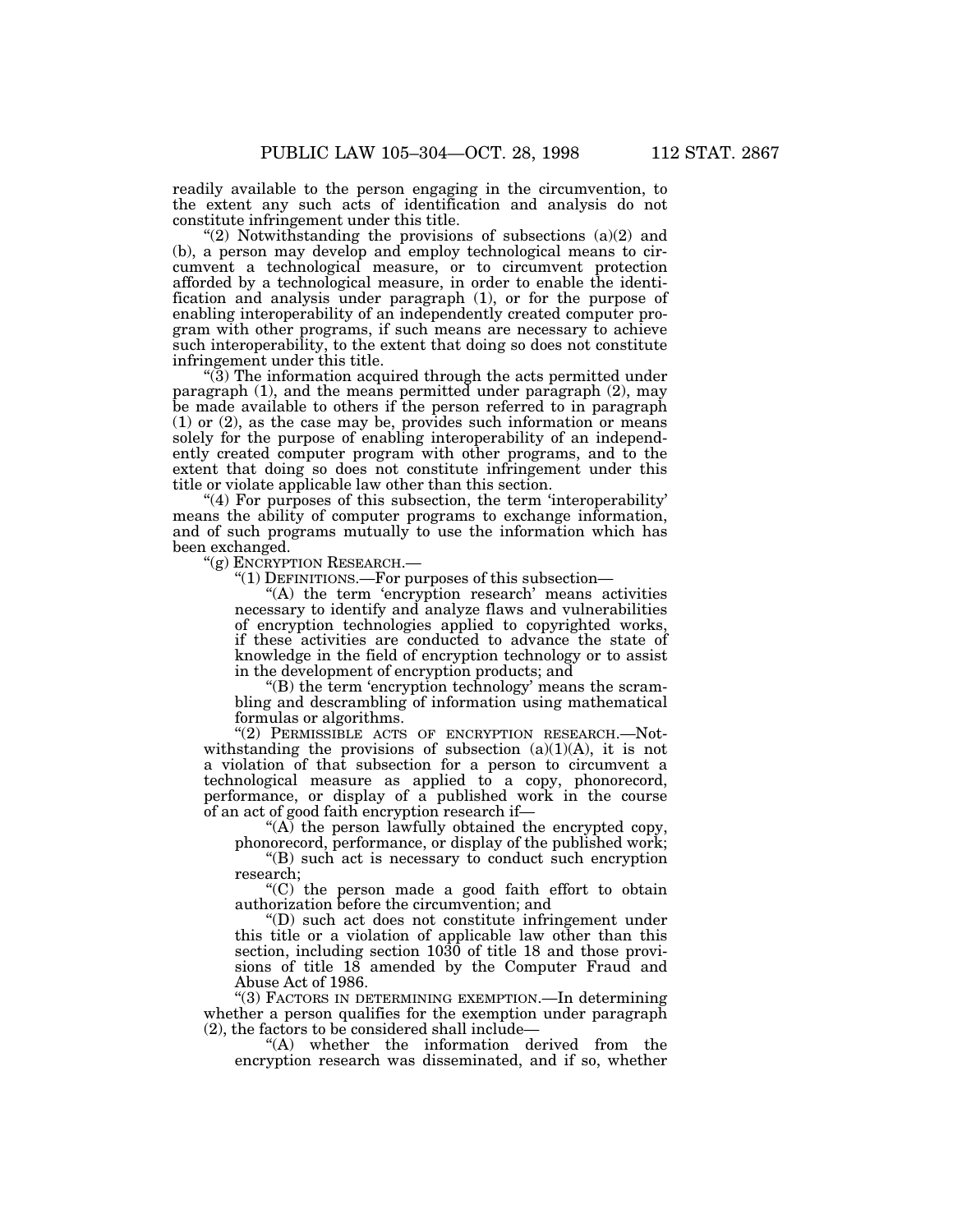it was disseminated in a manner reasonably calculated to advance the state of knowledge or development of encryption technology, versus whether it was disseminated in a manner that facilitates infringement under this title or a violation of applicable law other than this section, including a violation of privacy or breach of security;

 $'(B)$  whether the person is engaged in a legitimate course of study, is employed, or is appropriately trained or experienced, in the field of encryption technology; and

''(C) whether the person provides the copyright owner of the work to which the technological measure is applied with notice of the findings and documentation of the research, and the time when such notice is provided.

"(4) USE OF TECHNOLOGICAL MEANS FOR RESEARCH ACTIVI-TIES.—Notwithstanding the provisions of subsection  $(a)(2)$ , it is not a violation of that subsection for a person to—

''(A) develop and employ technological means to circumvent a technological measure for the sole purpose of that person performing the acts of good faith encryption research described in paragraph (2); and

''(B) provide the technological means to another person with whom he or she is working collaboratively for the purpose of conducting the acts of good faith encryption research described in paragraph (2) or for the purpose of having that other person verify his or her acts of good faith encryption research described in paragraph (2).

"(5) REPORT TO CONGRESS.—Not later than 1 year after the date of the enactment of this chapter, the Register of Copyrights and the Assistant Secretary for Communications and Information of the Department of Commerce shall jointly report to the Congress on the effect this subsection has had  $on$ —

''(A) encryption research and the development of encryption technology;

''(B) the adequacy and effectiveness of technological measures designed to protect copyrighted works; and

''(C) protection of copyright owners against the unauthorized access to their encrypted copyrighted works. The report shall include legislative recommendations, if any.

''(h) EXCEPTIONS REGARDING MINORS.—In applying subsection (a) to a component or part, the court may consider the necessity for its intended and actual incorporation in a technology, product, service, or device, which—

''(1) does not itself violate the provisions of this title; and  $\hat{C}(2)$  has the sole purpose to prevent the access of minors to material on the Internet.

"(i) PROTECTION OF PERSONALLY IDENTIFYING INFORMATION.-

(1) CIRCUMVENTION PERMITTED.—Notwithstanding the provisions of subsection  $(a)(1)(A)$ , it is not a violation of that subsection for a person to circumvent a technological measure that effectively controls access to a work protected under this title, if—

"(A) the technological measure, or the work it protects, contains the capability of collecting or disseminating personally identifying information reflecting the online activities of a natural person who seeks to gain access to the work protected;

Deadline.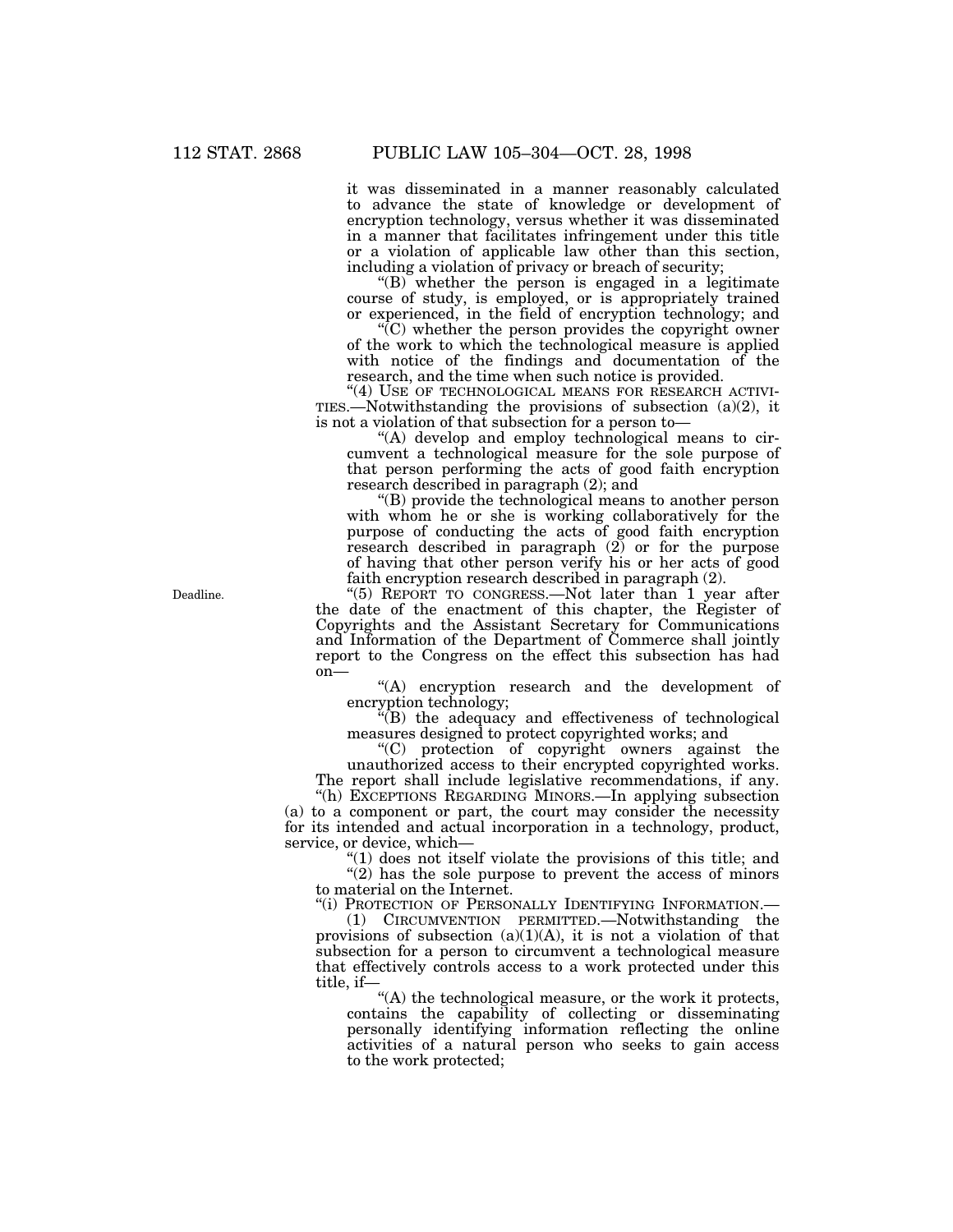$\mathrm{``(B)}$  in the normal course of its operation, the technological measure, or the work it protects, collects or disseminates personally identifying information about the person who seeks to gain access to the work protected, without providing conspicuous notice of such collection or dissemination to such person, and without providing such person with the capability to prevent or restrict such collection or dissemination;

''(C) the act of circumvention has the sole effect of identifying and disabling the capability described in subparagraph (A), and has no other effect on the ability of any person to gain access to any work; and

 $\sqrt{\text{D}}$  the act of circumvention is carried out solely for the purpose of preventing the collection or dissemination of personally identifying information about a natural person who seeks to gain access to the work protected, and is not in violation of any other law.<br>
"(2) INAPPLICABILITY TO CERTAIN

INAPPLICABILITY TO CERTAIN TECHNOLOGICAL MEASURES.—This subsection does not apply to a technological measure, or a work it protects, that does not collect or disseminate personally identifying information and that is disclosed to a user as not having or using such capability.

''( j) SECURITY TESTING.—

" $(1)$  DEFINITION.—For purposes of this subsection, the term 'security testing' means accessing a computer, computer system, or computer network, solely for the purpose of good faith testing, investigating, or correcting, a security flaw or vulnerability, with the authorization of the owner or operator of such computer, computer system, or computer network.

"(2) PERMISSIBLE ACTS OF SECURITY TESTING.—Notwithstanding the provisions of subsection  $(a)(1)(A)$ , it is not a violation of that subsection for a person to engage in an act of security testing, if such act does not constitute infringement under this title or a violation of applicable law other than this section, including section 1030 of title 18 and those provisions of title 18 amended by the Computer Fraud and Abuse Act of 1986.

''(3) FACTORS IN DETERMINING EXEMPTION.—In determining whether a person qualifies for the exemption under paragraph (2), the factors to be considered shall include—

''(A) whether the information derived from the security testing was used solely to promote the security of the owner or operator of such computer, computer system or computer network, or shared directly with the developer of such computer, computer system, or computer network; and

''(B) whether the information derived from the security testing was used or maintained in a manner that does not facilitate infringement under this title or a violation of applicable law other than this section, including a violation of privacy or breach of security.

"(4) USE OF TECHNOLOGICAL MEANS FOR SECURITY TEST- $ING.$ —Notwithstanding the provisions of subsection (a)(2), it is not a violation of that subsection for a person to develop, produce, distribute or employ technological means for the sole purpose of performing the acts of security testing described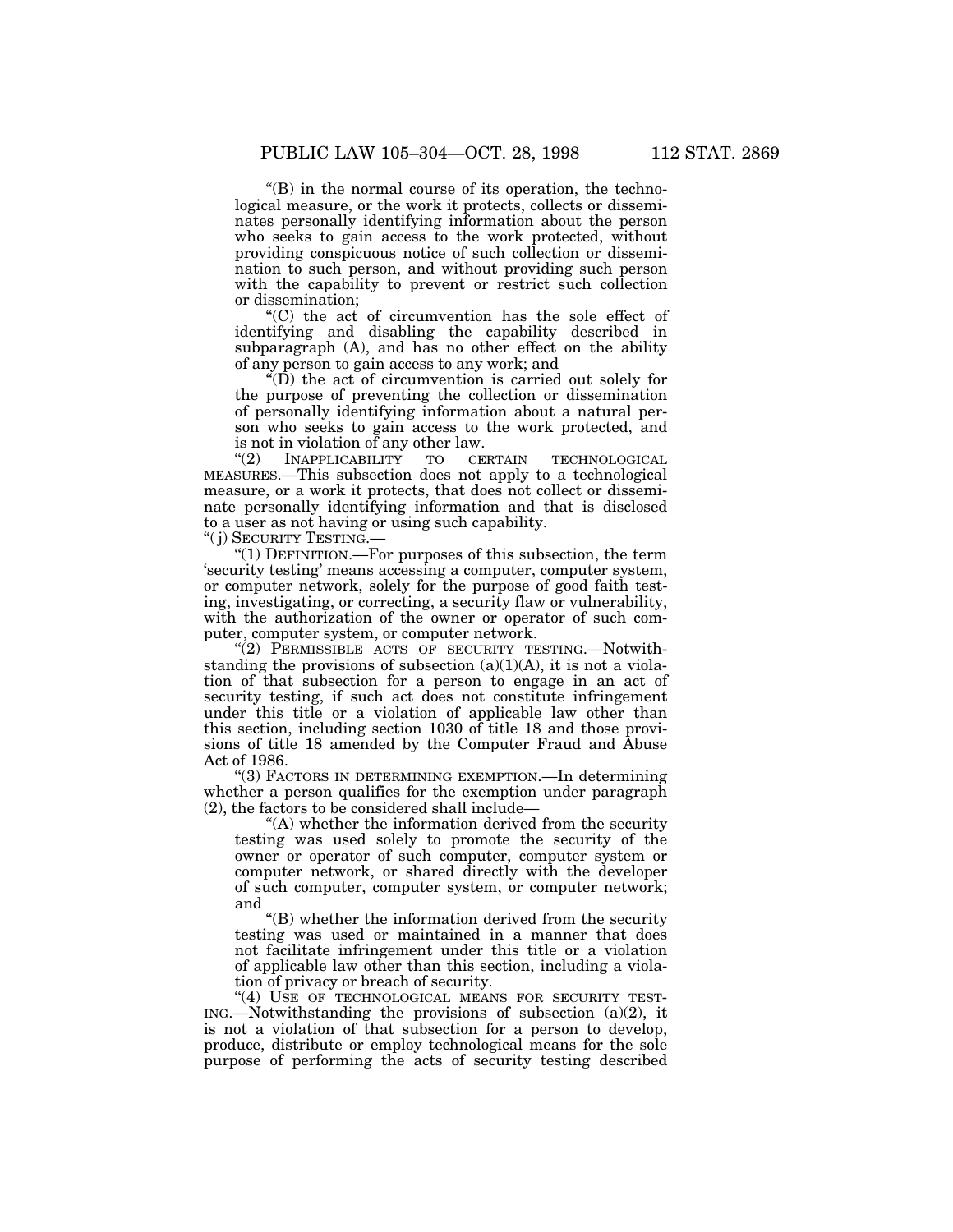in subsection (2), provided such technological means does not otherwise violate section (a)(2).

"(k) CERTAIN ANALOG DEVICES AND CERTAIN TECHNOLOGICAL MEASURES.—

''(1) CERTAIN ANALOG DEVICES.—

"(A) Effective 18 months after the date of the enactment of this chapter, no person shall manufacture, import, offer to the public, provide or otherwise traffic in any—

''(i) VHS format analog video cassette recorder unless such recorder conforms to the automatic gain control copy control technology;

"(ii) 8mm format analog video cassette camcorder unless such camcorder conforms to the automatic gain control technology;

"(iii) Beta format analog video cassette recorder, unless such recorder conforms to the automatic gain control copy control technology, except that this requirement shall not apply until there are 1,000 Beta format analog video cassette recorders sold in the United States in any one calendar year after the date of the enactment of this chapter;

''(iv) 8mm format analog video cassette recorder that is not an analog video cassette camcorder, unless such recorder conforms to the automatic gain control copy control technology, except that this requirement shall not apply until there are 20,000 such recorders sold in the United States in any one calendar year after the date of the enactment of this chapter; or

''(v) analog video cassette recorder that records using an NTSC format video input and that is not otherwise covered under clauses (i) through (iv), unless such device conforms to the automatic gain control copy control technology.

" $(\dot{B})$  Effective on the date of the enactment of this chapter, no person shall manufacture, import, offer to the public, provide or otherwise traffic in—

''(i) any VHS format analog video cassette recorder or any 8mm format analog video cassette recorder if the design of the model of such recorder has been modified after such date of enactment so that a model of recorder that previously conformed to the automatic gain control copy control technology no longer conforms to such technology; or

''(ii) any VHS format analog video cassette recorder, or any 8mm format analog video cassette recorder that is not an 8mm analog video cassette camcorder, if the design of the model of such recorder has been modified after such date of enactment so that a model of recorder that previously conformed to the four-line colorstripe copy control technology no longer conforms to such technology.

Manufacturers that have not previously manufactured or sold a VHS format analog video cassette recorder, or an 8mm format analog cassette recorder, shall be required to conform to the four-line colorstripe copy control technology in the initial model of any such recorder manufactured after the date of the enactment of this chapter,

Effective date.

Effective date.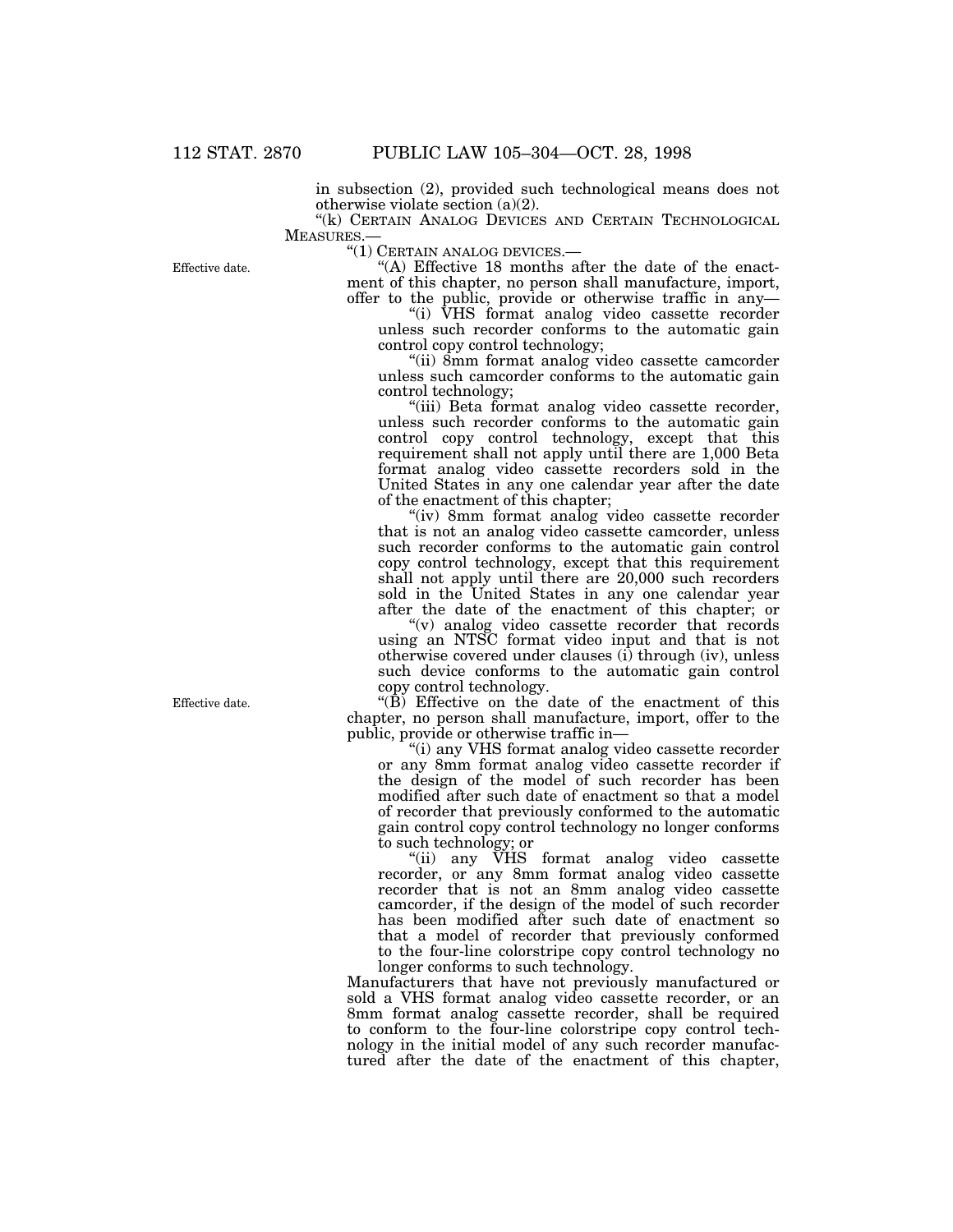and thereafter to continue conforming to the four-line colorstripe copy control technology. For purposes of this subparagraph, an analog video cassette recorder 'conforms to' the four-line colorstripe copy control technology if it records a signal that, when played back by the playback function of that recorder in the normal viewing mode, exhibits, on a reference display device, a display containing distracting visible lines through portions of the viewable picture.

''(2) CERTAIN ENCODING RESTRICTIONS.—No person shall apply the automatic gain control copy control technology or colorstripe copy control technology to prevent or limit consumer copying except such copying—

"(A) of a single transmission, or specified group of transmissions, of live events or of audiovisual works for which a member of the public has exercised choice in selecting the transmissions, including the content of the transmissions or the time of receipt of such transmissions, or both, and as to which such member is charged a separate fee for each such transmission or specified group of transmissions;

"(B) from a copy of a transmission of a live event or an audiovisual work if such transmission is provided by a channel or service where payment is made by a member of the public for such channel or service in the form of a subscription fee that entitles the member of the public to receive all of the programming contained in such channel or service;

''(C) from a physical medium containing one or more prerecorded audiovisual works; or

''(D) from a copy of a transmission described in subparagraph (A) or from a copy made from a physical medium described in subparagraph (C).

In the event that a transmission meets both the conditions set forth in subparagraph (A) and those set forth in subparagraph (B), the transmission shall be treated as a transmission described in subparagraph (A).

''(3) INAPPLICABILITY.—This subsection shall not—

 $(A)$  require any analog video cassette camcorder to conform to the automatic gain control copy control technology with respect to any video signal received through a camera lens;

''(B) apply to the manufacture, importation, offer for sale, provision of, or other trafficking in, any professional analog video cassette recorder; or

''(C) apply to the offer for sale or provision of, or other trafficking in, any previously owned analog video cassette recorder, if such recorder was legally manufactured and sold when new and not subsequently modified in violation of paragraph  $(1)(B)$ .

" $(4)$  DEFINITIONS.—For purposes of this subsection:

"(A) An 'analog video cassette recorder' means a device that records, or a device that includes a function that records, on electromagnetic tape in an analog format the electronic impulses produced by the video and audio portions of a television program, motion picture, or other form of audiovisual work.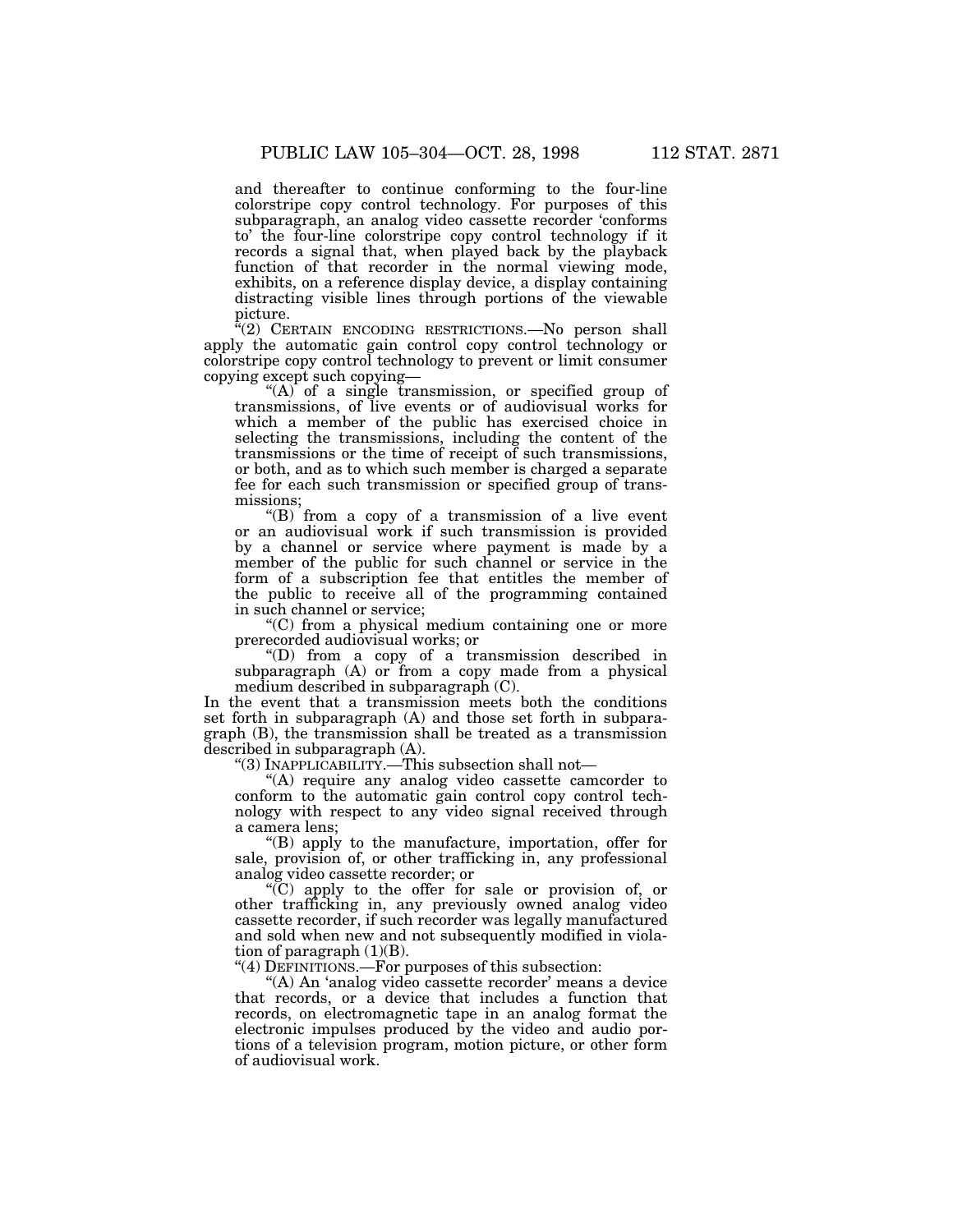"(B) An 'analog video cassette camcorder' means an analog video cassette recorder that contains a recording function that operates through a camera lens and through a video input that may be connected with a television or other video playback device.

''(C) An analog video cassette recorder 'conforms' to the automatic gain control copy control technology if it—

"(i) detects one or more of the elements of such technology and does not record the motion picture or transmission protected by such technology; or

"(ii) records a signal that, when played back, exhibits a meaningfully distorted or degraded display.

''(D) The term 'professional analog video cassette recorder' means an analog video cassette recorder that is designed, manufactured, marketed, and intended for use by a person who regularly employs such a device for a lawful business or industrial use, including making, performing, displaying, distributing, or transmitting copies of motion pictures on a commercial scale.

"(E) The terms 'VHS format', '8mm format', 'Beta format', 'automatic gain control copy control technology', 'colorstripe copy control technology', 'four-line version of the colorstripe copy control technology', and 'NTSC' have the meanings that are commonly understood in the consumer electronics and motion picture industries as of the date of the enactment of this chapter.

''(5) VIOLATIONS.—Any violation of paragraph (1) of this subsection shall be treated as a violation of subsection (b)(1) of this section. Any violation of paragraph (2) of this subsection shall be deemed an 'act of circumvention' for the purposes of section  $1203(c)(3)(A)$  of this chapter.

## **''§ 1202. Integrity of copyright management information**

''(a) FALSE COPYRIGHT MANAGEMENT INFORMATION.—No person shall knowingly and with the intent to induce, enable, facilitate, or conceal infringement—

''(1) provide copyright management information that is false, or

 $\degree$ (2) distribute or import for distribution copyright management information that is false.

''(b) REMOVAL OR ALTERATION OF COPYRIGHT MANAGEMENT INFORMATION.—No person shall, without the authority of the copyright owner or the law—

"(1) intentionally remove or alter any copyright management information,

"(2) distribute or import for distribution copyright management information knowing that the copyright management information has been removed or altered without authority of the copyright owner or the law, or

''(3) distribute, import for distribution, or publicly perform works, copies of works, or phonorecords, knowing that copyright management information has been removed or altered without authority of the copyright owner or the law,

knowing, or, with respect to civil remedies under section 1203, having reasonable grounds to know, that it will induce, enable, facilitate, or conceal an infringement of any right under this title.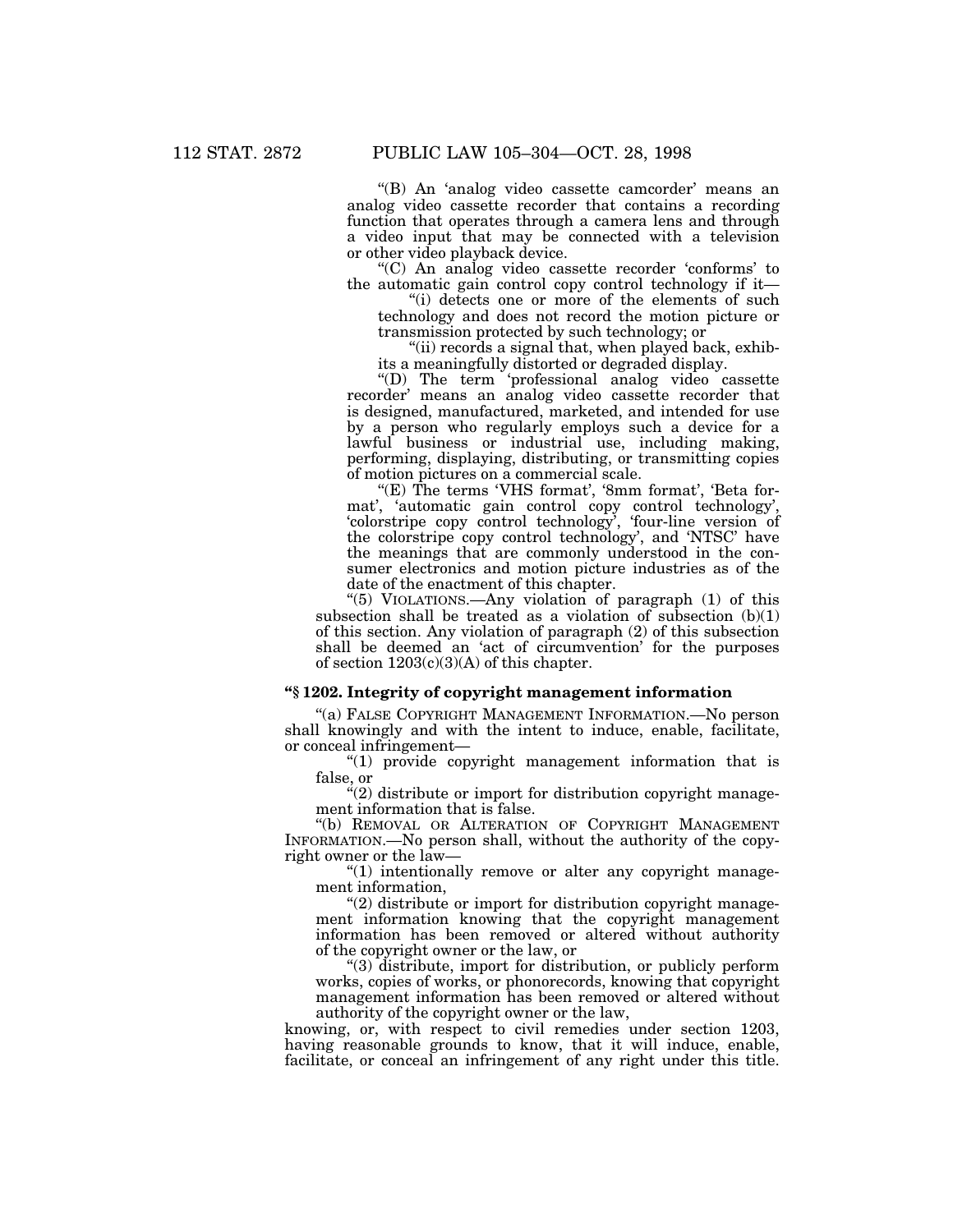''(c) DEFINITION.—As used in this section, the term 'copyright management information' means any of the following information conveyed in connection with copies or phonorecords of a work or performances or displays of a work, including in digital form, except that such term does not include any personally identifying information about a user of a work or of a copy, phonorecord, performance, or display of a work:

 $f(1)$  The title and other information identifying the work, including the information set forth on a notice of copyright.

"(2) The name of, and other identifying information about, the author of a work.

''(3) The name of, and other identifying information about, the copyright owner of the work, including the information set forth in a notice of copyright.

"(4) With the exception of public performances of works by radio and television broadcast stations, the name of, and other identifying information about, a performer whose performance is fixed in a work other than an audiovisual work.

"(5) With the exception of public performances of works by radio and television broadcast stations, in the case of an audiovisual work, the name of, and other identifying information about, a writer, performer, or director who is credited in the audiovisual work.

''(6) Terms and conditions for use of the work.

"(7) Identifying numbers or symbols referring to such information or links to such information.

''(8) Such other information as the Register of Copyrights may prescribe by regulation, except that the Register of Copyrights may not require the provision of any information concerning the user of a copyrighted work.

"(d) LAW ENFORCEMENT, INTELLIGENCE, AND OTHER GOVERN-MENT ACTIVITIES.—This section does not prohibit any lawfully authorized investigative, protective, information security, or intelligence activity of an officer, agent, or employee of the United States, a State, or a political subdivision of a State, or a person acting pursuant to a contract with the United States, a State, or a political subdivision of a State. For purposes of this subsection, the term 'information security' means activities carried out in order to identify and address the vulnerabilities of a government computer, computer system, or computer network.

''(e) LIMITATIONS ON LIABILITY.—

''(1) ANALOG TRANSMISSIONS.—In the case of an analog transmission, a person who is making transmissions in its capacity as a broadcast station, or as a cable system, or someone who provides programming to such station or system, shall not be liable for a violation of subsection (b) if—

"(A) avoiding the activity that constitutes such violation is not technically feasible or would create an undue financial hardship on such person; and

''(B) such person did not intend, by engaging in such activity, to induce, enable, facilitate, or conceal infringement of a right under this title.

''(2) DIGITAL TRANSMISSIONS.—

"(A) If a digital transmission standard for the placement of copyright management information for a category of works is set in a voluntary, consensus standard-setting process involving a representative cross-section of broadcast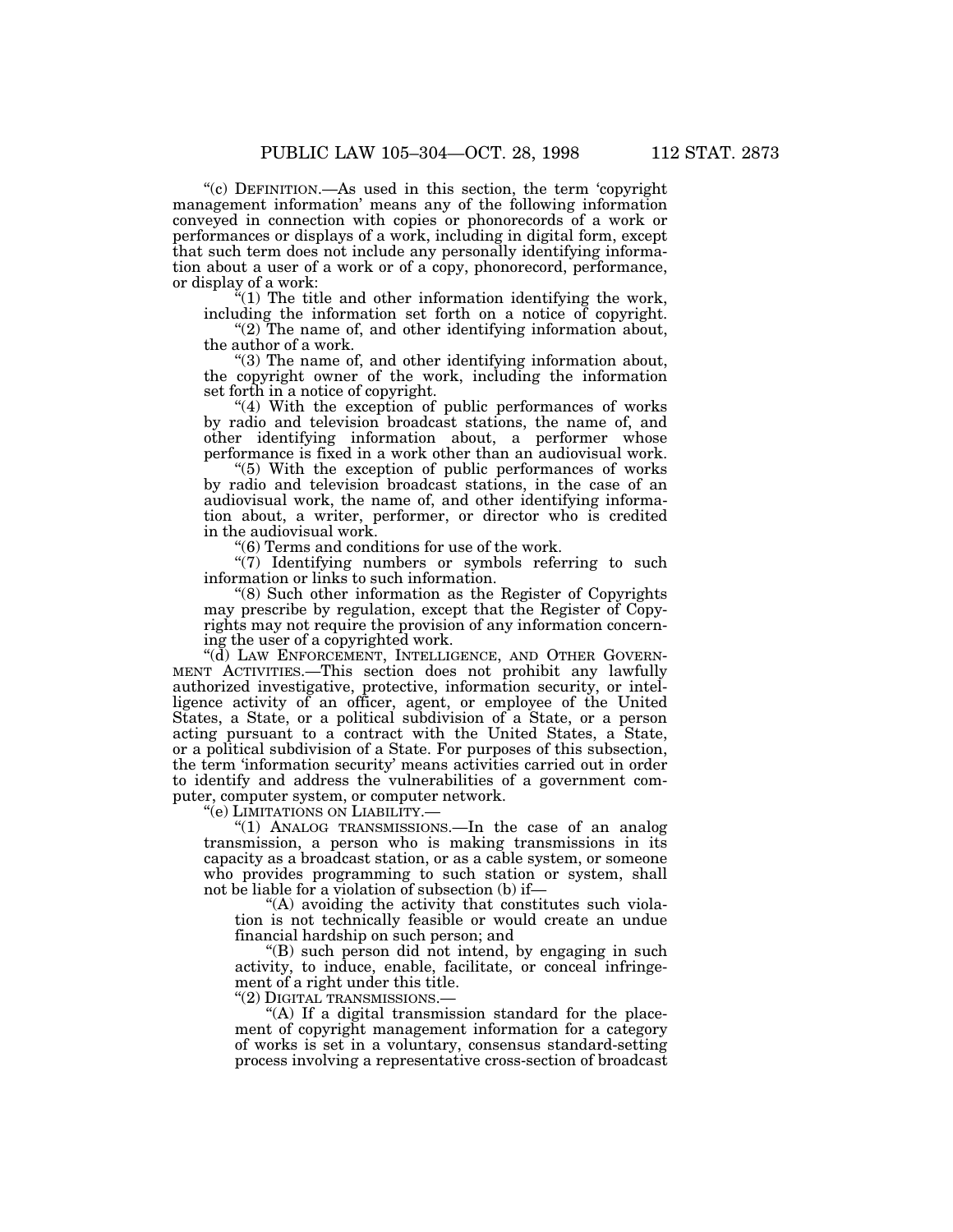stations or cable systems and copyright owners of a category of works that are intended for public performance by such stations or systems, a person identified in paragraph (1) shall not be liable for a violation of subsection (b) with respect to the particular copyright management information addressed by such standard if—

''(i) the placement of such information by someone other than such person is not in accordance with such standard; and

''(ii) the activity that constitutes such violation is not intended to induce, enable, facilitate, or conceal infringement of a right under this title.

''(B) Until a digital transmission standard has been set pursuant to subparagraph (A) with respect to the placement of copyright management information for a category or works, a person identified in paragraph (1) shall not be liable for a violation of subsection (b) with respect to such copyright management information, if the activity that constitutes such violation is not intended to induce, enable, facilitate, or conceal infringement of a right under this title, and if—

"(i) the transmission of such information by such person would result in a perceptible visual or aural degradation of the digital signal; or

"(ii) the transmission of such information by such person would conflict with—

''(I) an applicable government regulation relating to transmission of information in a digital signal;

''(II) an applicable industry-wide standard relating to the transmission of information in a digital signal that was adopted by a voluntary consensus standards body prior to the effective date of this chapter; or

''(III) an applicable industry-wide standard relating to the transmission of information in a digital signal that was adopted in a voluntary, consensus standards-setting process open to participation by a representative cross-section of broadcast stations or cable systems and copyright owners of a category of works that are intended for public performance by such stations or systems.

''(3) DEFINITIONS.—As used in this subsection—

 $<sup>"</sup>(A)$  the term 'broadcast station' has the meaning given</sup> that term in section 3 of the Communications Act of 1934 (47 U.S.C. 153); and

" $(B)$  the term 'cable system' has the meaning given that term in section 602 of the Communications Act of 1934 (47 U.S.C. 522).

# **''§ 1203. Civil remedies**

''(a) CIVIL ACTIONS.—Any person injured by a violation of section 1201 or 1202 may bring a civil action in an appropriate United States district court for such violation.

''(b) POWERS OF THE COURT.—In an action brought under subsection (a), the court—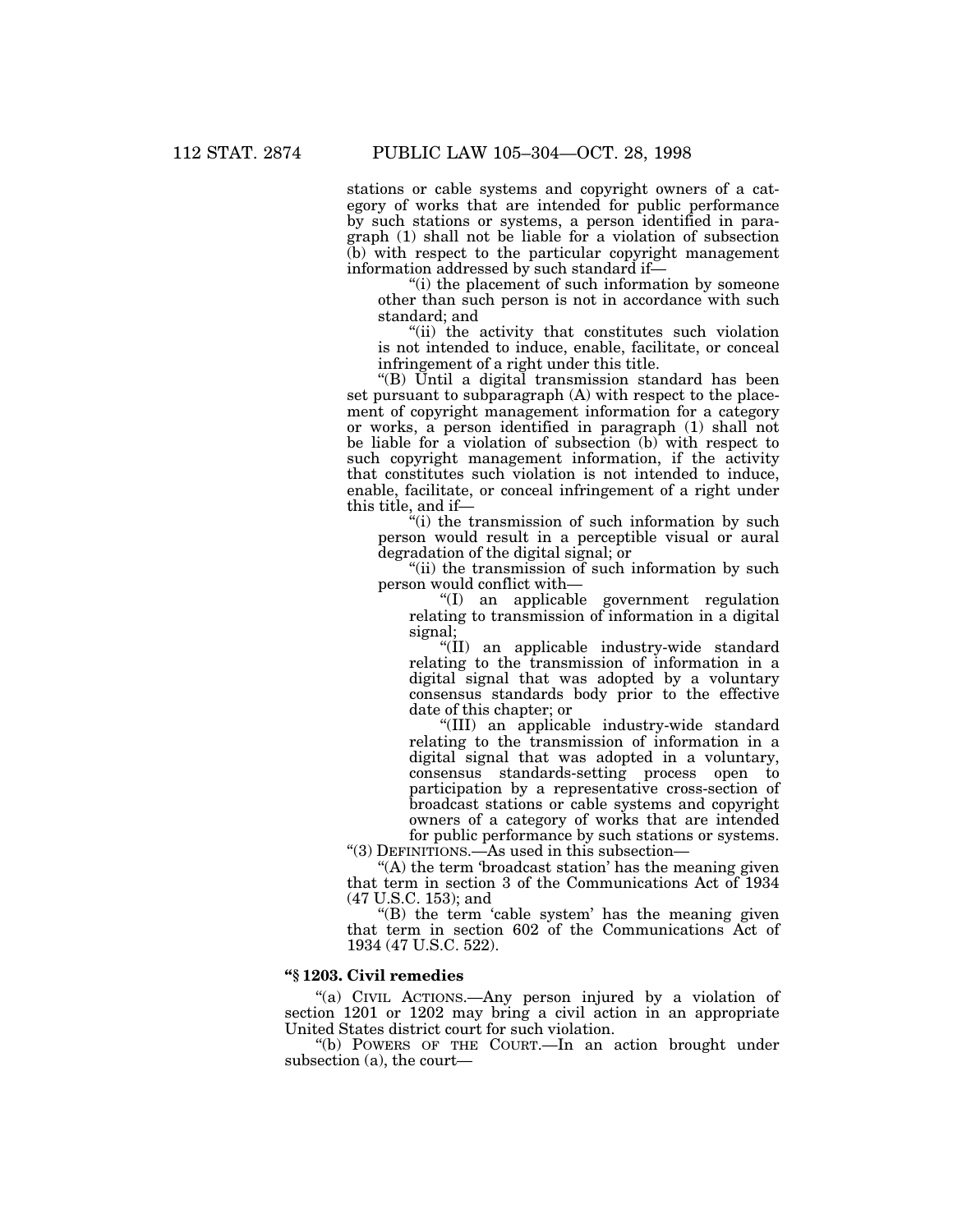''(1) may grant temporary and permanent injunctions on such terms as it deems reasonable to prevent or restrain a violation, but in no event shall impose a prior restraint on free speech or the press protected under the 1st amendment to the Constitution;

"(2) at any time while an action is pending, may order the impounding, on such terms as it deems reasonable, of any device or product that is in the custody or control of the alleged violator and that the court has reasonable cause to believe was involved in a violation;

" $(3)$  may award damages under subsection  $(c)$ ;

"(4) in its discretion may allow the recovery of costs by or against any party other than the United States or an officer thereof;

"(5) in its discretion may award reasonable attorney's fees to the prevailing party; and

 $(6)$  may, as part of a final judgment or decree finding a violation, order the remedial modification or the destruction of any device or product involved in the violation that is in the custody or control of the violator or has been impounded under paragraph (2).

''(c) AWARD OF DAMAGES.—

"(1) IN GENERAL.—Except as otherwise provided in this title, a person committing a violation of section 1201 or 1202 is liable for either—

''(A) the actual damages and any additional profits of the violator, as provided in paragraph (2), or

"(B) statutory damages, as provided in paragraph (3). "(2) ACTUAL DAMAGES.—The court shall award to the complaining party the actual damages suffered by the party as a result of the violation, and any profits of the violator that are attributable to the violation and are not taken into account in computing the actual damages, if the complaining party elects such damages at any time before final judgment is entered.

"(3) STATUTORY DAMAGES.—(A) At any time before final judgment is entered, a complaining party may elect to recover an award of statutory damages for each violation of section 1201 in the sum of not less than \$200 or more than \$2,500 per act of circumvention, device, product, component, offer, or performance of service, as the court considers just.

''(B) At any time before final judgment is entered, a complaining party may elect to recover an award of statutory damages for each violation of section 1202 in the sum of not less than \$2,500 or more than \$25,000.

"(4) REPEATED VIOLATIONS.—In any case in which the injured party sustains the burden of proving, and the court finds, that a person has violated section 1201 or 1202 within 3 years after a final judgment was entered against the person for another such violation, the court may increase the award of damages up to triple the amount that would otherwise be awarded, as the court considers just.

''(5) INNOCENT VIOLATIONS.—

''(A) IN GENERAL.—The court in its discretion may reduce or remit the total award of damages in any case in which the violator sustains the burden of proving, and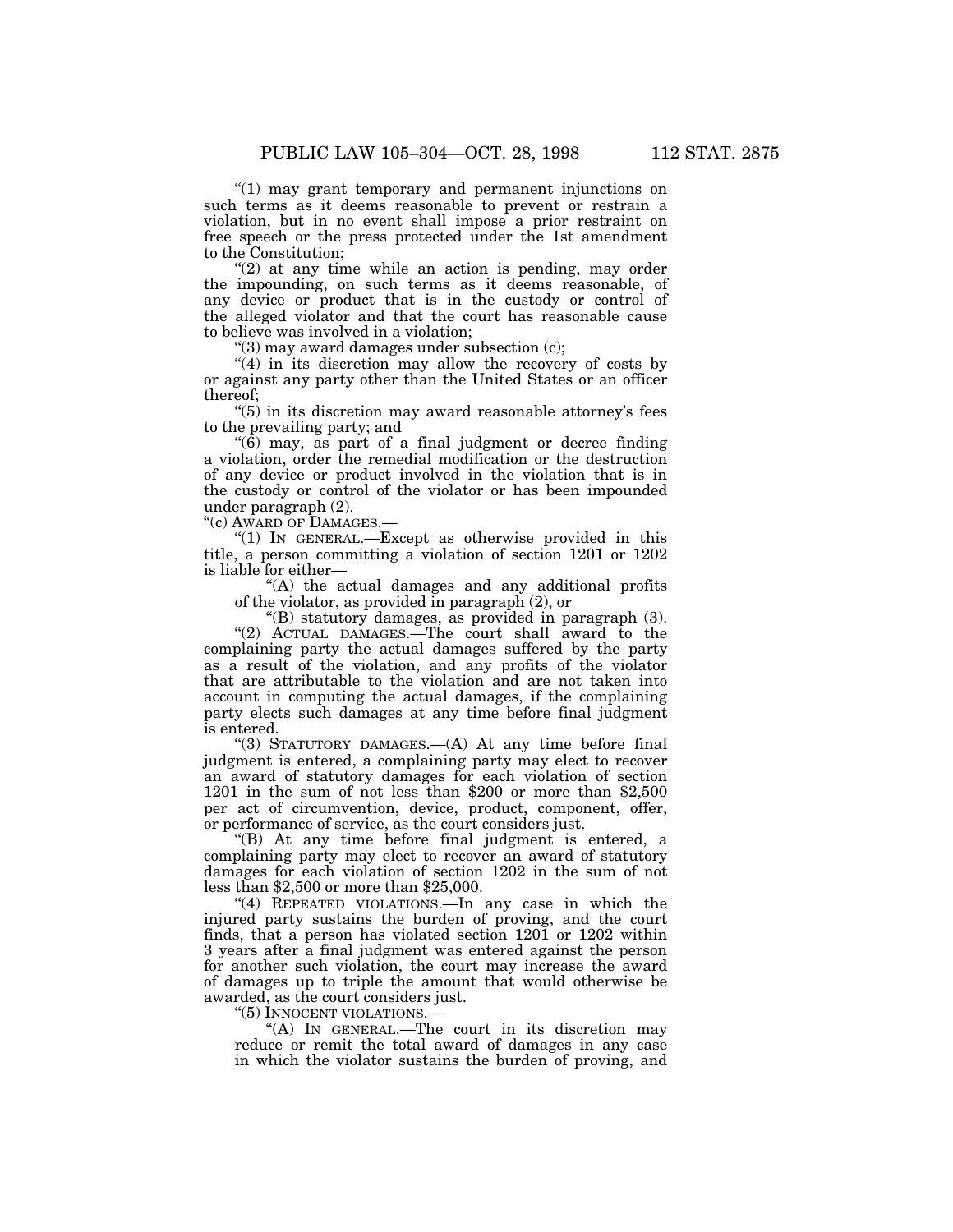the court finds, that the violator was not aware and had no reason to believe that its acts constituted a violation.

''(B) NONPROFIT LIBRARY, ARCHIVES, OR EDUCATIONAL INSTITUTIONS.—In the case of a nonprofit library, archives, or educational institution, the court shall remit damages in any case in which the library, archives, or educational institution sustains the burden of proving, and the court finds, that the library, archives, or educational institution was not aware and had no reason to believe that its acts constituted a violation.

# **''§ 1204. Criminal offenses and penalties**

''(a) IN GENERAL.—Any person who violates section 1201 or 1202 willfully and for purposes of commercial advantage or private financial gain—

 $\degree$ (1) shall be fined not more than \$500,000 or imprisoned for not more than 5 years, or both, for the first offense; and

" $(2)$  shall be fined not more than \$1,000,000 or imprisoned for not more than 10 years, or both, for any subsequent offense.

''(b) LIMITATION FOR NONPROFIT LIBRARY, ARCHIVES, OR EDU-CATIONAL INSTITUTION.—Subsection (a) shall not apply to a nonprofit library, archives, or educational institution.

''(c) STATUTE OF LIMITATIONS.—No criminal proceeding shall be brought under this section unless such proceeding is commenced within 5 years after the cause of action arose.

# **''§ 1205. Savings clause**

''Nothing in this chapter abrogates, diminishes, or weakens the provisions of, nor provides any defense or element of mitigation in a criminal prosecution or civil action under, any Federal or State law that prevents the violation of the privacy of an individual in connection with the individual's use of the Internet.''.

(b) CONFORMING AMENDMENT.—The table of chapters for title 17, United States Code, is amended by adding after the item relating to chapter 11 the following:

**''12. Copyright Protection and Management Systems** ............................... **1201''.**

17 USC 109 note.

#### **SEC. 104. EVALUATION OF IMPACT OF COPYRIGHT LAW AND AMEND-MENTS ON ELECTRONIC COMMERCE AND TECHNO-LOGICAL DEVELOPMENT.**

(a) EVALUATION BY THE REGISTER OF COPYRIGHTS AND THE ASSISTANT SECRETARY FOR COMMUNICATIONS AND INFORMATION.— The Register of Copyrights and the Assistant Secretary for Communications and Information of the Department of Commerce shall jointly evaluate—

(1) the effects of the amendments made by this title and the development of electronic commerce and associated technology on the operation of sections 109 and 117 of title 17, United States Code; and

(2) the relationship between existing and emergent technology and the operation of sections 109 and 117 of title 17, United States Code.

(b) REPORT TO CONGRESS.—The Register of Copyrights and the Assistant Secretary for Communications and Information of the Department of Commerce shall, not later than 24 months after the date of the enactment of this Act, submit to the Congress a joint report on the evaluation conducted under subsection (a),

Deadline.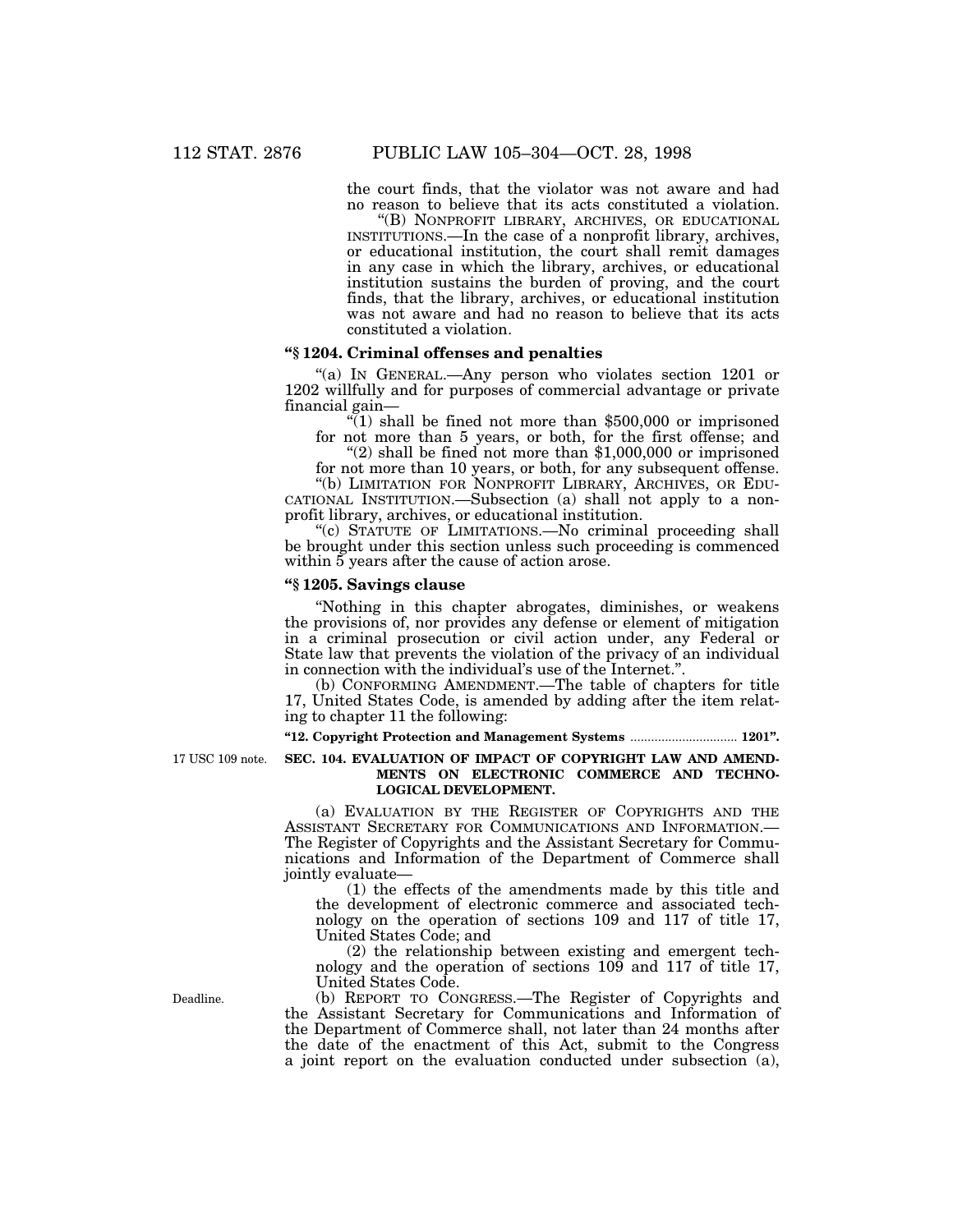including any legislative recommendations the Register and the Assistant Secretary may have.

#### **SEC. 105. EFFECTIVE DATE.**

(a) IN GENERAL.—Except as otherwise provided in this title, this title and the amendments made by this title shall take effect on the date of the enactment of this Act.

(b) AMENDMENTS RELATING TO CERTAIN INTERNATIONAL AGREE-MENTS.—(1) The following shall take effect upon the entry into force of the WIPO Copyright Treaty with respect to the United States:

(A) Paragraph (5) of the definition of ''international agreement'' contained in section 101 of title 17, United States Code, as amended by section 102(a)(4) of this Act.

(B) The amendment made by section  $102(a)(6)$  of this Act.

(C) Subparagraph (C) of section 104A(h)(1) of title 17, United States Code, as amended by section  $102(c)(1)$  of this Act.

(D) Subparagraph (C) of section 104A(h)(3) of title 17, United States Code, as amended by section  $102(c)(2)$  of this Act.

(2) The following shall take effect upon the entry into force of the WIPO Performances and Phonograms Treaty with respect to the United States:

(A) Paragraph (6) of the definition of ''international agreement'' contained in section 101 of title 17, United States Code, as amended by section  $102(a)(4)$  of this Act.

(B) The amendment made by section  $102(a)(7)$  of this Act.

 $(C)$  The amendment made by section  $102(b)(2)$  of this Act.

(D) Subparagraph (D) of section 104A(h)(1) of title 17, United States Code, as amended by section  $102(c)(1)$  of this Act.

(E) Subparagraph (D) of section 104A(h)(3) of title 17, United States Code, as amended by section  $102(c)(2)$  of this Act.

(F) The amendments made by section  $102(c)(3)$  of this Act.

# **TITLE II—ONLINE COPYRIGHT INFRINGEMENT LIABILITY LIMITATION**

#### **SEC. 201. SHORT TITLE.**

This title may be cited as the "Online Copyright Infringement" Liability Limitation Act''.

#### **SEC. 202. LIMITATIONS ON LIABILITY FOR COPYRIGHT INFRINGE-MENT.**

(a) IN GENERAL.—Chapter 5 of title 17, United States Code, is amended by adding after section 511 the following new section:

# **''§ 512. Limitations on liability relating to material online**

''(a) TRANSITORY DIGITAL NETWORK COMMUNICATIONS.—A service provider shall not be liable for monetary relief, or, except as provided in subsection (j), for injunctive or other equitable relief,

17 USC 101 note. Limitation Act.

Online Copyright Infringement Liability

17 USC 101 note.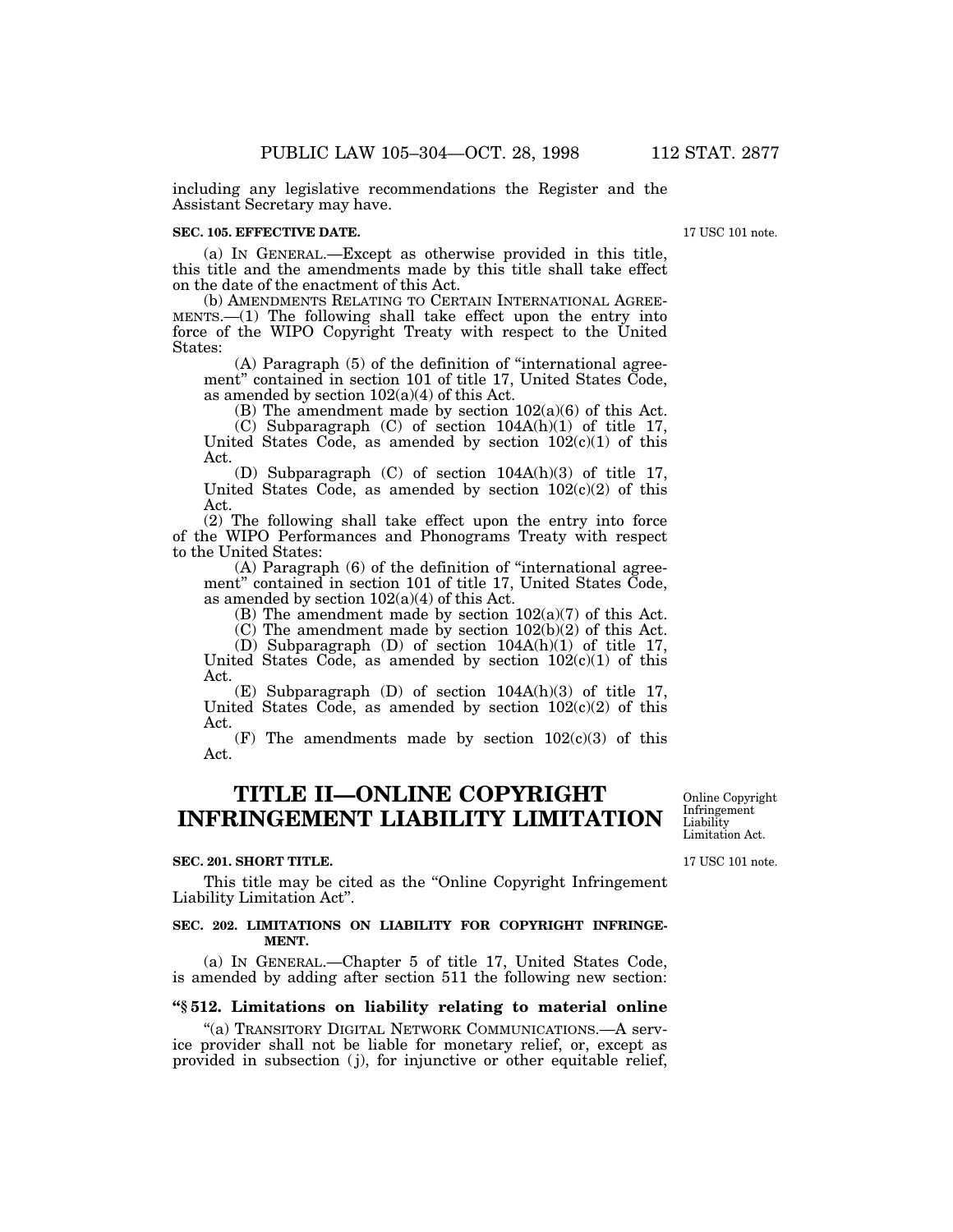for infringement of copyright by reason of the provider's transmitting, routing, or providing connections for, material through a system or network controlled or operated by or for the service provider, or by reason of the intermediate and transient storage of that material in the course of such transmitting, routing, or providing connections, if—

''(1) the transmission of the material was initiated by or at the direction of a person other than the service provider;

 $''(2)$  the transmission, routing, provision of connections, or storage is carried out through an automatic technical process without selection of the material by the service provider;

''(3) the service provider does not select the recipients of the material except as an automatic response to the request of another person;

" $(4)$  no copy of the material made by the service provider in the course of such intermediate or transient storage is maintained on the system or network in a manner ordinarily accessible to anyone other than anticipated recipients, and no such copy is maintained on the system or network in a manner ordinarily accessible to such anticipated recipients for a longer period than is reasonably necessary for the transmission, routing, or provision of connections; and

 $(5)$  the material is transmitted through the system or network without modification of its content.

''(b) SYSTEM CACHING.—

"(1) LIMITATION ON LIABILITY.—A service provider shall not be liable for monetary relief, or, except as provided in subsection (j), for injunctive or other equitable relief, for infringement of copyright by reason of the intermediate and temporary storage of material on a system or network controlled or operated by or for the service provider in a case in which—

''(A) the material is made available online by a person other than the service provider;

''(B) the material is transmitted from the person described in subparagraph (A) through the system or network to a person other than the person described in subparagraph (A) at the direction of that other person; and

 $C$ ) the storage is carried out through an automatic technical process for the purpose of making the material available to users of the system or network who, after the material is transmitted as described in subparagraph (B), request access to the material from the person described in subparagraph (A),

if the conditions set forth in paragraph (2) are met.

(2) CONDITIONS.—The conditions referred to in paragraph (1) are that—

 $(A)$  the material described in paragraph  $(1)$  is transmitted to the subsequent users described in paragraph (1)(C) without modification to its content from the manner in which the material was transmitted from the person described in paragraph  $(1)(A)$ ;

 $\mathrm{``(B)}$  the service provider described in paragraph  $(1)$ complies with rules concerning the refreshing, reloading, or other updating of the material when specified by the person making the material available online in accordance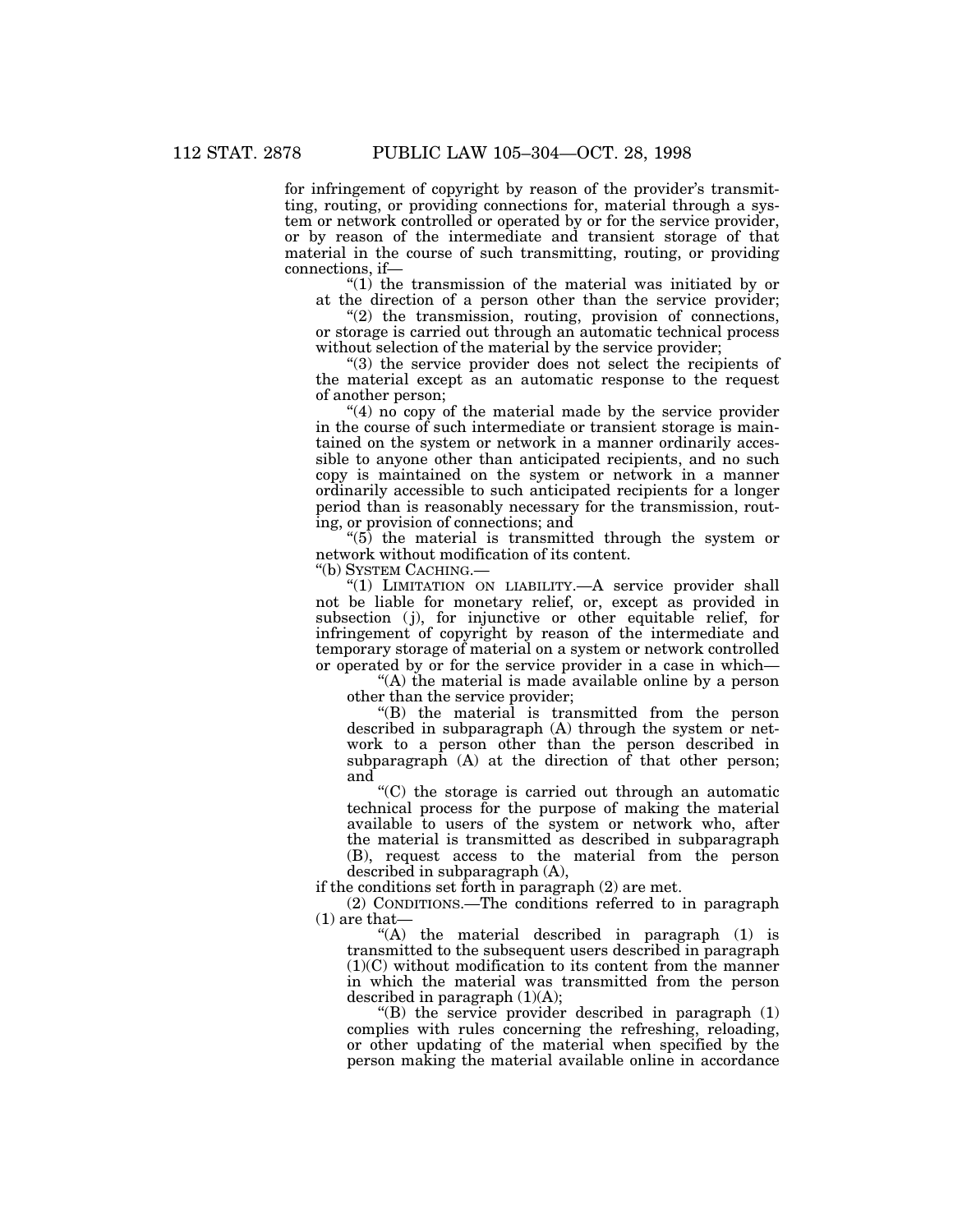with a generally accepted industry standard data communications protocol for the system or network through which that person makes the material available, except that this subparagraph applies only if those rules are not used by the person described in paragraph  $(1)(A)$  to prevent or unreasonably impair the intermediate storage to which this subsection applies;

''(C) the service provider does not interfere with the ability of technology associated with the material to return to the person described in paragraph (1)(A) the information that would have been available to that person if the material had been obtained by the subsequent users described in paragraph (1)(C) directly from that person, except that this subparagraph applies only if that technology—

''(i) does not significantly interfere with the performance of the provider's system or network or with the intermediate storage of the material;

"(ii) is consistent with generally accepted industry standard communications protocols; and

"(iii) does not extract information from the provider's system or network other than the information that would have been available to the person described in paragraph  $(1)(A)$  if the subsequent users had gained access to the material directly from that person;

"(D) if the person described in paragraph  $(1)(A)$  has in effect a condition that a person must meet prior to having access to the material, such as a condition based on payment of a fee or provision of a password or other information, the service provider permits access to the stored material in significant part only to users of its system or network that have met those conditions and only in accordance with those conditions; and

"(E) if the person described in paragraph  $(1)(A)$  makes that material available online without the authorization of the copyright owner of the material, the service provider responds expeditiously to remove, or disable access to, the material that is claimed to be infringing upon notification of claimed infringement as described in subsection  $(c)(3)$ , except that this subparagraph applies only if—

(i) the material has previously been removed from the originating site or access to it has been disabled, or a court has ordered that the material be removed from the originating site or that access to the material on the originating site be disabled; and

''(ii) the party giving the notification includes in the notification a statement confirming that the material has been removed from the originating site or access to it has been disabled or that a court has ordered that the material be removed from the originating site or that access to the material on the originating site be disabled.

''(c) INFORMATION RESIDING ON SYSTEMS OR NETWORKS AT DIRECTION OF USERS.—

''(1) IN GENERAL.—A service provider shall not be liable for monetary relief, or, except as provided in subsection (j), for injunctive or other equitable relief, for infringement of copyright by reason of the storage at the direction of a user of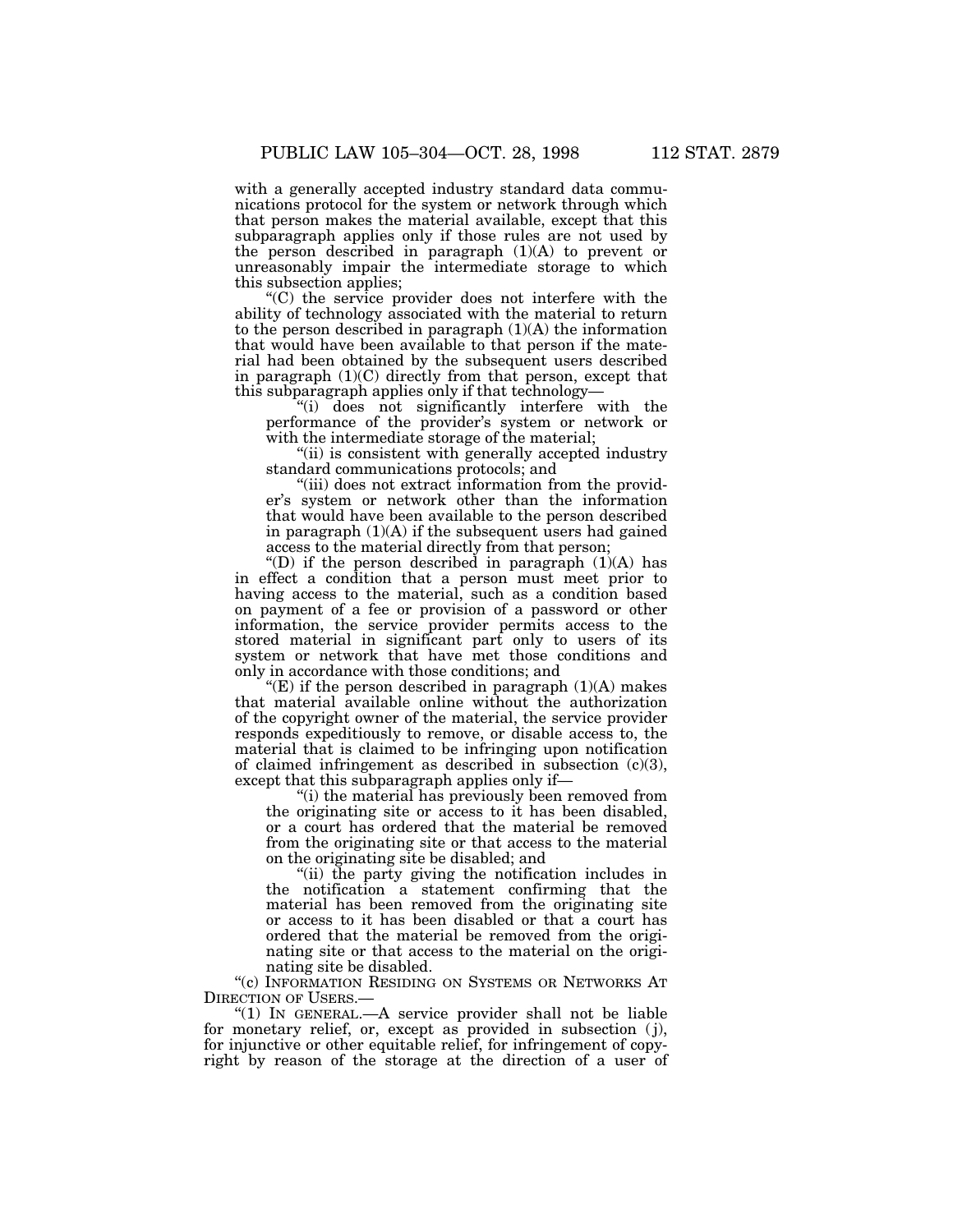material that resides on a system or network controlled or operated by or for the service provider, if the service provider—

" $(\dot{A})(i)$  does not have actual knowledge that the material or an activity using the material on the system or network is infringing;

"(ii) in the absence of such actual knowledge, is not aware of facts or circumstances from which infringing activity is apparent; or

''(iii) upon obtaining such knowledge or awareness, acts expeditiously to remove, or disable access to, the material;

''(B) does not receive a financial benefit directly attributable to the infringing activity, in a case in which the service provider has the right and ability to control such activity; and

''(C) upon notification of claimed infringement as described in paragraph (3), responds expeditiously to remove, or disable access to, the material that is claimed to be infringing or to be the subject of infringing activity.

"(2) DESIGNATED AGENT.—The limitations on liability established in this subsection apply to a service provider only if the service provider has designated an agent to receive notifications of claimed infringement described in paragraph (3), by making available through its service, including on its website in a location accessible to the public, and by providing to the Copyright Office, substantially the following information:

''(A) the name, address, phone number, and electronic mail address of the agent.

''(B) other contact information which the Register of Copyrights may deem appropriate.

The Register of Copyrights shall maintain a current directory of agents available to the public for inspection, including through the Internet, in both electronic and hard copy formats, and may require payment of a fee by service providers to cover the costs of maintaining the directory.

''(3) ELEMENTS OF NOTIFICATION.—

''(A) To be effective under this subsection, a notification of claimed infringement must be a written communication provided to the designated agent of a service provider that includes substantially the following:

"(i) A physical or electronic signature of a person authorized to act on behalf of the owner of an exclusive right that is allegedly infringed.

''(ii) Identification of the copyrighted work claimed to have been infringed, or, if multiple copyrighted works at a single online site are covered by a single notification, a representative list of such works at that site.

''(iii) Identification of the material that is claimed to be infringing or to be the subject of infringing activity and that is to be removed or access to which is to be disabled, and information reasonably sufficient to permit the service provider to locate the material.

"(iv) Information reasonably sufficient to permit the service provider to contact the complaining party, such as an address, telephone number, and, if available, an electronic mail address at which the complaining party may be contacted.

Records. Public information.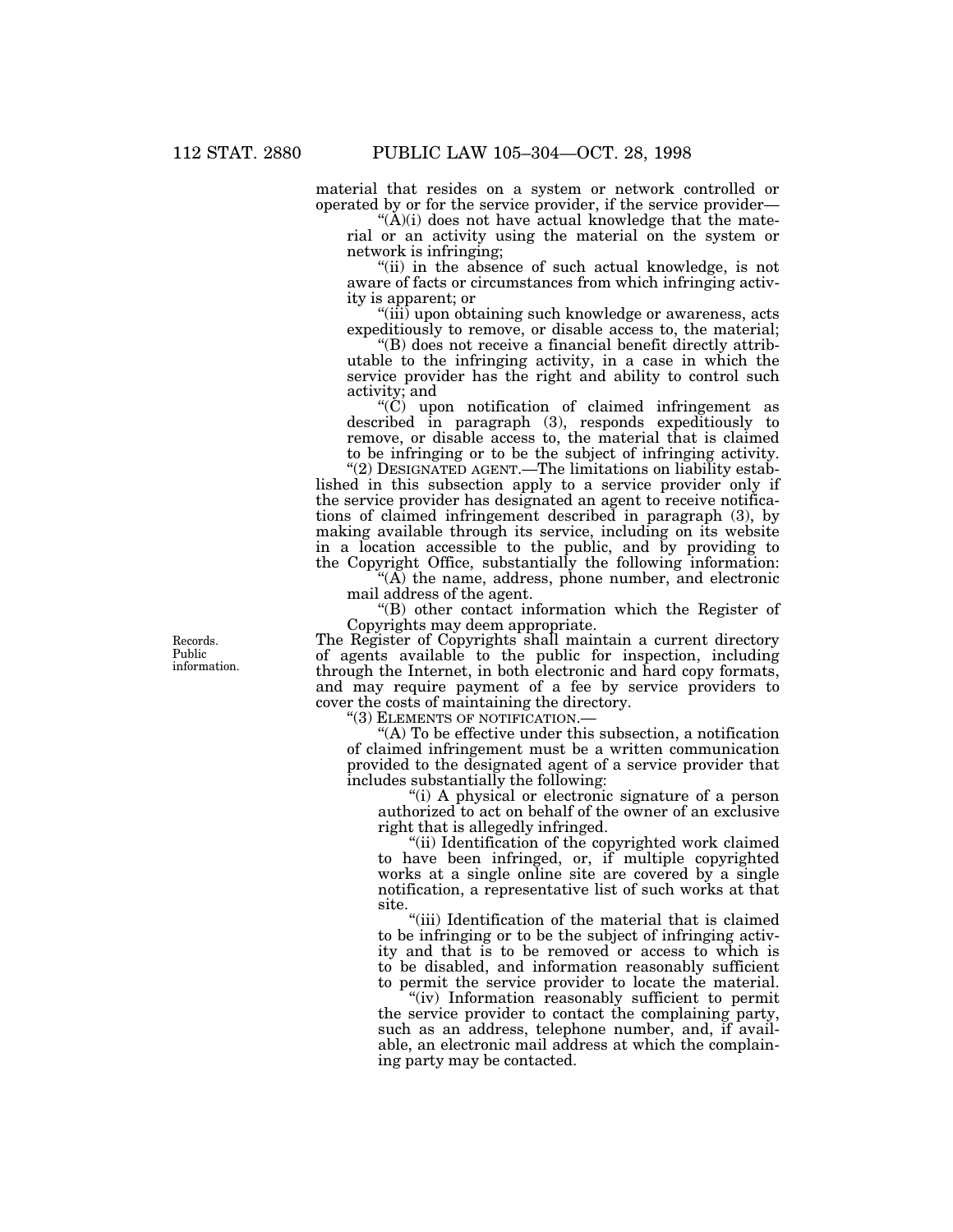''(v) A statement that the complaining party has a good faith belief that use of the material in the manner complained of is not authorized by the copyright owner, its agent, or the law.

"(vi) A statement that the information in the notification is accurate, and under penalty of perjury, that the complaining party is authorized to act on behalf of the owner of an exclusive right that is allegedly infringed.

" $(B)(i)$  Subject to clause  $(ii)$ , a notification from a copyright owner or from a person authorized to act on behalf of the copyright owner that fails to comply substantially with the provisions of subparagraph (A) shall not be considered under paragraph  $(1)(A)$  in determining whether a service provider has actual knowledge or is aware of facts or circumstances from which infringing activity is apparent.

''(ii) In a case in which the notification that is provided to the service provider's designated agent fails to comply substantially with all the provisions of subparagraph  $(A)$ but substantially complies with clauses (ii), (iii), and (iv) of subparagraph (A), clause (i) of this subparagraph applies only if the service provider promptly attempts to contact the person making the notification or takes other reasonable steps to assist in the receipt of notification that substantially complies with all the provisions of subparagraph (A).

"(d) INFORMATION LOCATION TOOLS.—A service provider shall not be liable for monetary relief, or, except as provided in subsection ( j), for injunctive or other equitable relief, for infringement of copyright by reason of the provider referring or linking users to an online location containing infringing material or infringing activity, by using information location tools, including a directory, index, reference, pointer, or hypertext link, if the service provider—

 $\mathcal{L}(1)(A)$  does not have actual knowledge that the material or activity is infringing;

''(B) in the absence of such actual knowledge, is not aware of facts or circumstances from which infringing activity is apparent; or

''(C) upon obtaining such knowledge or awareness, acts expeditiously to remove, or disable access to, the material;

"(2) does not receive a financial benefit directly attributable to the infringing activity, in a case in which the service provider has the right and ability to control such activity; and

''(3) upon notification of claimed infringement as described in subsection  $(c)(3)$ , responds expeditiously to remove, or disable access to, the material that is claimed to be infringing or to be the subject of infringing activity, except that, for purposes of this paragraph, the information described in subsection  $(c)(3)(A)(iii)$  shall be identification of the reference or link, to material or activity claimed to be infringing, that is to be removed or access to which is to be disabled, and information reasonably sufficient to permit the service provider to locate that reference or link.

''(e) LIMITATION ON LIABILITY OF NONPROFIT EDUCATIONAL INSTITUTIONS.—(1) When a public or other nonprofit institution of higher education is a service provider, and when a faculty member or graduate student who is an employee of such institution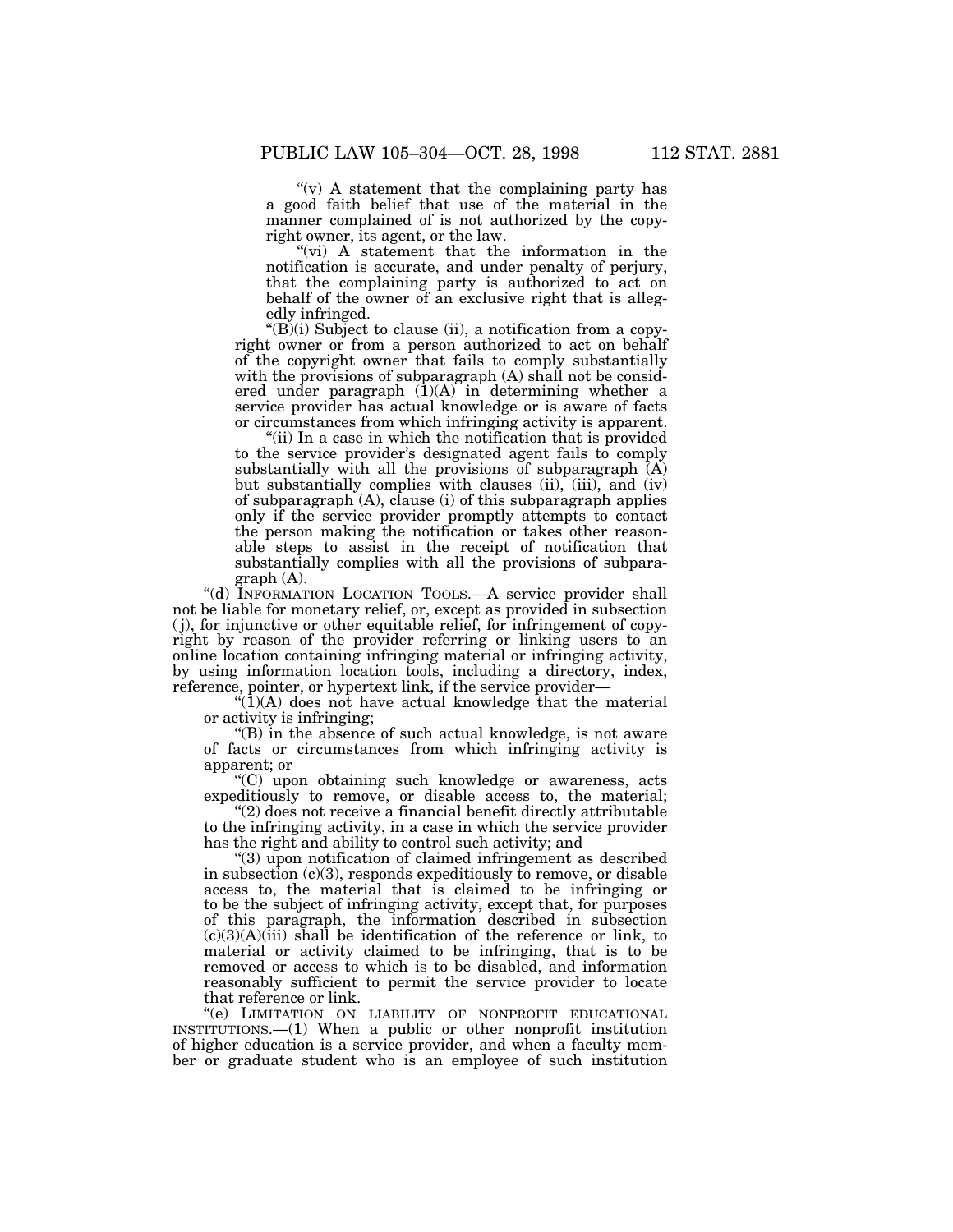is performing a teaching or research function, for the purposes of subsections (a) and (b) such faculty member or graduate student shall be considered to be a person other than the institution, and for the purposes of subsections (c) and (d) such faculty member's or graduate student's knowledge or awareness of his or her infringing activities shall not be attributed to the institution, if—

''(A) such faculty member's or graduate student's infringing activities do not involve the provision of online access to instructional materials that are or were required or recommended, within the preceding 3-year period, for a course taught at the institution by such faculty member or graduate student;

''(B) the institution has not, within the preceding 3-year period, received more than two notifications described in subsection  $(c)(3)$  of claimed infringement by such faculty member or graduate student, and such notifications of claimed infringement were not actionable under subsection (f ); and

''(C) the institution provides to all users of its system or network informational materials that accurately describe, and promote compliance with, the laws of the United States relating to copyright.

"(2) INJUNCTIONS.—For the purposes of this subsection, the limitations on injunctive relief contained in subsections  $(j)(2)$  and  $(j)(3)$ , but not those in  $(j)(1)$ , shall apply.

''(f ) MISREPRESENTATIONS.—Any person who knowingly materially misrepresents under this section—

" $(1)$  that material or activity is infringing, or

" $(2)$  that material or activity was removed or disabled by mistake or misidentification,

shall be liable for any damages, including costs and attorneys' fees, incurred by the alleged infringer, by any copyright owner or copyright owner's authorized licensee, or by a service provider, who is injured by such misrepresentation, as the result of the service provider relying upon such misrepresentation in removing or disabling access to the material or activity claimed to be infringing, or in replacing the removed material or ceasing to disable access to it.

"(g) REPLACEMENT OF REMOVED OR DISABLED MATERIAL AND LIMITATION ON OTHER LIABILITY.—

"(1) NO LIABILITY FOR TAKING DOWN GENERALLY.-Subject to paragraph (2), a service provider shall not be liable to any person for any claim based on the service provider's good faith disabling of access to, or removal of, material or activity claimed to be infringing or based on facts or circumstances from which infringing activity is apparent, regardless of whether the material or activity is ultimately determined to be infringing.

"(2) EXCEPTION.—Paragraph (1) shall not apply with respect to material residing at the direction of a subscriber of the service provider on a system or network controlled or operated by or for the service provider that is removed, or to which access is disabled by the service provider, pursuant to a notice provided under subsection  $(c)(1)(\bar{C})$ , unless the service provider—

''(A) takes reasonable steps promptly to notify the subscriber that it has removed or disabled access to the material;

Applicability.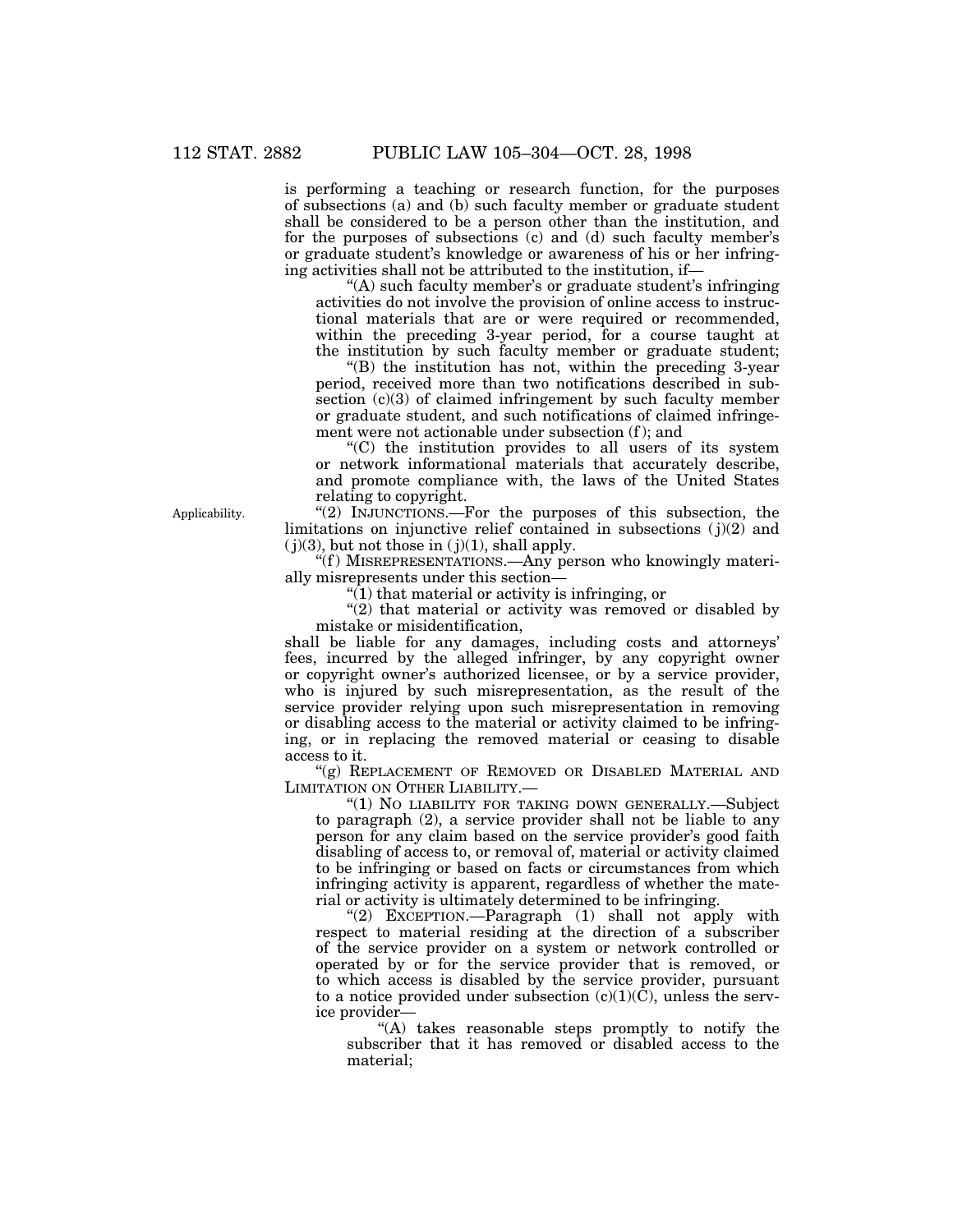''(B) upon receipt of a counter notification described in paragraph (3), promptly provides the person who provided the notification under subsection  $(c)(1)(C)$  with a copy of the counter notification, and informs that person that it will replace the removed material or cease disabling access to it in 10 business days; and

''(C) replaces the removed material and ceases disabling access to it not less than 10, nor more than 14, business days following receipt of the counter notice, unless its designated agent first receives notice from the person who submitted the notification under subsection  $(c)(1)(C)$ that such person has filed an action seeking a court order to restrain the subscriber from engaging in infringing activity relating to the material on the service provider's system or network.

''(3) CONTENTS OF COUNTER NOTIFICATION.—To be effective under this subsection, a counter notification must be a written communication provided to the service provider's designated agent that includes substantially the following:

''(A) A physical or electronic signature of the subscriber.

''(B) Identification of the material that has been removed or to which access has been disabled and the location at which the material appeared before it was removed or access to it was disabled.

''(C) A statement under penalty of perjury that the subscriber has a good faith belief that the material was removed or disabled as a result of mistake or misidentification of the material to be removed or disabled.

''(D) The subscriber's name, address, and telephone number, and a statement that the subscriber consents to the jurisdiction of Federal District Court for the judicial district in which the address is located, or if the subscriber's address is outside of the United States, for any judicial district in which the service provider may be found, and that the subscriber will accept service of process from the person who provided notification under subsection  $(c)(1)(C)$ or an agent of such person.

"(4) LIMITATION ON OTHER LIABILITY.—A service provider's compliance with paragraph (2) shall not subject the service provider to liability for copyright infringement with respect to the material identified in the notice provided under subsection  $(c)(1)(C)$ .

''(h) SUBPOENA TO IDENTIFY INFRINGER.—

''(1) REQUEST.—A copyright owner or a person authorized to act on the owner's behalf may request the clerk of any United States district court to issue a subpoena to a service provider for identification of an alleged infringer in accordance with this subsection.

''(2) CONTENTS OF REQUEST.—The request may be made by filing with the clerk—

''(A) a copy of a notification described in subsection  $(c)(3)(A);$ 

''(B) a proposed subpoena; and

''(C) a sworn declaration to the effect that the purpose for which the subpoena is sought is to obtain the identity of an alleged infringer and that such information will only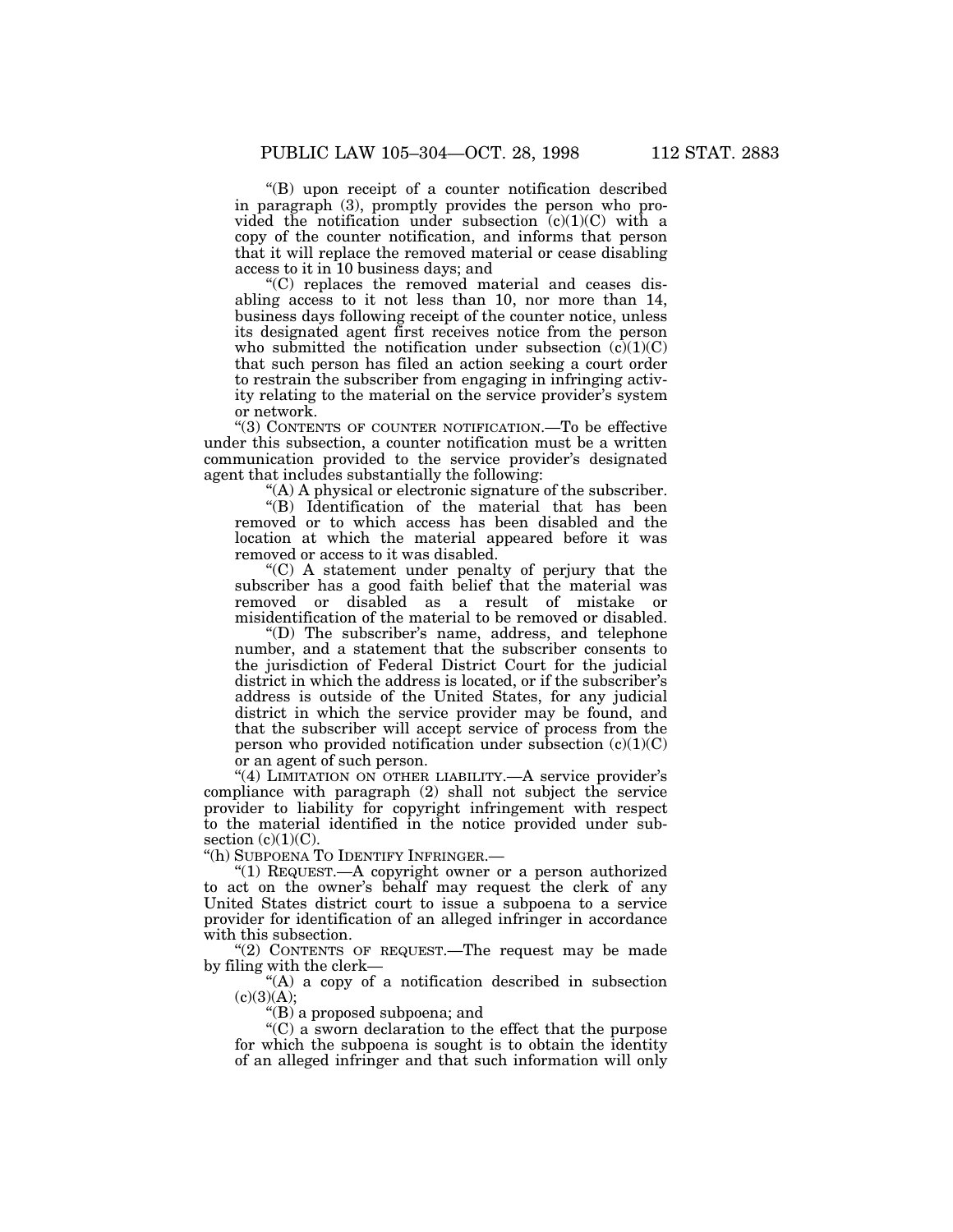be used for the purpose of protecting rights under this title.

''(3) CONTENTS OF SUBPOENA.—The subpoena shall authorize and order the service provider receiving the notification and the subpoena to expeditiously disclose to the copyright owner or person authorized by the copyright owner information sufficient to identify the alleged infringer of the material described in the notification to the extent such information is available to the service provider.

"(4) BASIS FOR GRANTING SUBPOENA.—If the notification filed satisfies the provisions of subsection  $(c)(3)(A)$ , the proposed subpoena is in proper form, and the accompanying declaration is properly executed, the clerk shall expeditiously issue and sign the proposed subpoena and return it to the requester for delivery to the service provider.

''(5) ACTIONS OF SERVICE PROVIDER RECEIVING SUBPOENA.— Upon receipt of the issued subpoena, either accompanying or subsequent to the receipt of a notification described in subsection  $(c)(3)(A)$ , the service provider shall expeditiously disclose to the copyright owner or person authorized by the copyright owner the information required by the subpoena, notwithstanding any other provision of law and regardless of whether the service provider responds to the notification.

''(6) RULES APPLICABLE TO SUBPOENA.—Unless otherwise provided by this section or by applicable rules of the court, the procedure for issuance and delivery of the subpoena, and the remedies for noncompliance with the subpoena, shall be governed to the greatest extent practicable by those provisions of the Federal Rules of Civil Procedure governing the issuance, service, and enforcement of a subpoena duces tecum.

''(i) CONDITIONS FOR ELIGIBILITY.—

''(1) ACCOMMODATION OF TECHNOLOGY.—The limitations on liability established by this section shall apply to a service provider only if the service provider—

"(A) has adopted and reasonably implemented, and informs subscribers and account holders of the service provider's system or network of, a policy that provides for the termination in appropriate circumstances of subscribers and account holders of the service provider's system or network who are repeat infringers; and

''(B) accommodates and does not interfere with standard technical measures.

''(2) DEFINITION.—As used in this subsection, the term 'standard technical measures' means technical measures that are used by copyright owners to identify or protect copyrighted works and—

"(A) have been developed pursuant to a broad consensus of copyright owners and service providers in an open, fair, voluntary, multi-industry standards process;

"(B) are available to any person on reasonable and nondiscriminatory terms; and

''(C) do not impose substantial costs on service providers or substantial burdens on their systems or networks.

''( j) INJUNCTIONS.—The following rules shall apply in the case of any application for an injunction under section 502 against a service provider that is not subject to monetary remedies under this section:

Applicability.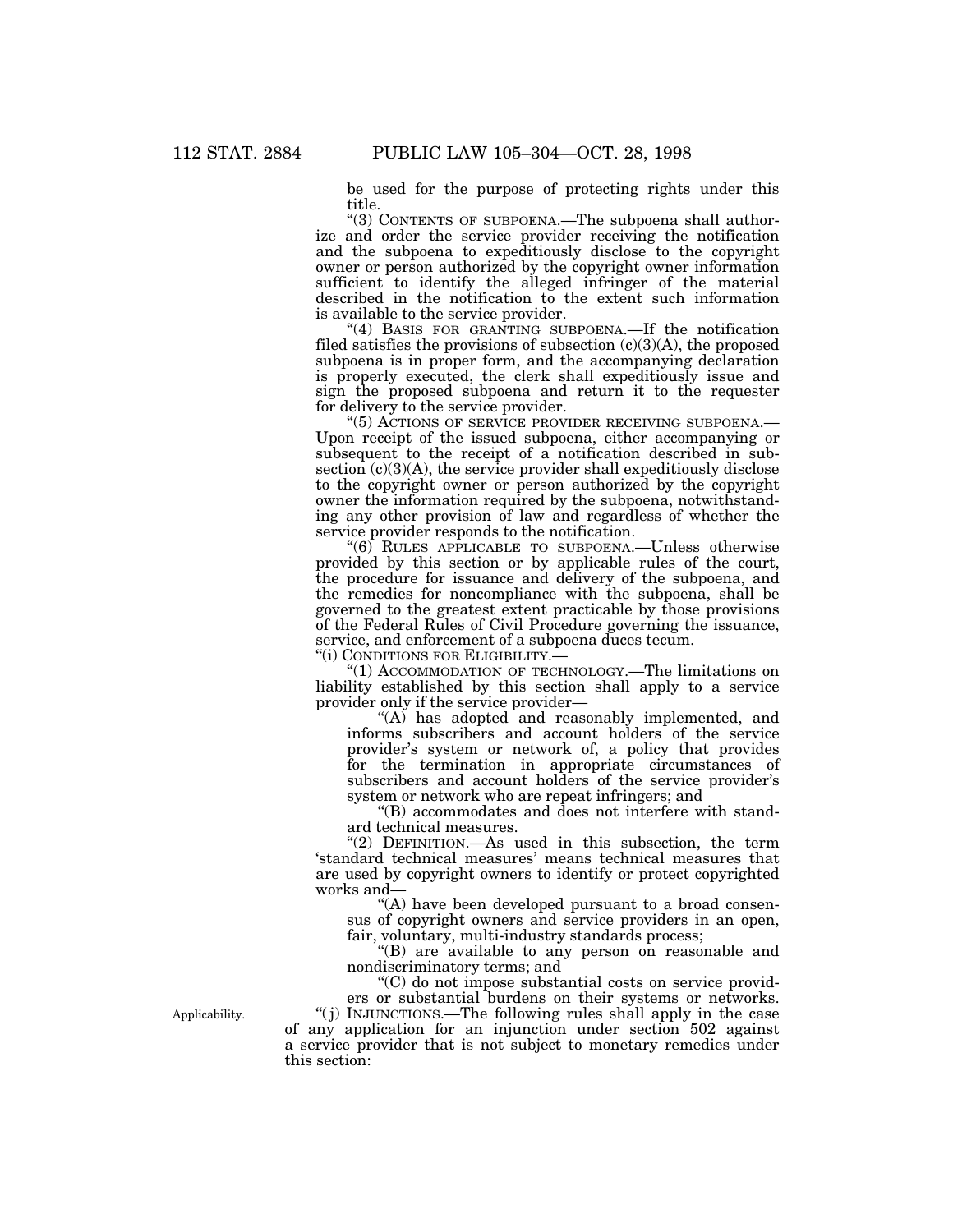"(1) SCOPE OF RELIEF.—(A) With respect to conduct other than that which qualifies for the limitation on remedies set forth in subsection (a), the court may grant injunctive relief with respect to a service provider only in one or more of the following forms:

''(i) An order restraining the service provider from providing access to infringing material or activity residing at a particular online site on the provider's system or network.

''(ii) An order restraining the service provider from providing access to a subscriber or account holder of the service provider's system or network who is engaging in infringing activity and is identified in the order, by terminating the accounts of the subscriber or account holder that are specified in the order.

''(iii) Such other injunctive relief as the court may consider necessary to prevent or restrain infringement of copyrighted material specified in the order of the court at a particular online location, if such relief is the least burdensome to the service provider among the forms of relief comparably effective for that purpose.

''(B) If the service provider qualifies for the limitation on remedies described in subsection  $(a)$ , the court may only grant injunctive relief in one or both of the following forms:

''(i) An order restraining the service provider from providing access to a subscriber or account holder of the service provider's system or network who is using the provider's service to engage in infringing activity and is identified in the order, by terminating the accounts of the subscriber or account holder that are specified in the order.

"(ii) An order restraining the service provider from providing access, by taking reasonable steps specified in the order to block access, to a specific, identified, online location outside the United States.

Courts.

"(2) CONSIDERATIONS.—The court, in considering the relevant criteria for injunctive relief under applicable law, shall consider—

''(A) whether such an injunction, either alone or in combination with other such injunctions issued against the same service provider under this subsection, would significantly burden either the provider or the operation of the provider's system or network;

 $\mathrm{H}(\bar{\mathbf{B}})$  the magnitude of the harm likely to be suffered by the copyright owner in the digital network environment if steps are not taken to prevent or restrain the infringement;

 $\mathcal{C}(C)$  whether implementation of such an injunction would be technically feasible and effective, and would not interfere with access to noninfringing material at other online locations; and

''(D) whether other less burdensome and comparably effective means of preventing or restraining access to the infringing material are available.

''(3) NOTICE AND EX PARTE ORDERS.—Injunctive relief under this subsection shall be available only after notice to the service provider and an opportunity for the service provider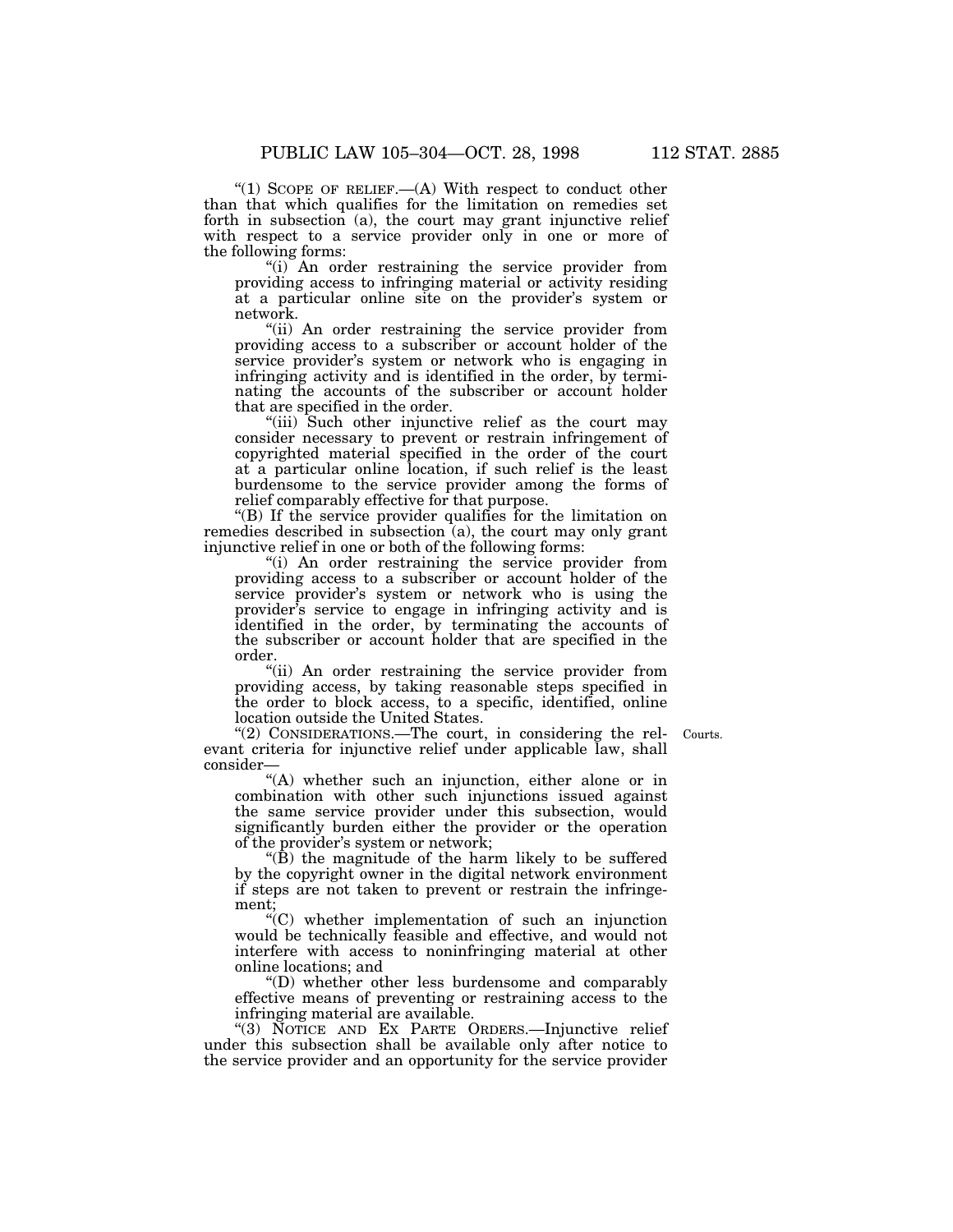to appear are provided, except for orders ensuring the preservation of evidence or other orders having no material adverse effect on the operation of the service provider's communications network.

''(k) DEFINITIONS.—

"(1) SERVICE PROVIDER.—(A) As used in subsection (a), the term 'service provider' means an entity offering the transmission, routing, or providing of connections for digital online communications, between or among points specified by a user, of material of the user's choosing, without modification to the content of the material as sent or received.

 $H(B)$  As used in this section, other than subsection (a), the term 'service provider' means a provider of online services or network access, or the operator of facilities therefor, and includes an entity described in subparagraph (A).

''(2) MONETARY RELIEF.—As used in this section, the term 'monetary relief' means damages, costs, attorneys' fees, and any other form of monetary payment.

''(l) OTHER DEFENSES NOT AFFECTED.—The failure of a service provider's conduct to qualify for limitation of liability under this section shall not bear adversely upon the consideration of a defense by the service provider that the service provider's conduct is not infringing under this title or any other defense.

"(m) PROTECTION OF PRIVACY.—Nothing in this section shall be construed to condition the applicability of subsections (a) through  $(d)$  on–

 $"(1)$  a service provider monitoring its service or affirmatively seeking facts indicating infringing activity, except to the extent consistent with a standard technical measure complying with the provisions of subsection (i); or

''(2) a service provider gaining access to, removing, or disabling access to material in cases in which such conduct is prohibited by law.

 $\alpha$ <sup>(n)</sup> CONSTRUCTION.—Subsections (a), (b), (c), and (d) describe separate and distinct functions for purposes of applying this section. Whether a service provider qualifies for the limitation on liability in any one of those subsections shall be based solely on the criteria in that subsection, and shall not affect a determination of whether that service provider qualifies for the limitations on liability under any other such subsection.''.

(b) CONFORMING AMENDMENT.—The table of sections for chapter 5 of title 17, United States Code, is amended by adding at the end the following:

''512. Limitations on liability relating to material online.''.

17 USC 512 note.

#### **SEC. 203. EFFECTIVE DATE.**

This title and the amendments made by this title shall take effect on the date of the enactment of this Act.

Computer Maintenance Competition Assurance Act.

17 USC 101 note.

# **TITLE III—COMPUTER MAINTENANCE OR REPAIR COPYRIGHT EXEMPTION**

**SEC. 301. SHORT TITLE.**

This title may be cited as the ''Computer Maintenance Competition Assurance Act''.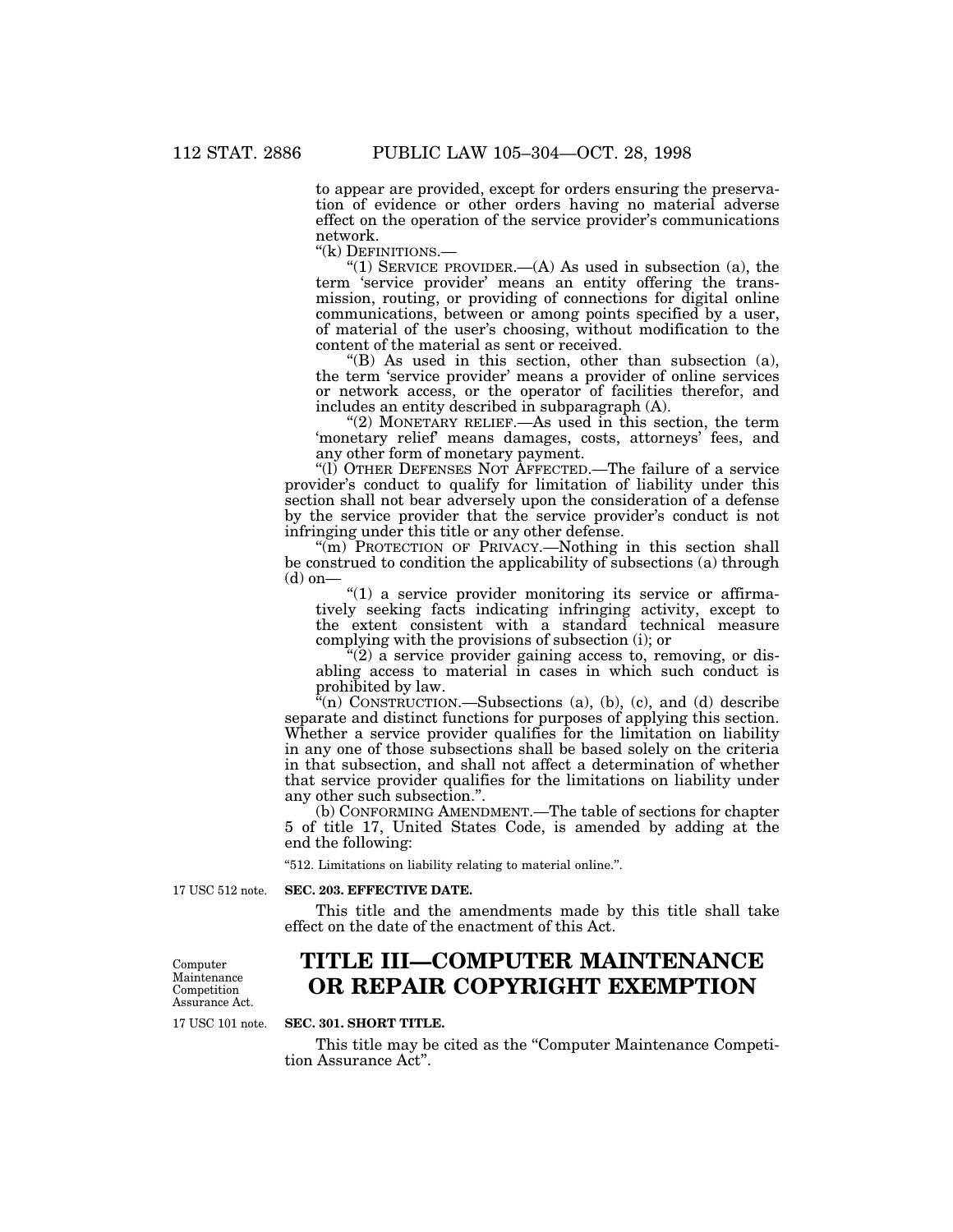#### **SEC. 302. LIMITATIONS ON EXCLUSIVE RIGHTS; COMPUTER PRO-GRAMS.**

Section 117 of title 17, United States Code, is amended— (1) by striking ''Notwithstanding'' and inserting the following: "(a) MAKING OF ADDITIONAL COPY OR ADAPTATION BY OWNER OF COPY.—Notwithstanding'';

(2) by striking ''Any exact'' and inserting the following:

''(b) LEASE, SALE, OR OTHER TRANSFER OF ADDITIONAL COPY OR ADAPTATION.—Any exact''; and

 $(3)$  by adding at the end the following:

"(c) MACHINE MAINTENANCE OR REPAIR.—Notwithstanding the provisions of section 106, it is not an infringement for the owner or lessee of a machine to make or authorize the making of a copy of a computer program if such copy is made solely by virtue of the activation of a machine that lawfully contains an authorized copy of the computer program, for purposes only of maintenance or repair of that machine, if—

"(1) such new copy is used in no other manner and is destroyed immediately after the maintenance or repair is completed; and

" $(2)$  with respect to any computer program or part thereof that is not necessary for that machine to be activated, such program or part thereof is not accessed or used other than to make such new copy by virtue of the activation of the machine.

''(d) DEFINITIONS.—For purposes of this section—

"(1) the 'maintenance' of a machine is the servicing of the machine in order to make it work in accordance with its original specifications and any changes to those specifications authorized for that machine; and

" $(2)$  the 'repair' of a machine is the restoring of the machine to the state of working in accordance with its original specifications and any changes to those specifications authorized for that machine.'

# **TITLE IV—MISCELLANEOUS PROVISIONS**

## **SEC. 401. PROVISIONS RELATING TO THE COMMISSIONER OF PATENTS AND TRADEMARKS AND THE REGISTER OF COPYRIGHTS**

(a) COMPENSATION.—(1) Section 3(d) of title 35, United States Code, is amended by striking ''prescribed by law for Assistant Secretaries of Commerce'' and inserting ''in effect for level III of the Executive Schedule under section 5314 of title 5, United States Code''.

(2) Section 701(e) of title 17, United States Code, is amended— (A) by striking "IV" and inserting "III"; and

 $(B)$  by striking "5315" and inserting "5314".

(3) Section 5314 of title 5, United States Code, is amended by adding at the end the following:

Assistant Secretary of Commerce and Commissioner of Patents and Trademarks.

''Register of Copyrights.''.

(b) CLARIFICATION OF AUTHORITY OF THE COPYRIGHT OFFICE.— Section 701 of title 17, United States Code, is amended—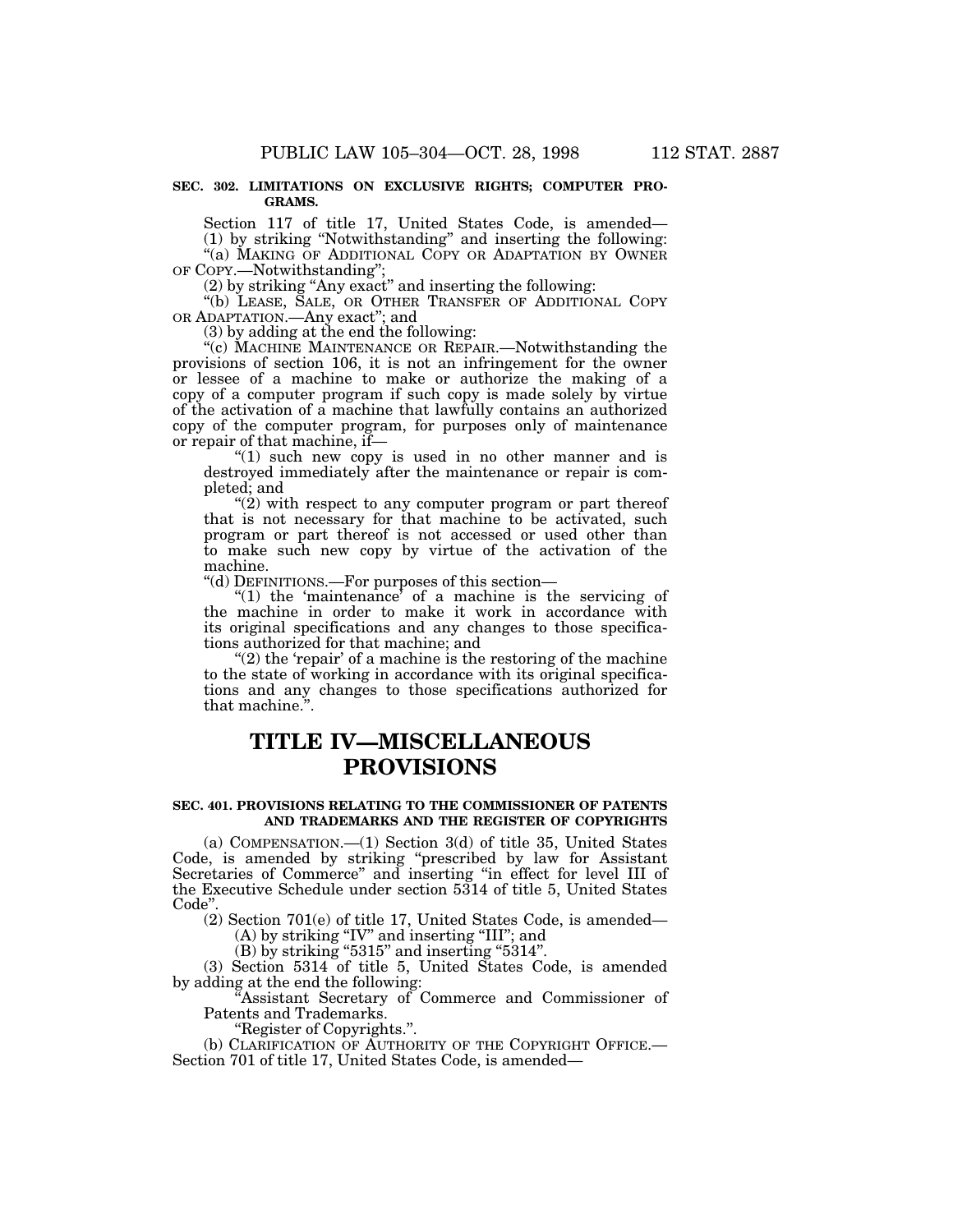(1) by redesignating subsections (b) through (e) as subsections (c) through (f), respectively; and

(2) by inserting after subsection (a) the following:

''(b) In addition to the functions and duties set out elsewhere in this chapter, the Register of Copyrights shall perform the following functions:

''(1) Advise Congress on national and international issues relating to copyright, other matters arising under this title, and related matters.

"(2) Provide information and assistance to Federal departments and agencies and the Judiciary on national and international issues relating to copyright, other matters arising under this title, and related matters.

''(3) Participate in meetings of international intergovernmental organizations and meetings with foreign government officials relating to copyright, other matters arising under this title, and related matters, including as a member of United States delegations as authorized by the appropriate Executive branch authority.

"(4) Conduct studies and programs regarding copyright, other matters arising under this title, and related matters, the administration of the Copyright Office, or any function vested in the Copyright Office by law, including educational programs conducted cooperatively with foreign intellectual property offices and international intergovernmental organizations.

''(5) Perform such other functions as Congress may direct, or as may be appropriate in furtherance of the functions and duties specifically set forth in this title.''.

#### **SEC. 402. EPHEMERAL RECORDINGS.**

Section 112(a) of title 17, United States Code, is amended— (1) by redesignating paragraphs  $(1)$ ,  $(2)$ , and  $(3)$  as subpara-

graphs (A), (B), and (C), respectively;

(2) by inserting " $(1)$ " after " $(a)$ ";

(3) by inserting after ''under a license'' the following: ", including a statutory license under section  $114(f)$ ,";

(4) by inserting after "114(a)," the following: "or for a transmitting organization that is a broadcast radio or television station licensed as such by the Federal Communications Commission and that makes a broadcast transmission of a performance of a sound recording in a digital format on a nonsubscription basis,''; and

(5) by adding at the end the following:

 $''(2)$  In a case in which a transmitting organization entitled to make a copy or phonorecord under paragraph (1) in connection with the transmission to the public of a performance or display of a work is prevented from making such copy or phonorecord by reason of the application by the copyright owner of technical measures that prevent the reproduction of the work, the copyright owner shall make available to the transmitting organization the necessary means for permitting the making of such copy or phonorecord as permitted under that paragraph, if it is technologically feasible and economically reasonable for the copyright owner to do so. If the copyright owner fails to do so in a timely manner in light of the transmitting organization's reasonable business requirements, the transmitting organization shall not be liable for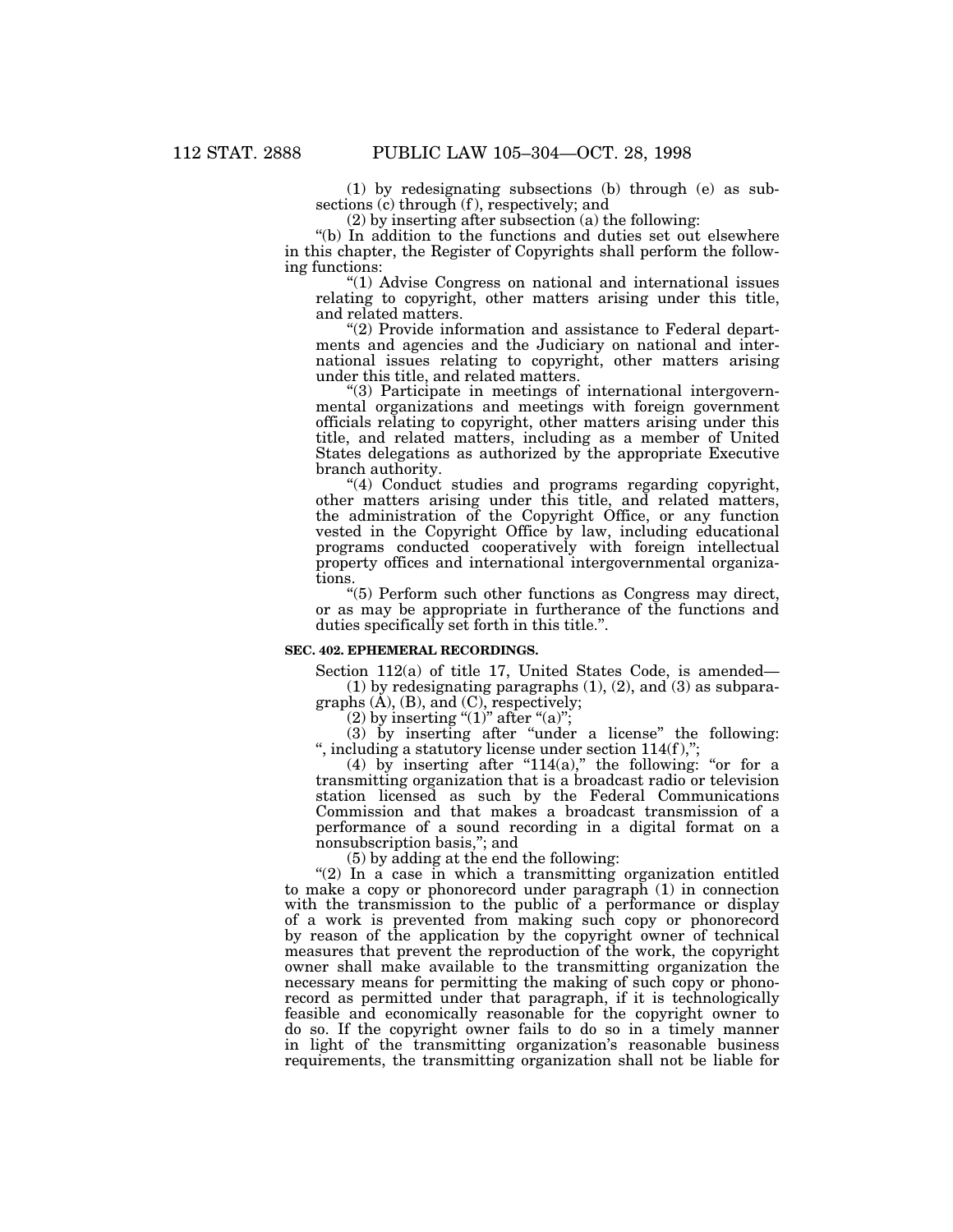#### **SEC. 403. LIMITATIONS ON EXCLUSIVE RIGHTS; DISTANCE EDUCATION.**

(a) RECOMMENDATIONS BY REGISTER OF COPYRIGHTS.—Not later Deadline.than 6 months after the date of the enactment of this Act, the Register of Copyrights, after consultation with representatives of copyright owners, nonprofit educational institutions, and nonprofit libraries and archives, shall submit to the Congress recommendations on how to promote distance education through digital technologies, including interactive digital networks, while maintaining an appropriate balance between the rights of copyright owners and the needs of users of copyrighted works. Such recommendations shall include any legislation the Register of Copyrights considers appropriate to achieve the objective described in the preceding sentence.

(b) FACTORS.—In formulating recommendations under subsection (a), the Register of Copyrights shall consider—

(1) the need for an exemption from exclusive rights of copyright owners for distance education through digital networks;

(2) the categories of works to be included under any distance education exemption;

(3) the extent of appropriate quantitative limitations on the portions of works that may be used under any distance education exemption;

(4) the parties who should be entitled to the benefits of any distance education exemption;

(5) the parties who should be designated as eligible recipients of distance education materials under any distance education exemption;

(6) whether and what types of technological measures can or should be employed to safeguard against unauthorized access to, and use or retention of, copyrighted materials as a condition of eligibility for any distance education exemption, including, in light of developing technological capabilities, the exemption set out in section 110(2) of title 17, United States Code;

(7) the extent to which the availability of licenses for the use of copyrighted works in distance education through interactive digital networks should be considered in assessing eligibility for any distance education exemption; and

(8) such other issues relating to distance education through interactive digital networks that the Register considers appropriate.

## **SEC. 404. EXEMPTION FOR LIBRARIES AND ARCHIVES.**

Section 108 of title 17, United States Code, is amended—  $(1)$  in subsection  $(a)$ —

(A) by striking ''Notwithstanding'' and inserting ''Except as otherwise provided in this title and notwithstanding'';

(B) by inserting after ''no more than one copy or phonorecord of a work" the following: ", except as provided in subsections (b) and  $(c)$ "; and

(C) in paragraph (3) by inserting after ''copyright'' the following: "that appears on the copy or phonorecord that is reproduced under the provisions of this section, or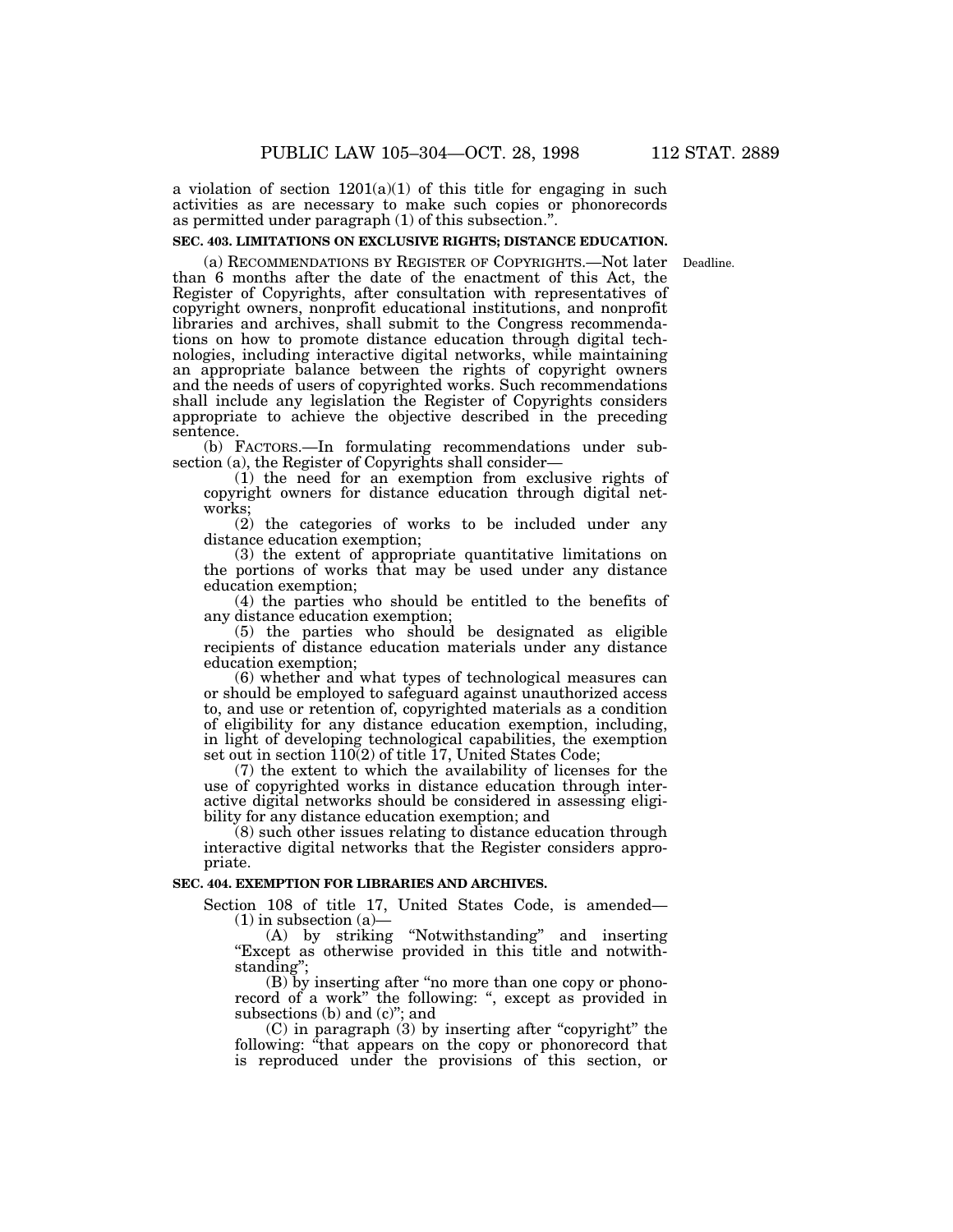includes a legend stating that the work may be protected by copyright if no such notice can be found on the copy or phonorecord that is reproduced under the provisions of this section'';

 $(2)$  in subsection  $(b)$ —

(A) by striking ''a copy or phonorecord'' and inserting "three copies or phonorecords"

(B) by striking ''in facsimile form''; and

(C) by striking ''if the copy or phonorecord reproduced is currently in the collections of the library or archives.'' and inserting "if—

''(1) the copy or phonorecord reproduced is currently in the collections of the library or archives; and

"(2) any such copy or phonorecord that is reproduced in digital format is not otherwise distributed in that format and is not made available to the public in that format outside the premises of the library or archives.''; and

 $(3)$  in subsection  $(c)$ 

(A) by striking ''a copy or phonorecord'' and inserting ''three copies or phonorecords'';

(B) by striking ''in facsimile form'';

(C) by inserting ''or if the existing format in which the work is stored has become obsolete," after "stolen,";

(D) by striking ''if the library or archives has, after a reasonable effort, determined that an unused replacement cannot be obtained at a fair price." and inserting "if-

" $(1)$  the library or archives has, after a reasonable effort, determined that an unused replacement cannot be obtained at a fair price; and

"(2) any such copy or phonorecord that is reproduced in digital format is not made available to the public in that format outside the premises of the library or archives in lawful possession of such copy.''; and

(E) by adding at the end the following:

''For purposes of this subsection, a format shall be considered obsolete if the machine or device necessary to render perceptible a work stored in that format is no longer manufactured or is no longer reasonably available in the commercial marketplace.''.

#### **SEC. 405. SCOPE OF EXCLUSIVE RIGHTS IN SOUND RECORDINGS; EPHEMERAL RECORDINGS.**

(a) SCOPE OF EXCLUSIVE RIGHTS IN SOUND RECORDINGS.—Section 114 of title 17, United States Code, is amended as follows:

(1) Subsection (d) is amended—

(A) in paragraph (1) by striking subparagraph (A) and inserting the following:

"(A) a nonsubscription broadcast transmission;"; and (B) by amending paragraph (2) to read as follows:

"(2) STATUTORY LICENSING OF CERTAIN TRANSMISSIONS.-

The performance of a sound recording publicly by means of a subscription digital audio transmission not exempt under paragraph (1), an eligible nonsubscription transmission, or a transmission not exempt under paragraph (1) that is made by a preexisting satellite digital audio radio service shall be subject to statutory licensing, in accordance with subsection  $(f)$  if—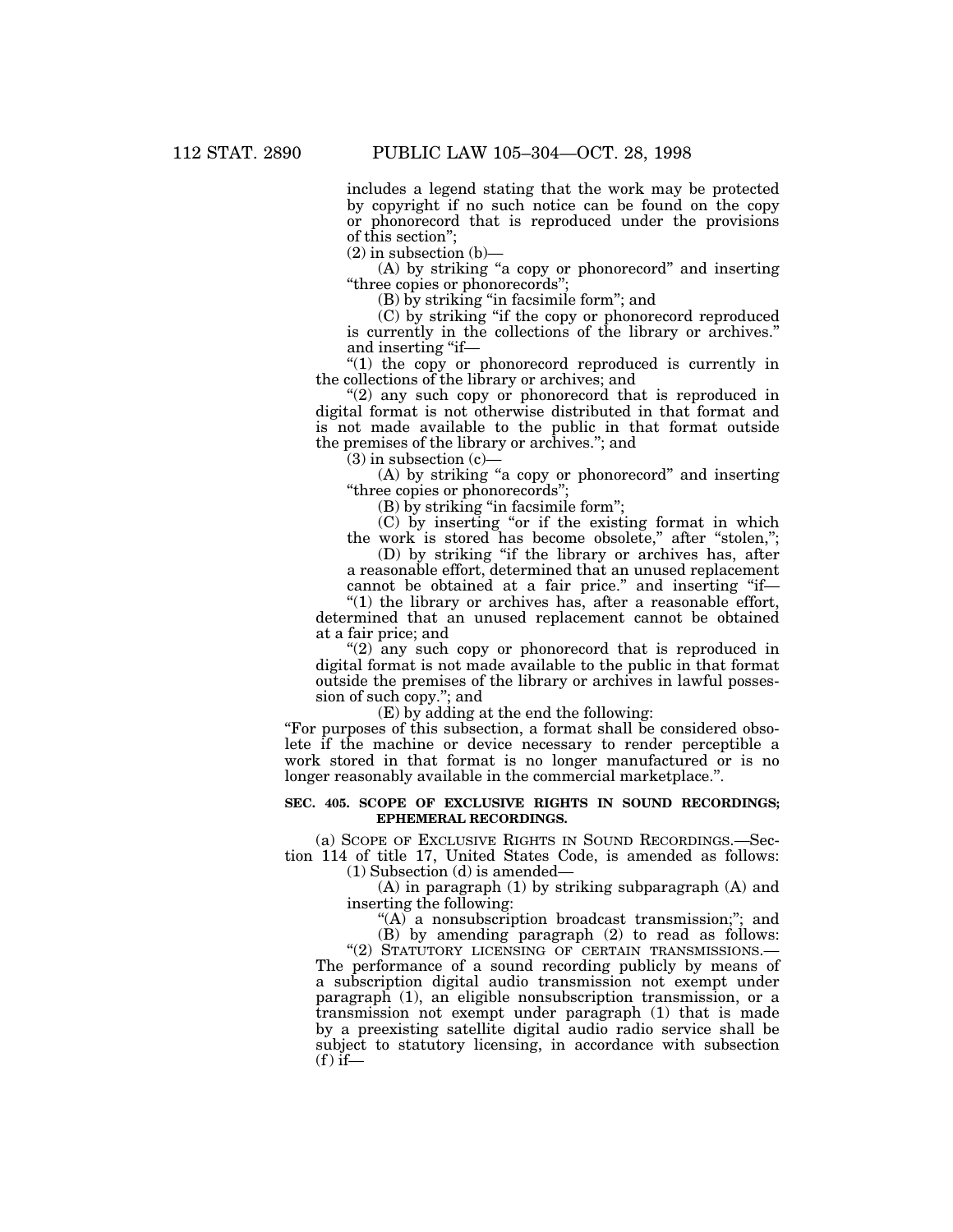$(A)(i)$  the transmission is not part of an interactive service;

"(ii) except in the case of a transmission to a business establishment, the transmitting entity does not automatically and intentionally cause any device receiving the transmission to switch from one program channel to another; and

"(iii) except as provided in section  $1002(e)$ , the transmission of the sound recording is accompanied, if technically feasible, by the information encoded in that sound recording, if any, by or under the authority of the copyright owner of that sound recording, that identifies the title of the sound recording, the featured recording artist who performs on the sound recording, and related information, including information concerning the underlying musical work and its writer;

''(B) in the case of a subscription transmission not exempt under paragraph  $(1)$  that is made by a preexisting subscription service in the same transmission medium used by such service on July 31, 1998, or in the case of a transmission not exempt under paragraph (1) that is made by a preexisting satellite digital audio radio service—

''(i) the transmission does not exceed the sound recording performance complement; and

"(ii) the transmitting entity does not cause to be published by means of an advance program schedule or prior announcement the titles of the specific sound recordings or phonorecords embodying such sound recordings to be transmitted; and

 $(C)$  in the case of an eligible nonsubscription transmission or a subscription transmission not exempt under paragraph (1) that is made by a new subscription service or by a preexisting subscription service other than in the same transmission medium used by such service on July 31, 1998—

''(i) the transmission does not exceed the sound recording performance complement, except that this requirement shall not apply in the case of a retransmission of a broadcast transmission if the retransmission is made by a transmitting entity that does not have the right or ability to control the programming of the broadcast station making the broadcast transmission, unless—

''(I) the broadcast station makes broadcast transmissions—

''(aa) in digital format that regularly exceed the sound recording performance complement; or

''(bb) in analog format, a substantial portion of which, on a weekly basis, exceed the sound recording performance complement; and

''(II) the sound recording copyright owner or its representative has notified the transmitting entity in writing that broadcast transmissions of the copyright owner's sound recordings exceed the sound recording performance complement as provided in this clause;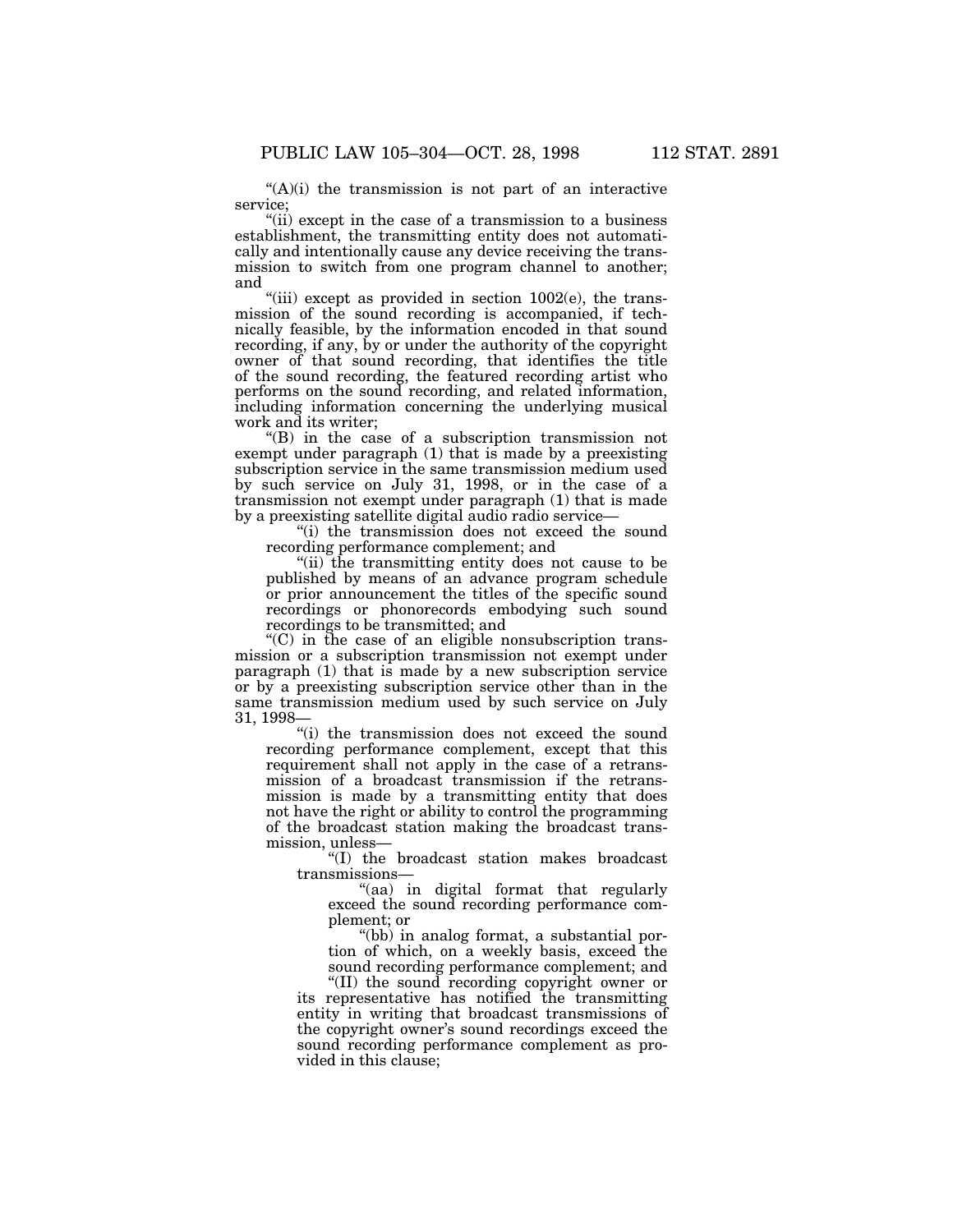"(ii) the transmitting entity does not cause to be published, or induce or facilitate the publication, by means of an advance program schedule or prior announcement, the titles of the specific sound recordings to be transmitted, the phonorecords embodying such sound recordings, or, other than for illustrative purposes, the names of the featured recording artists, except that this clause does not disqualify a transmitting entity that makes a prior announcement that a particular artist will be featured within an unspecified future time period, and in the case of a retransmission of a broadcast transmission by a transmitting entity that does not have the right or ability to control the programming of the broadcast transmission, the requirement of this clause shall not apply to a prior oral announcement by the broadcast station, or to an advance program schedule published, induced, or facilitated by the broadcast station, if the transmitting entity does not have actual knowledge and has not received written notice from the copyright owner or its representative that the broadcast station publishes or induces or facilitates the publication of such advance program schedule, or if such advance program schedule is a schedule of classical music programming published by the broadcast station in the same manner as published by that broadcast station on or before September 30, 1998;

''(iii) the transmission—

''(I) is not part of an archived program of less than 5 hours duration;

''(II) is not part of an archived program of 5 hours or greater in duration that is made available for a period exceeding 2 weeks;

''(III) is not part of a continuous program which is of less than 3 hours duration; or

''(IV) is not part of an identifiable program in which performances of sound recordings are rendered in a predetermined order, other than an archived or continuous program, that is transmitted at—

"(aa) more than 3 times in any 2-week" period that have been publicly announced in advance, in the case of a program of less than 1 hour in duration, or

''(bb) more than 4 times in any 2-week period that have been publicly announced in advance, in the case of a program of 1 hour or more in duration,

except that the requirement of this subclause shall not apply in the case of a retransmission of a broadcast transmission by a transmitting entity that does not have the right or ability to control the programming of the broadcast transmission, unless the transmitting entity is given notice in writing by the copyright owner of the sound recording that the broadcast station makes broadcast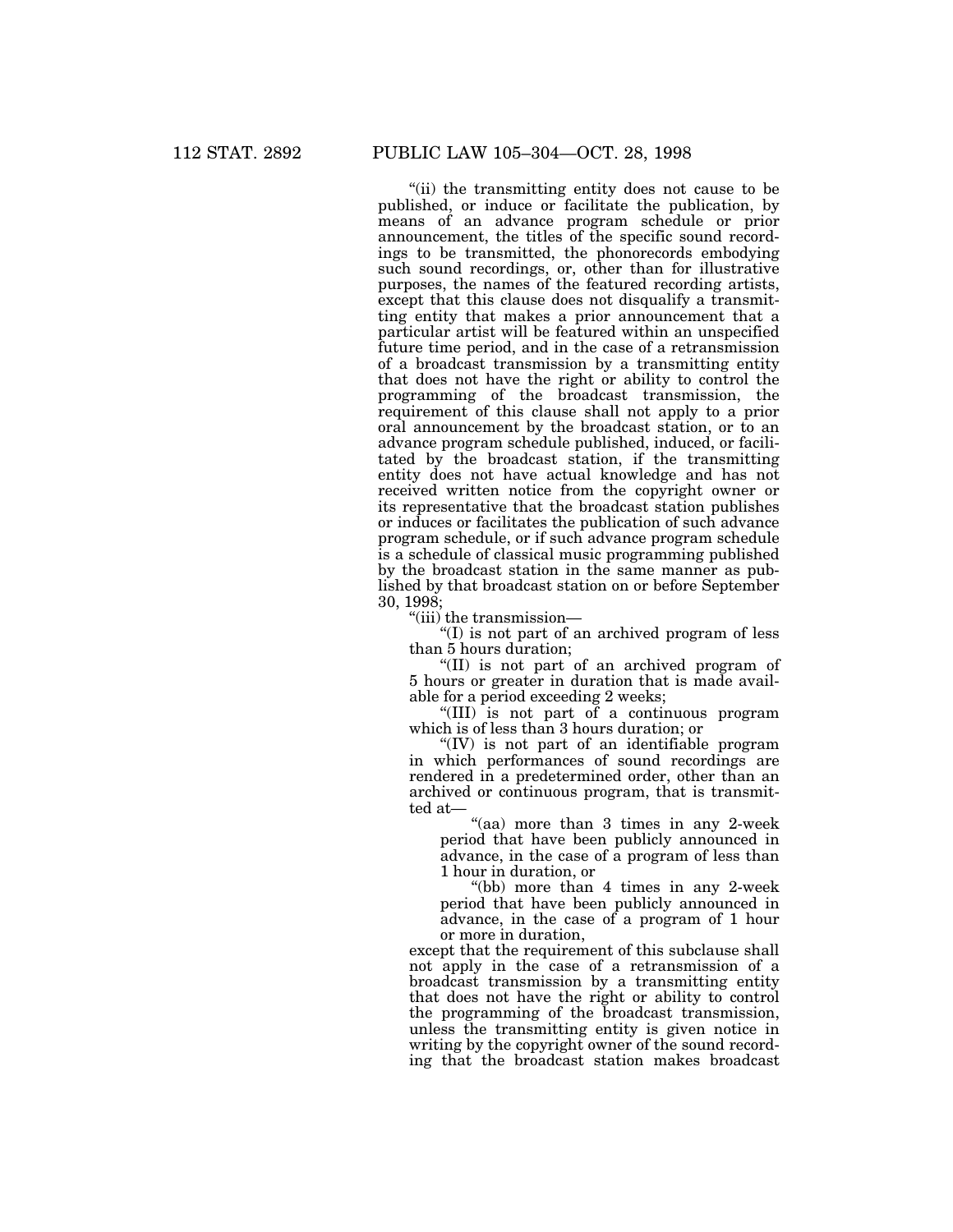transmissions that regularly violate such requirement;

"(iv) the transmitting entity does not knowingly perform the sound recording, as part of a service that offers transmissions of visual images contemporaneously with transmissions of sound recordings, in a manner that is likely to cause confusion, to cause mistake, or to deceive, as to the affiliation, connection, or association of the copyright owner or featured recording artist with the transmitting entity or a particular product or service advertised by the transmitting entity, or as to the origin, sponsorship, or approval by the copyright owner or featured recording artist of the activities of the transmitting entity other than the performance of the sound recording itself;

 $(v)$  the transmitting entity cooperates to prevent, to the extent feasible without imposing substantial costs or burdens, a transmission recipient or any other person or entity from automatically scanning the transmitting entity's transmissions alone or together with transmissions by other transmitting entities in order to select a particular sound recording to be transmitted to the transmission recipient, except that the requirement of this clause shall not apply to a satellite digital audio service that is in operation, or that is licensed by the Federal Communications Commission, on or before July 31, 1998;

"(vi) the transmitting entity takes no affirmative steps to cause or induce the making of a phonorecord by the transmission recipient, and if the technology used by the transmitting entity enables the transmitting entity to limit the making by the transmission recipient of phonorecords of the transmission directly in a digital format, the transmitting entity sets such technology to limit such making of phonorecords to the extent permitted by such technology;

"(vii) phonorecords of the sound recording have been distributed to the public under the authority of the copyright owner or the copyright owner authorizes the transmitting entity to transmit the sound recording, and the transmitting entity makes the transmission from a phonorecord lawfully made under the authority of the copyright owner, except that the requirement of this clause shall not apply to a retransmission of a broadcast transmission by a transmitting entity that does not have the right or ability to control the programming of the broadcast transmission, unless the transmitting entity is given notice in writing by the copyright owner of the sound recording that the broadcast station makes broadcast transmissions that regularly violate such requirement;

''(viii) the transmitting entity accommodates and does not interfere with the transmission of technical measures that are widely used by sound recording copyright owners to identify or protect copyrighted works, and that are technically feasible of being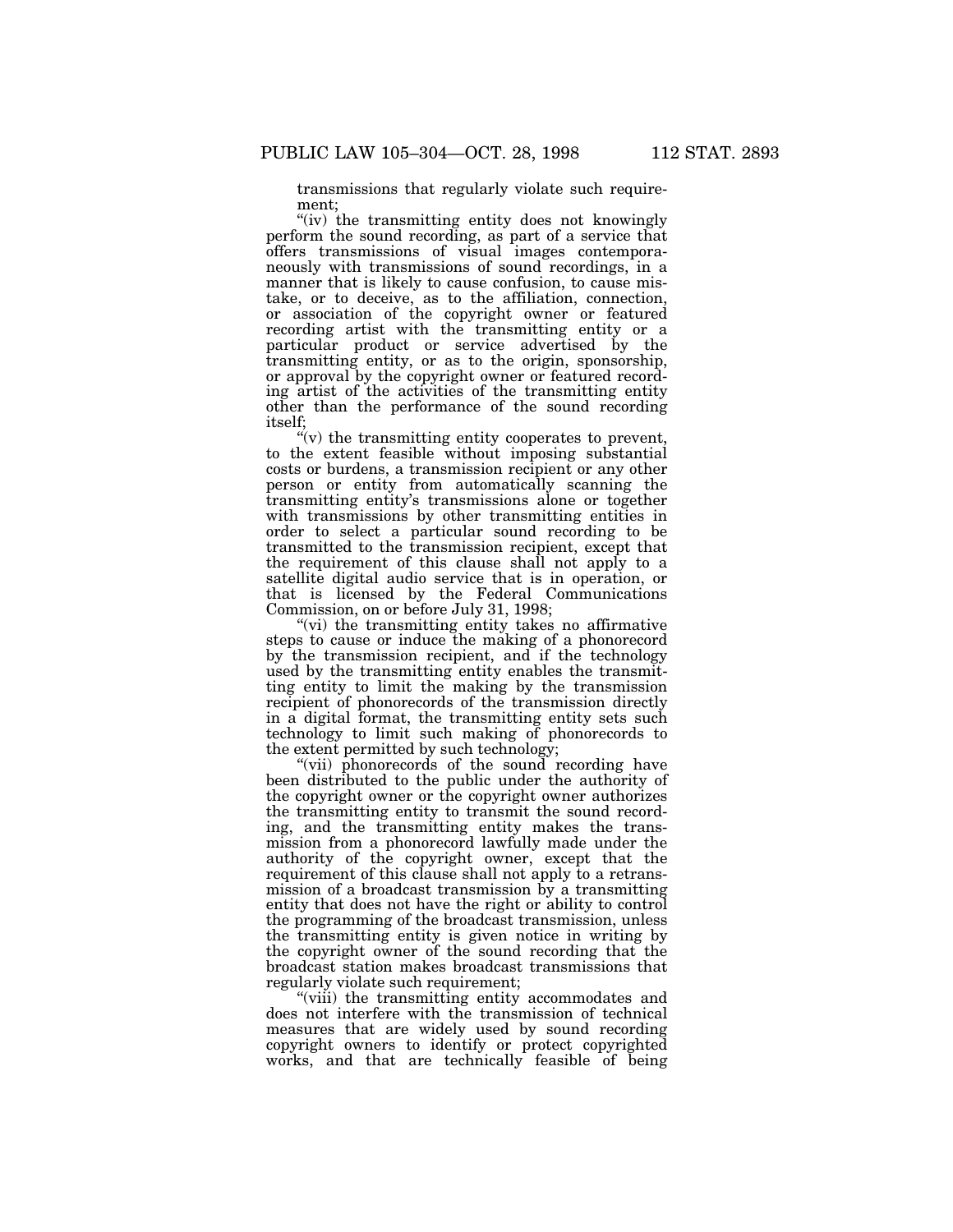transmitted by the transmitting entity without imposing substantial costs on the transmitting entity or resulting in perceptible aural or visual degradation of the digital signal, except that the requirement of this clause shall not apply to a satellite digital audio service that is in operation, or that is licensed under the authority of the Federal Communications Commission, on or before July 31, 1998, to the extent that such service has designed, developed, or made commitments to procure equipment or technology that is not compatible with such technical measures before such technical measures are widely adopted by sound recording copyright owners; and

 $'(\dot{x})$  the transmitting entity identifies in textual data the sound recording during, but not before, the time it is performed, including the title of the sound recording, the title of the phonorecord embodying such sound recording, if any, and the featured recording artist, in a manner to permit it to be displayed to the transmission recipient by the device or technology intended for receiving the service provided by the transmitting entity, except that the obligation in this clause shall not take effect until 1 year after the date of the enactment of the Digital Millennium Copyright Act and shall not apply in the case of a retransmission of a broadcast transmission by a transmitting entity that does not have the right or ability to control the programming of the broadcast transmission, or in the case in which devices or technology intended for receiving the service provided by the transmitting entity that have the capability to display such textual data are not common in the marketplace."

 $(2)$  Subsection  $(f)$  is amended–

(A) in the subsection heading by striking ''NONEXEMPT SUBSCRIPTION'' and inserting ''CERTAIN NONEXEMPT'';

 $(B)$  in paragraph  $(1)$ —

(i) in the first sentence—

(I) by striking "(1)  $No$ " and inserting "(1)(A) No'';

(II) by striking "the activities" and inserting<br>scription transmissions by preexisting "subscription transmissions by subscription services and transmissions by preexisting satellite digital audio radio services''; and

(III) by striking "2000" and inserting "2001"; and

(ii) by amending the third sentence to read as follows: "Any copyright owners of sound recordings, preexisting subscription services, or preexisting satellite digital audio radio services may submit to the Librarian of Congress licenses covering such subscription transmissions with respect to such sound recordings.''; and

 $(C)$  by striking paragraphs  $(2)$ ,  $(3)$ ,  $(4)$ , and  $(5)$  and inserting the following:

''(B) In the absence of license agreements negotiated under subparagraph (A), during the 60-day period commencing 6

Federal Register, publication.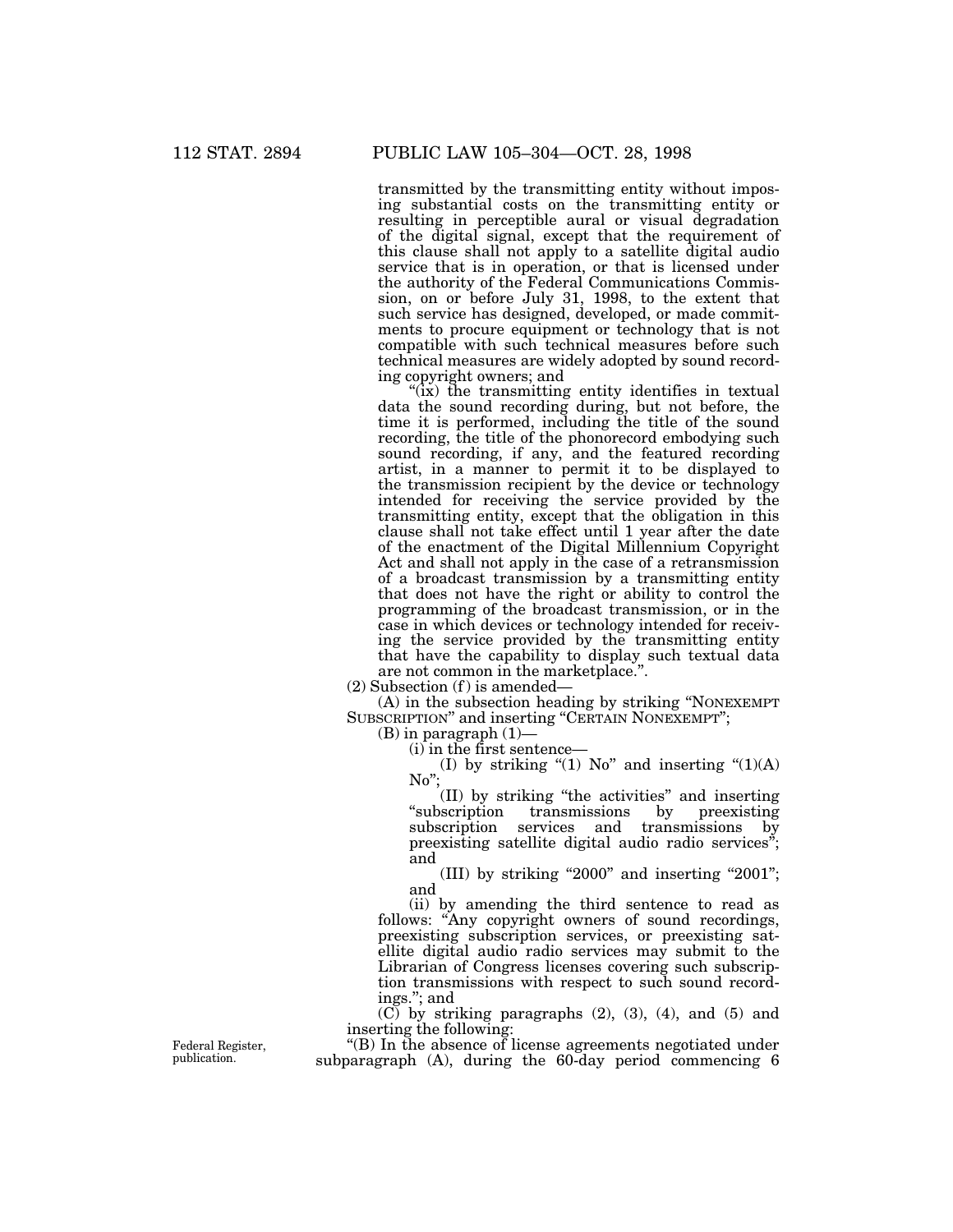months after publication of the notice specified in subparagraph (A), and upon the filing of a petition in accordance with section 803(a)(1), the Librarian of Congress shall, pursuant to chapter 8, convene a copyright arbitration royalty panel to determine and publish in the Federal Register a schedule of rates and terms which, subject to paragraph (3), shall be binding on all copyright owners of sound recordings and entities performing sound recordings affected by this paragraph. In establishing rates and terms for preexisting subscription services and preexisting satellite digital audio radio services, in addition to the objectives set forth in section  $801(b)(1)$ , the copyright arbitration royalty panel may consider the rates and terms for comparable types of subscription digital audio transmission services and comparable circumstances under voluntary license agreements negotiated as provided in subparagraph (A).

 $C'(C)(i)$  Publication of a notice of the initiation of voluntary negotiation proceedings as specified in subparagraph (A) shall be repeated, in accordance with regulations that the Librarian of Congress shall prescribe—

''(I) no later than 30 days after a petition is filed by any copyright owners of sound recordings, any preexisting subscription services, or any preexisting satellite digital audio radio services indicating that a new type of subscription digital audio transmission service on which sound recordings are performed is or is about to become operational; and

"(II) in the first week of January 2001, and at 5year intervals thereafter.

(ii) The procedures specified in subparagraph (B) shall be repeated, in accordance with regulations that the Librarian of Congress shall prescribe, upon filing of a petition in accordance with section 803(a)(1) during a 60-day period commencing—

''(I) 6 months after publication of a notice of the initiation of voluntary negotiation proceedings under subparagraph  $(A)$  pursuant to a petition under clause  $(i)(I)$  of this subparagraph; or

 $\langle (II)$  on July 1, 2001, and at 5-year intervals thereafter. "(iii) The procedures specified in subparagraph (B) shall be concluded in accordance with section 802.

" $(2)(A)$  No later than 30 days after the date of the enactment of the Digital Millennium Copyright Act, the Librarian of Congress shall cause notice to be published in the Federal Register of the initiation of voluntary negotiation proceedings for the purpose of determining reasonable terms and rates of royalty payments for public performances of sound recordings by means of eligible nonsubscription transmissions and transmissions by new subscription services specified by subsection  $(d)(2)$  during the period beginning on the date of the enactment of such Act and ending on December 31, 2000, or such other date as the parties may agree. Such rates and terms shall distinguish among the different types of eligible nonsubscription transmission services and new subscription services then in operation and shall include a minimum fee for each such type of service. Any copyright owners of sound recordings or any entities performing sound recordings affected by this paragraph may submit to the Librarian of Congress licenses covering

Deadline. Federal Register, publication. Notice.

Regulations.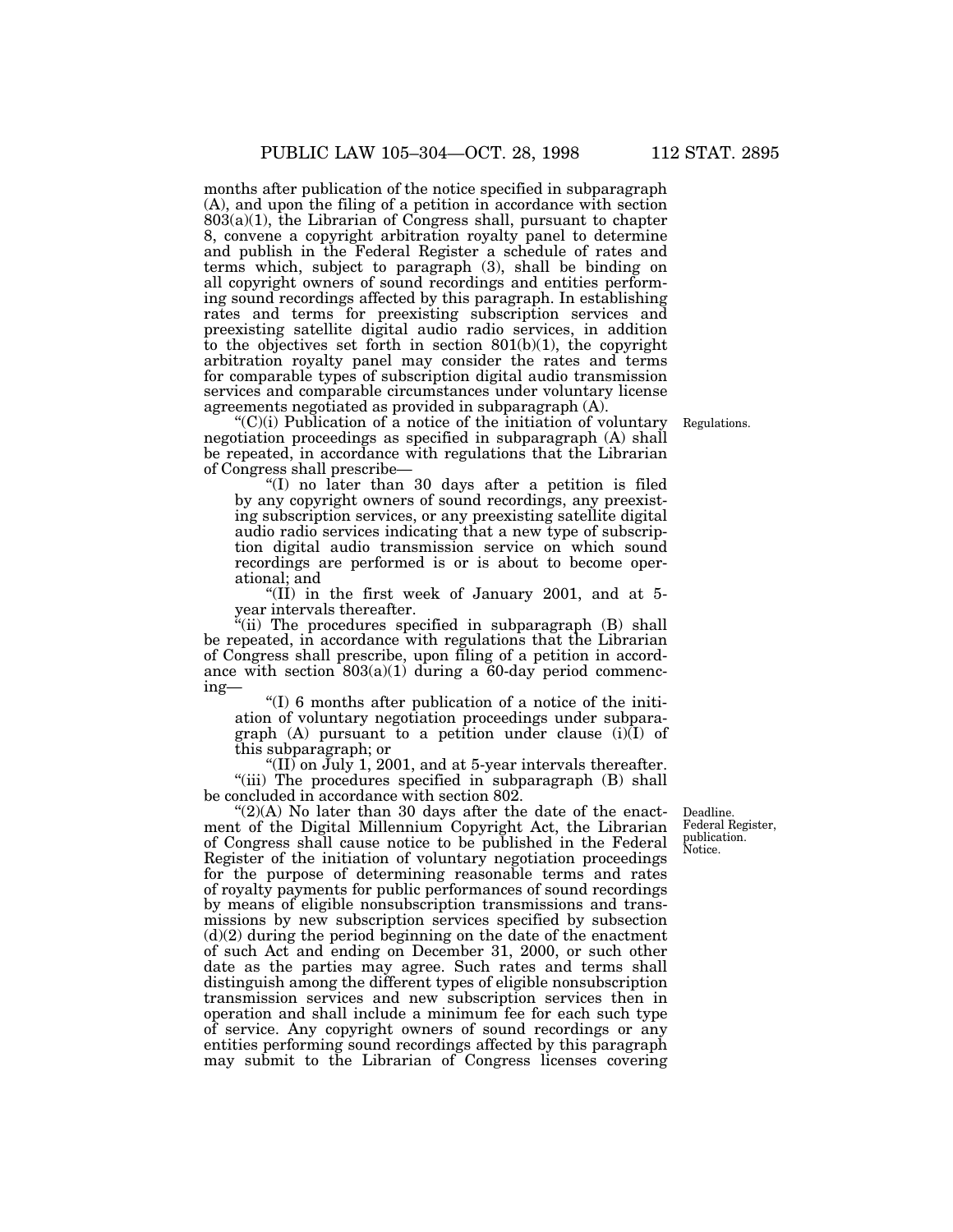such eligible nonsubscription transmissions and new subscription services with respect to such sound recordings. The parties to each negotiation proceeding shall bear their own costs.

''(B) In the absence of license agreements negotiated under subparagraph (A), during the 60-day period commencing 6 months after publication of the notice specified in subparagraph (A), and upon the filing of a petition in accordance with section  $803(a)(1)$ , the Librarian of Congress shall, pursuant to chapter 8, convene a copyright arbitration royalty panel to determine and publish in the Federal Register a schedule of rates and terms which, subject to paragraph (3), shall be binding on all copyright owners of sound recordings and entities performing sound recordings affected by this paragraph during the period beginning on the date of the enactment of the Digital Millennium Copyright Act and ending on December 31, 2000, or such other date as the parties may agree. Such rates and terms shall distinguish among the different types of eligible nonsubscription transmission services then in operation and shall include a minimum fee for each such type of service, such differences to be based on criteria including, but not limited to, the quantity and nature of the use of sound recordings and the degree to which use of the service may substitute for or may promote the purchase of phonorecords by consumers. In establishing rates and terms for transmissions by eligible nonsubscription services and new subscription services, the copyright arbitration royalty panel shall establish rates and terms that most clearly represent the rates and terms that would have been negotiated in the marketplace between a willing buyer and a willing seller. In determining such rates and terms, the copyright arbitration royalty panel shall base its decision on economic, competitive and programming information presented by the parties, including—

"(i) whether use of the service may substitute for or may promote the sales of phonorecords or otherwise may interfere with or may enhance the sound recording copyright owner's other streams of revenue from its sound recordings; and

"(ii) the relative roles of the copyright owner and the transmitting entity in the copyrighted work and the service made available to the public with respect to relative creative contribution, technological contribution, capital investment, cost, and risk.

In establishing such rates and terms, the copyright arbitration royalty panel may consider the rates and terms for comparable types of digital audio transmission services and comparable circumstances under voluntary license agreements negotiated under subparagraph (A).

 $C'(C)(i)$  Publication of a notice of the initiation of voluntary negotiation proceedings as specified in subparagraph (A) shall be repeated in accordance with regulations that the Librarian of Congress shall prescribe—

''(I) no later than 30 days after a petition is filed by any copyright owners of sound recordings or any eligible nonsubscription service or new subscription service indicating that a new type of eligible nonsubscription service or new subscription service on which sound recordings are performed is or is about to become operational; and

Federal Register, publication.

Regulations.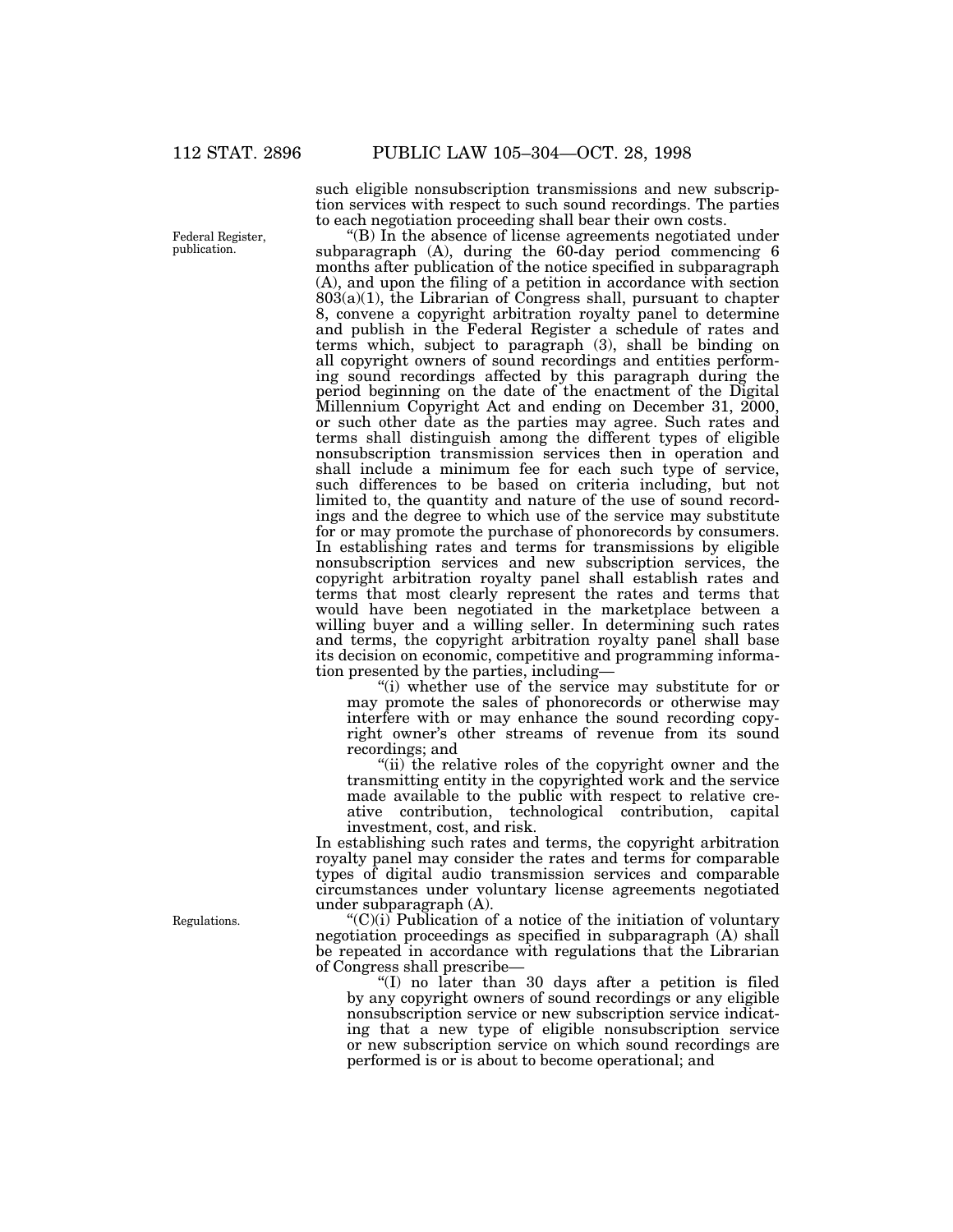''(II) in the first week of January 2000, and at 2 year intervals thereafter, except to the extent that different years for the repeating of such proceedings may be determined in accordance with subparagraph (A).

"(ii) The procedures specified in subparagraph (B) shall be repeated, in accordance with regulations that the Librarian of Congress shall prescribe, upon filing of a petition in accordance with section  $803(a)\overline{(1)}$  during a 60-day period commencing—

" $(I)$  6 months after publication of a notice of the initiation of voluntary negotiation proceedings under subparagraph  $(A)$  pursuant to a petition under clause  $(i)(I);$ or

''(II) on July 1, 2000, and at 2-year intervals thereafter, except to the extent that different years for the repeating of such proceedings may be determined in accordance with subparagraph (A).

"(iii) The procedures specified in subparagraph (B) shall be concluded in accordance with section 802.

''(3) License agreements voluntarily negotiated at any time between 1 or more copyright owners of sound recordings and 1 or more entities performing sound recordings shall be given effect in lieu of any determination by a copyright arbitration royalty panel or decision by the Librarian of Congress.

 $\mathcal{A}(\mathbf{A})$  The Librarian of Congress shall also establish requirements by which copyright owners may receive reasonable notice of the use of their sound recordings under this section, and under which records of such use shall be kept and made available by entities performing sound recordings.

(B) Any person who wishes to perform a sound recording publicly by means of a transmission eligible for statutory licensing under this subsection may do so without infringing the exclusive right of the copyright owner of the sound recording—

Regulations.

"(i) by complying with such notice requirements as the Librarian of Congress shall prescribe by regulation and by paying royalty fees in accordance with this subsection; or

"(ii) if such royalty fees have not been set, by agreeing to pay such royalty fees as shall be determined in accordance with this subsection.

''(C) Any royalty payments in arrears shall be made on or before the twentieth day of the month next succeeding the month in which the royalty fees are set.''.

(3) Subsection (g) is amended—

(A) in the subsection heading by striking ''SUB-SCRIPTION'';

(B) in paragraph (1) in the matter preceding subparagraph (A), by striking ''subscription transmission licensed'' and inserting ''transmission licensed under a statutory license'';

(C) in subparagraphs (A) and (B) by striking ''subscription''; and

(D) in paragraph (2) by striking ''subscription''.

(4) Subsection ( j) is amended—

(A) by striking paragraphs (4) and (9) and redesignating paragraphs  $(2)$ ,  $(3)$ ,  $(5)$ ,  $(6)$ ,  $(7)$ , and  $(8)$  as paragraphs  $(3)$ ,  $(5)$ ,  $(9)$ ,  $(12)$ ,  $(13)$ , and  $(14)$ , respectively;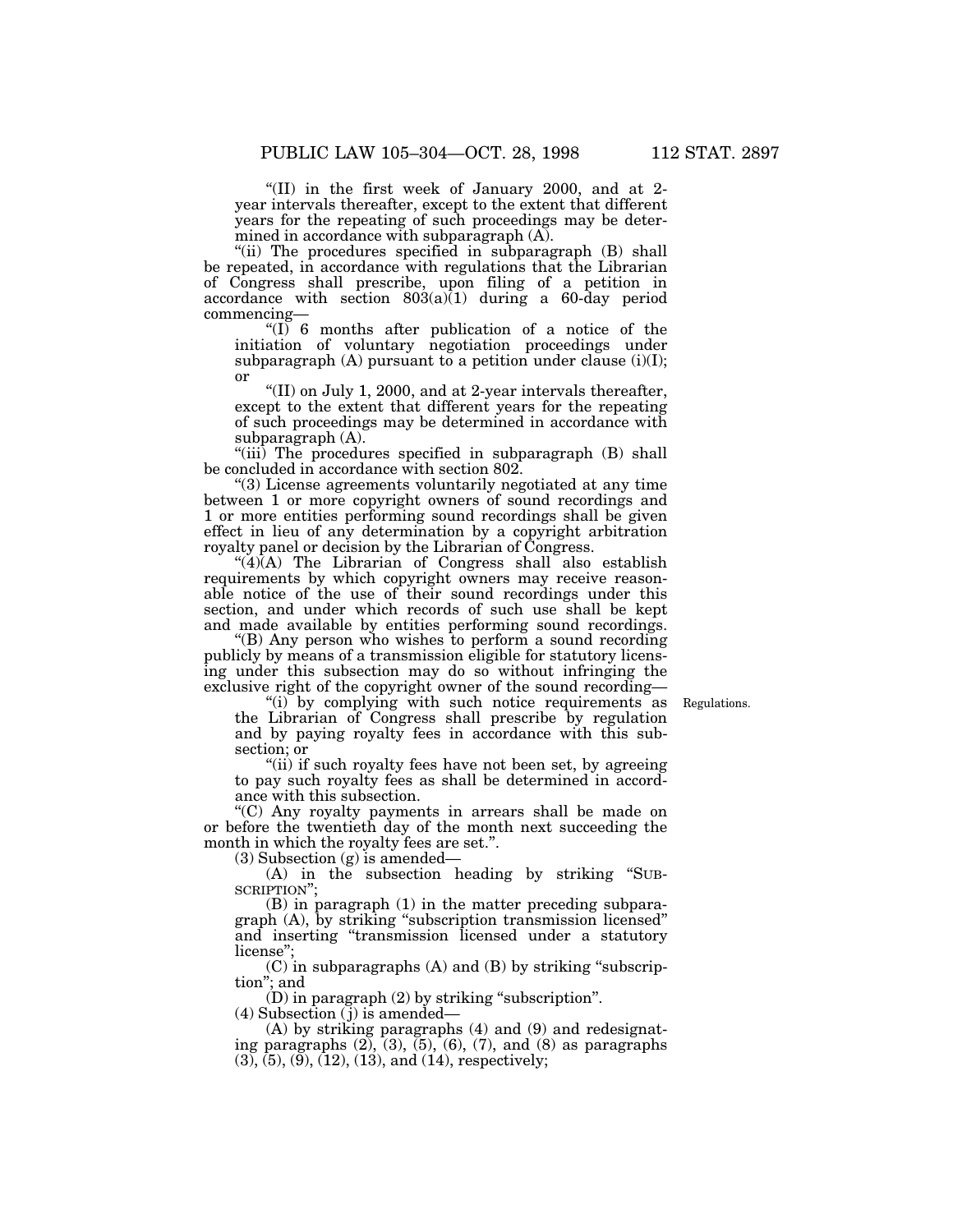(B) by inserting after paragraph (1) the following:

"(2) An 'archived program' is a predetermined program that is available repeatedly on the demand of the transmission recipient and that is performed in the same order from the beginning, except that an archived program shall not include a recorded event or broadcast transmission that makes no more than an incidental use of sound recordings, as long as such recorded event or broadcast transmission does not contain an entire sound recording or feature a particular sound recording.'';

(C) by inserting after paragraph (3), as so redesignated, the following:

"(4) A 'continuous program' is a predetermined program that is continuously performed in the same order and that is accessed at a point in the program that is beyond the control of the transmission recipient.'';

(D) by inserting after paragraph (5), as so redesignated, the following:

''(6) An 'eligible nonsubscription transmission' is a noninteractive nonsubscription digital audio transmission not exempt under subsection  $(d)(1)$  that is made as part of a service that provides audio programming consisting, in whole or in part, of performances of sound recordings, including retransmissions of broadcast transmissions, if the primary purpose of the service is to provide to the public such audio or other entertainment programming, and the primary purpose of the service is not to sell, advertise, or promote particular products or services other than sound recordings, live concerts, or other musicrelated events.

" $(7)$  An 'interactive service' is one that enables a member of the public to receive a transmission of a program specially created for the recipient, or on request, a transmission of a particular sound recording, whether or not as part of a program, which is selected by or on behalf of the recipient. The ability of individuals to request that particular sound recordings be performed for reception by the public at large, or in the case of a subscription service, by all subscribers of the service, does not make a service interactive, if the programming on each channel of the service does not substantially consist of sound recordings that are performed within 1 hour of the request or at a time designated by either the transmitting entity or the individual making such request. If an entity offers both interactive and noninteractive services (either concurrently or at different times), the noninteractive component shall not be treated as part of an interactive service.

" $(8)$  A 'new subscription service' is a service that performs sound recordings by means of noninteractive subscription digital audio transmissions and that is not a preexisting subscription service or a preexisting satellite digital audio radio service.";

 $(E)$  by inserting after paragraph  $(9)$ , as so redesignated, the following:

"(10) A 'preexisting satellite digital audio radio service' is a subscription satellite digital audio radio service provided pursuant to a satellite digital audio radio service license issued by the Federal Communications Commission on or before July 31, 1998, and any renewal of such license to the extent of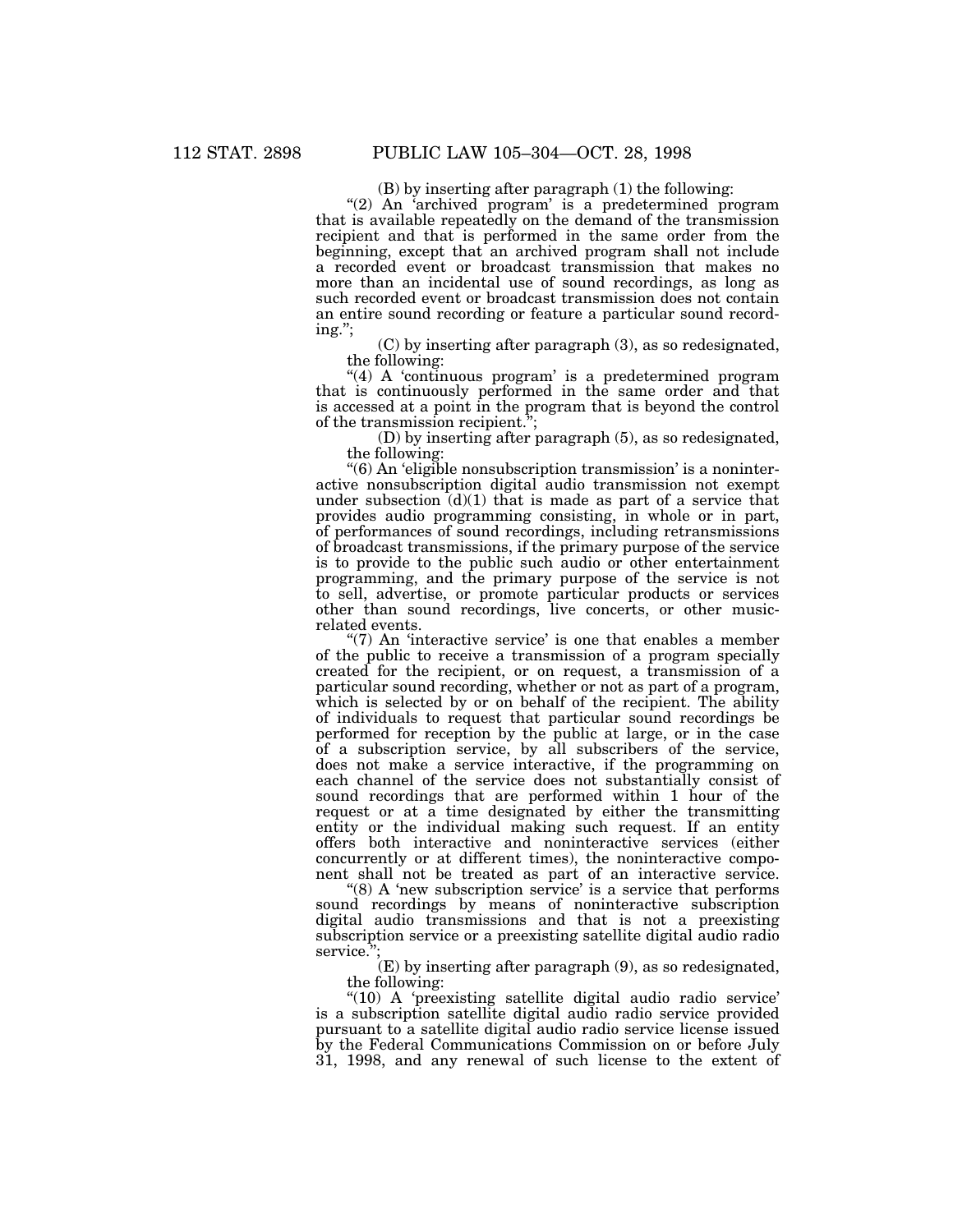the scope of the original license, and may include a limited number of sample channels representative of the subscription service that are made available on a nonsubscription basis in order to promote the subscription service.

"(11)  $\overline{A}$  'preexisting subscription service' is a service that performs sound recordings by means of noninteractive audioonly subscription digital audio transmissions, which was in existence and was making such transmissions to the public for a fee on or before July 31, 1998, and may include a limited number of sample channels representative of the subscription service that are made available on a nonsubscription basis in order to promote the subscription service.''; and

 $(F)$  by adding at the end the following:

"(15) A 'transmission' is either an initial transmission or a retransmission.''.

(5) The amendment made by paragraph  $(2)(B)(i)(III)$  of this subsection shall be deemed to have been enacted as part of the Digital Performance Right in Sound Recordings Act of 1995, and the publication of notice of proceedings under section  $114(f)(1)$  of title 17, United States Code, as in effect upon the effective date of that Act, for the determination of royalty payments shall be deemed to have been made for the period beginning on the effective date of that Act and ending on December 1, 2001.

(6) The amendments made by this subsection do not annul, limit, or otherwise impair the rights that are preserved by section 114 of title 17, United States Code, including the rights preserved by subsections  $(c)$ ,  $(d)(4)$ , and  $(i)$  of such section. (b) EPHEMERAL RECORDINGS.—Section 112 of title 17, United

States Code, is amended—

 $(1)$  by redesignating subsection  $(e)$  as subsection  $(f)$ ; and (2) by inserting after subsection (d) the following:

''(e) STATUTORY LICENSE.—(1) A transmitting organization entitled to transmit to the public a performance of a sound recording under the limitation on exclusive rights specified by section  $114(d)(1)(C)(iv)$  or under a statutory license in accordance with section  $114(f)$  is entitled to a statutory license, under the conditions specified by this subsection, to make no more than 1 phonorecord of the sound recording (unless the terms and conditions of the statutory license allow for more), if the following conditions are satisfied:

"(A) The phonorecord is retained and used solely by the transmitting organization that made it, and no further phonorecords are reproduced from it.

''(B) The phonorecord is used solely for the transmitting organization's own transmissions originating in the United States under a statutory license in accordance with section  $114(f)$  or the limitation on exclusive rights specified by section  $114(d)(1)(C)(iv)$ .

''(C) Unless preserved exclusively for purposes of archival preservation, the phonorecord is destroyed within 6 months from the date the sound recording was first transmitted to the public using the phonorecord.

''(D) Phonorecords of the sound recording have been distributed to the public under the authority of the copyright owner or the copyright owner authorizes the transmitting entity to transmit the sound recording, and the transmitting entity

17 USC 114 note.

17 USC 114 note.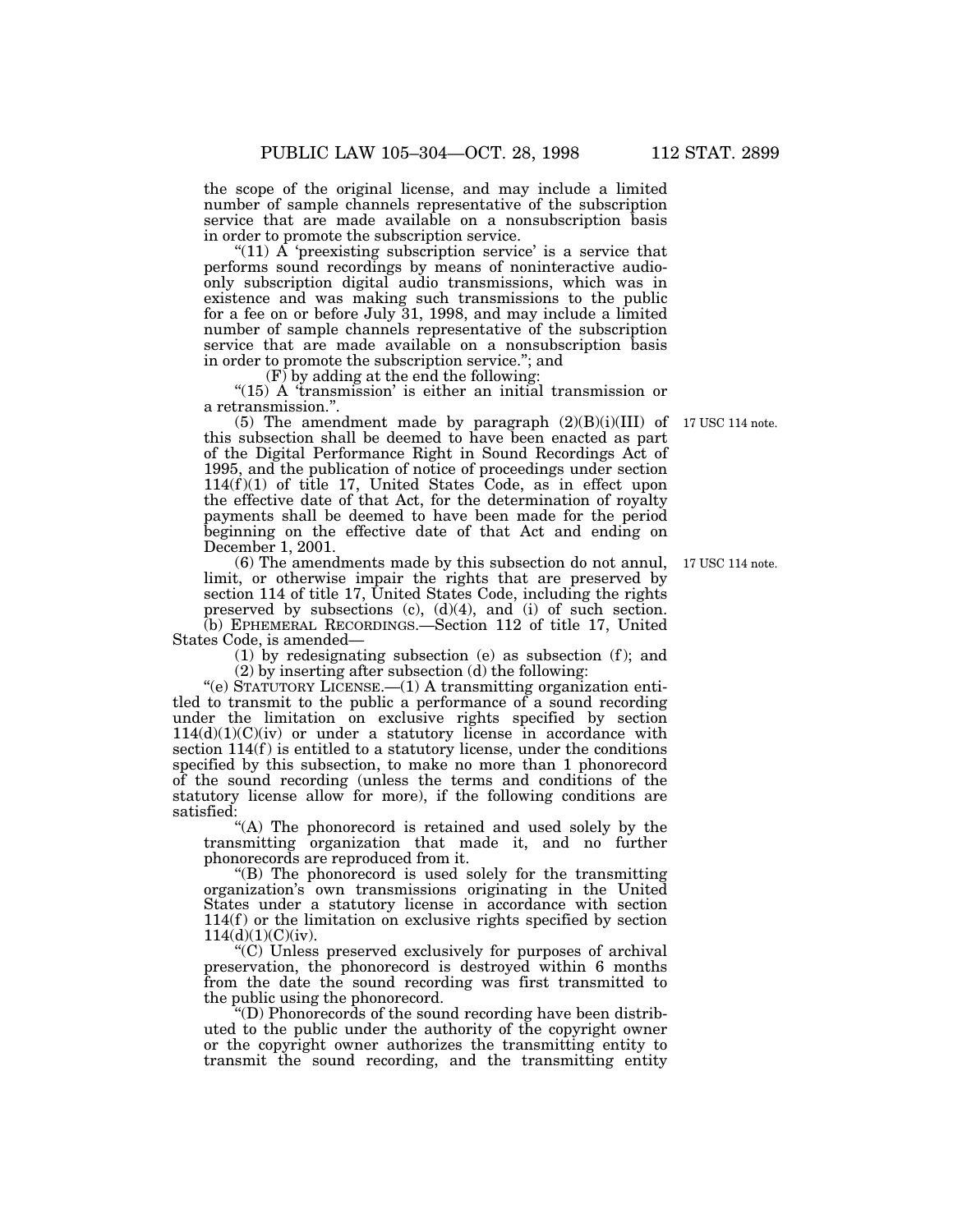makes the phonorecord under this subsection from a phonorecord lawfully made and acquired under the authority of the copyright owner.

"(3) Notwithstanding any provision of the antitrust laws, any copyright owners of sound recordings and any transmitting organizations entitled to a statutory license under this subsection may negotiate and agree upon royalty rates and license terms and conditions for making phonorecords of such sound recordings under this section and the proportionate division of fees paid among copyright owners, and may designate common agents to negotiate, agree to, pay, or receive such royalty payments.

"(4)  $\overline{N}$  later than 30 days after the date of the enactment of the Digital Millennium Copyright Act, the Librarian of Congress shall cause notice to be published in the Federal Register of the initiation of voluntary negotiation proceedings for the purpose of determining reasonable terms and rates of royalty payments for the activities specified by paragraph (2) of this subsection during the period beginning on the date of the enactment of such Act and ending on December 31, 2000, or such other date as the parties may agree. Such rates shall include a minimum fee for each type of service offered by transmitting organizations. Any copyright owners of sound recordings or any transmitting organizations entitled to a statutory license under this subsection may submit to the Librarian of Congress licenses covering such activities with respect to such sound recordings. The parties to each negotiation proceeding shall bear their own costs.

''(5) In the absence of license agreements negotiated under paragraph (3), during the 60-day period commencing 6 months after publication of the notice specified in paragraph (4), and upon the filing of a petition in accordance with section  $803(a)(1)$ , the Librarian of Congress shall, pursuant to chapter 8, convene a copyright arbitration royalty panel to determine and publish in the Federal Register a schedule of reasonable rates and terms which, subject to paragraph (6), shall be binding on all copyright owners of sound recordings and transmitting organizations entitled to a statutory license under this subsection during the period beginning on the date of the enactment of the Digital Millennium Copyright Act and ending on December 31, 2000, or such other date as the parties may agree. Such rates shall include a minimum fee for each type of service offered by transmitting organizations. The copyright arbitration royalty panel shall establish rates that most clearly represent the fees that would have been negotiated in the marketplace between a willing buyer and a willing seller. In determining such rates and terms, the copyright arbitration royalty panel shall base its decision on economic, competitive, and programming information presented by the parties, including—

"(A) whether use of the service may substitute for or may promote the sales of phonorecords or otherwise interferes with or enhances the copyright owner's traditional streams of revenue; and

''(B) the relative roles of the copyright owner and the transmitting organization in the copyrighted work and the service made available to the public with respect to relative creative contribution, technological contribution, capital investment, cost, and risk.

In establishing such rates and terms, the copyright arbitration royalty panel may consider the rates and terms under voluntary

Deadline. Federal Register, publication. Notice.

Federal Register, publication.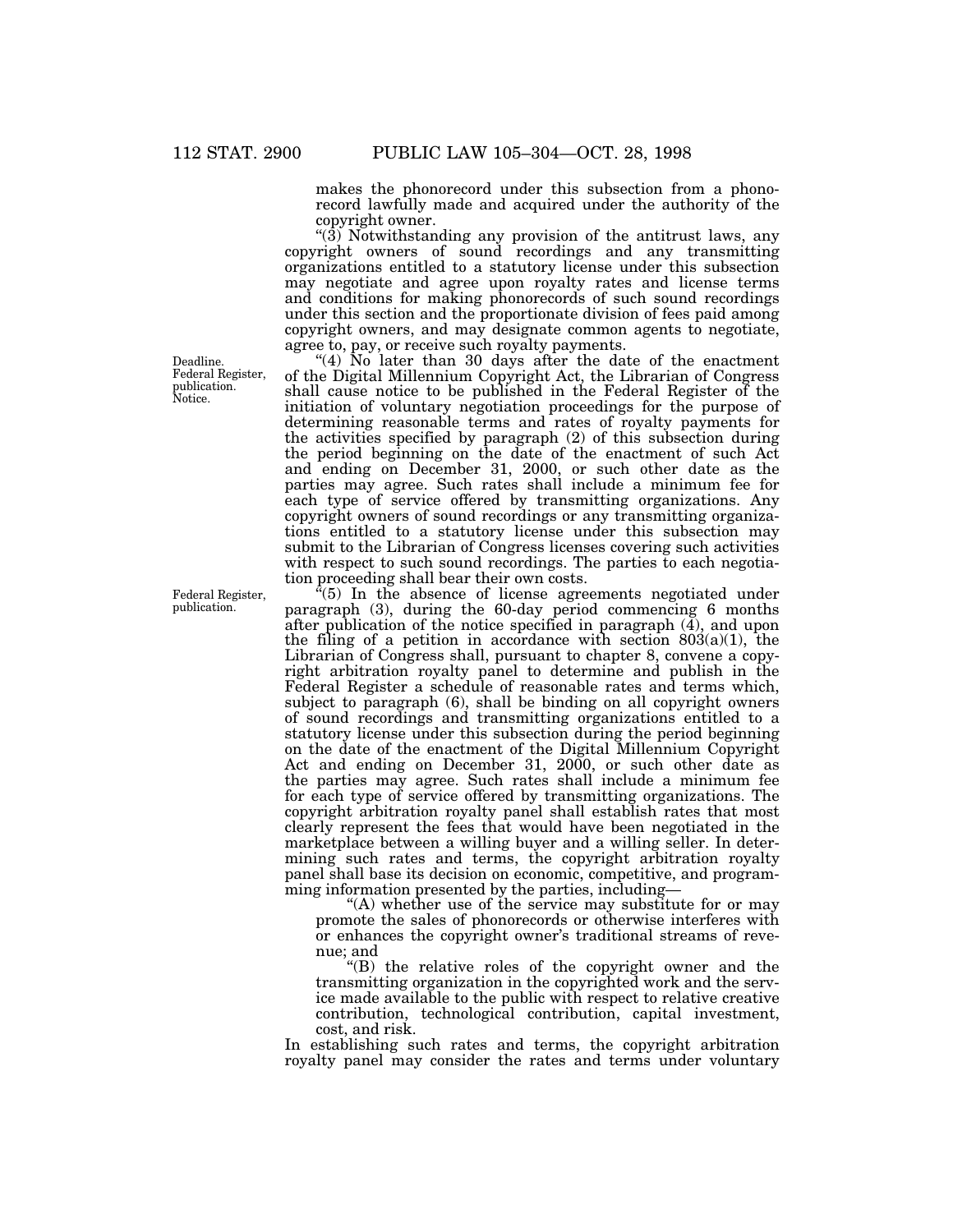license agreements negotiated as provided in paragraphs (3) and (4). The Librarian of Congress shall also establish requirements by which copyright owners may receive reasonable notice of the use of their sound recordings under this section, and under which records of such use shall be kept and made available by transmitting organizations entitled to obtain a statutory license under this subsection.

''(6) License agreements voluntarily negotiated at any time between 1 or more copyright owners of sound recordings and 1 or more transmitting organizations entitled to obtain a statutory license under this subsection shall be given effect in lieu of any determination by a copyright arbitration royalty panel or decision by the Librarian of Congress.

Regulations.

''(7) Publication of a notice of the initiation of voluntary negotiation proceedings as specified in paragraph (4) shall be repeated, in accordance with regulations that the Librarian of Congress shall prescribe, in the first week of January 2000, and at 2-year intervals thereafter, except to the extent that different years for the repeating of such proceedings may be determined in accordance with paragraph (4). The procedures specified in paragraph (5) shall be repeated, in accordance with regulations that the Librarian of Congress shall prescribe, upon filing of a petition in accordance with section  $803(a)(1)$ , during a 60-day period commencing on July 1, 2000, and at 2-year intervals thereafter, except to the extent that different years for the repeating of such proceedings may be determined in accordance with paragraph (4). The procedures specified in paragraph (5) shall be concluded in accordance with section 802.

" $(8)(A)$  Any person who wishes to make a phonorecord of a sound recording under a statutory license in accordance with this subsection may do so without infringing the exclusive right of the copyright owner of the sound recording under section 106(1)—

''(i) by complying with such notice requirements as the Librarian of Congress shall prescribe by regulation and by paying royalty fees in accordance with this subsection; or

"(ii) if such royalty fees have not been set, by agreeing to pay such royalty fees as shall be determined in accordance with this subsection.

''(B) Any royalty payments in arrears shall be made on or before the 20th day of the month next succeeding the month in which the royalty fees are set.

''(9) If a transmitting organization entitled to make a phonorecord under this subsection is prevented from making such phonorecord by reason of the application by the copyright owner of technical measures that prevent the reproduction of the sound recording, the copyright owner shall make available to the transmitting organization the necessary means for permitting the making of such phonorecord as permitted under this subsection, if it is technologically feasible and economically reasonable for the copyright owner to do so. If the copyright owner fails to do so in a timely manner in light of the transmitting organization's reasonable business requirements, the transmitting organization shall not be liable for a violation of section  $1201(a)(1)$  of this title for engaging in such activities as are necessary to make such phonorecords as permitted under this subsection.

"(10) Nothing in this subsection annuls, limits, impairs, or otherwise affects in any way the existence or value of any of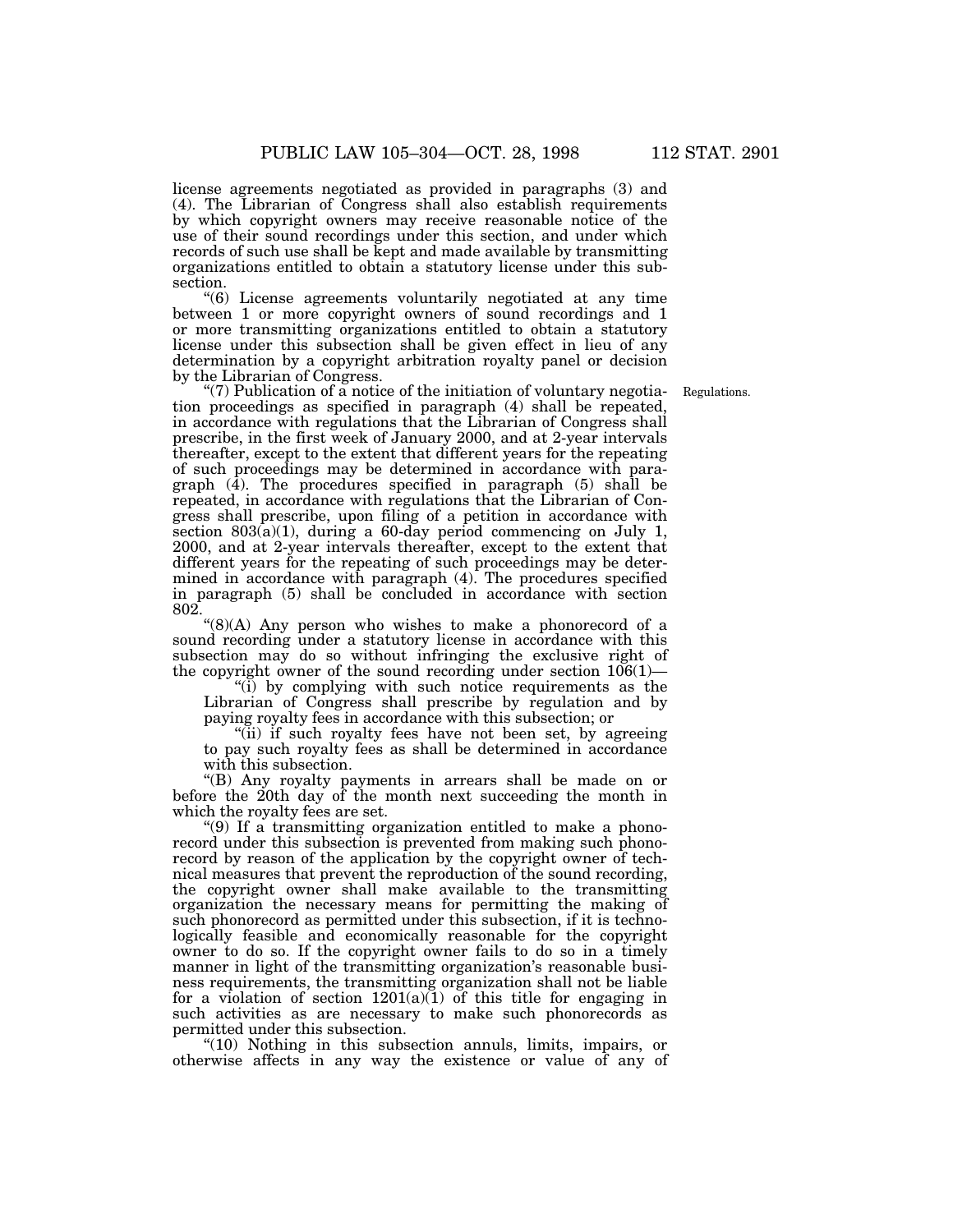the exclusive rights of the copyright owners in a sound recording, except as otherwise provided in this subsection, or in a musical work, including the exclusive rights to reproduce and distribute a sound recording or musical work, including by means of a digital phonorecord delivery, under sections 106(1), 106(3), and 115, and the right to perform publicly a sound recording or musical work, including by means of a digital audio transmission, under sections 106(4) and 106(6)."

17 USC 112 note.

(c) SCOPE OF SECTION 112(a) OF TITLE 17 NOT AFFECTED.— Nothing in this section or the amendments made by this section shall affect the scope of section  $112(a)$  of title 17, United States Code, or the entitlement of any person to an exemption thereunder.

(d) PROCEDURAL AMENDMENTS TO CHAPTER 8.—Section 802 of title 17, United States Code, is amended—

 $(1)$  in subsection  $(f)$ —

 $(A)$  in the first sentence by striking "60" and inserting ''90''; and

(B) in the third sentence by striking ''that 60-day period'' and inserting ''an additional 30-day period''; and

 $(2)$  in subsection  $(g)$  by inserting after the second sentence the following: ''When this title provides that the royalty rates or terms that were previously in effect are to expire on a specified date, any adjustment by the Librarian of those rates or terms shall be effective as of the day following the date of expiration of the rates or terms that were previously in effect, even if the Librarian's decision is rendered on a later date.''.

(e) CONFORMING AMENDMENTS.—(1) Section 801(b)(1) of title 17, United States Code, is amended in the second sentence by striking "sections 114, 115, and 116" and inserting "sections  $114(f)(1)(B)$ , 115, and 116".

(2) Section 802(c) of title 17, United States Code, is amended by striking ''section 111, 114, 116, or 119, any person entitled to a compulsory license'' and inserting ''section 111, 112, 114, 116, or 119, any transmitting organization entitled to a statutory license under section 112(f), any person entitled to a statutory license".

(3) Section 802(g) of title 17, United States Code, is amended by striking "sections 111, 114" and inserting "sections 111, 112, 114''.

(4) Section 802(h)(2) of title 17, United States Code, is amended by striking "section 111, 114" and inserting "section 111, 112, 114".

(5) Section 803(a)(1) of title 17, United States Code, is amended by striking ''sections 114, 115'' and inserting ''sections 112, 114, 115''.

(6) Section 803(a)(5) of title 17, United States Code, is amended—

(A) by striking "section 114" and inserting "section 112" or 114''; and

(B) by striking ''that section'' and inserting ''those sections''.

#### **SEC. 406. ASSUMPTION OF CONTRACTUAL OBLIGATIONS RELATED TO TRANSFERS OF RIGHTS IN MOTION PICTURES.**

(a) IN GENERAL.—Part VI of title 28, United States Code, is amended by adding at the end the following new chapter: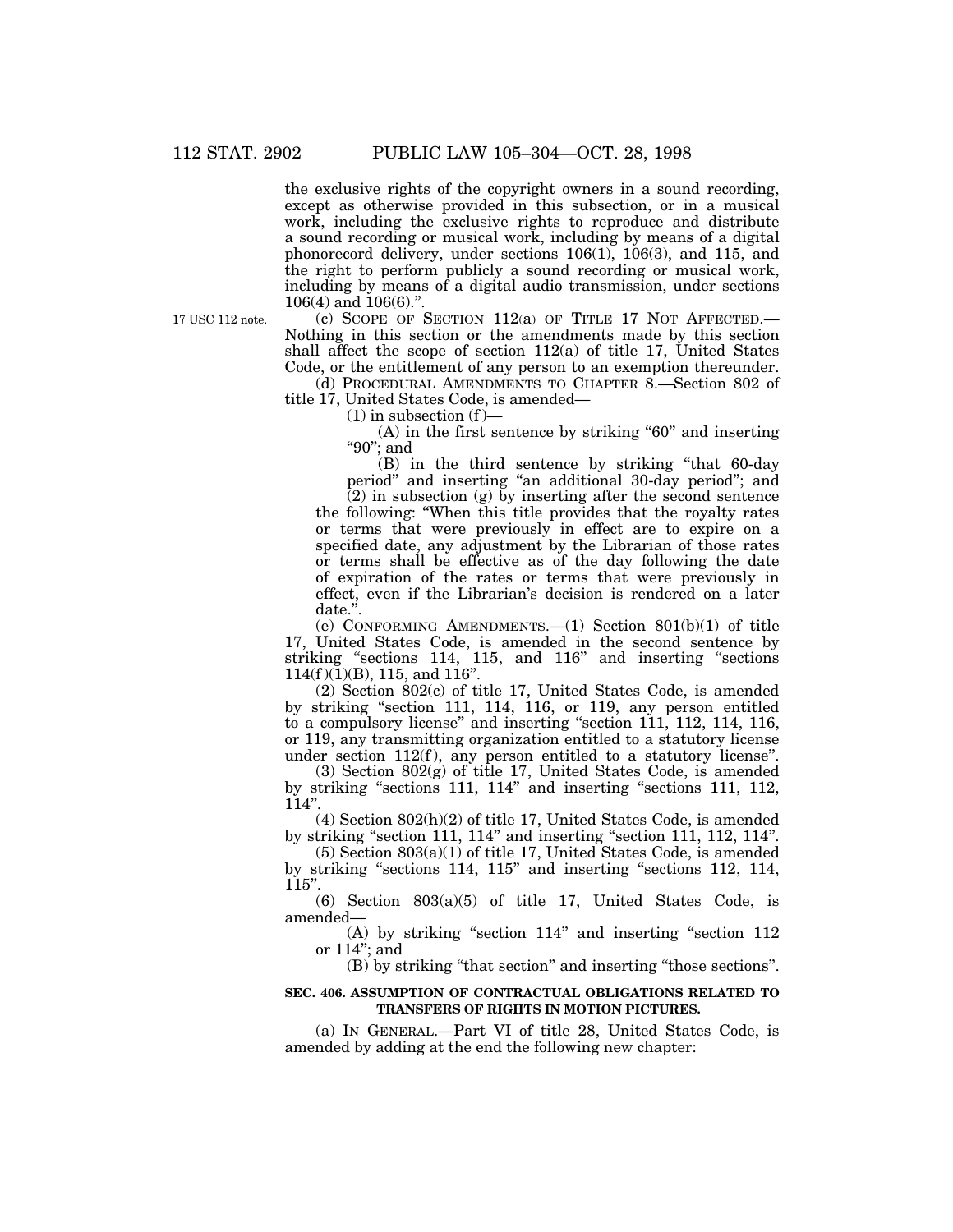# **''CHAPTER 180—ASSUMPTION OF CERTAIN CONTRACTUAL OBLIGATIONS**

''Sec. 4001. Assumption of contractual obligations related to transfers of rights in motion pictures.

#### **''§ 4001. Assumption of contractual obligations related to transfers of rights in motion pictures**

"(a) ASSUMPTION OF OBLIGATIONS.—(1) In the case of a transfer of copyright ownership under United States law in a motion picture (as the terms 'transfer of copyright ownership' and 'motion picture' are defined in section 101 of title 17) that is produced subject to 1 or more collective bargaining agreements negotiated under the laws of the United States, if the transfer is executed on or after the effective date of this chapter and is not limited to public performance rights, the transfer instrument shall be deemed to incorporate the assumption agreements applicable to the copyright ownership being transferred that are required by the applicable collective bargaining agreement, and the transferee shall be subject to the obligations under each such assumption agreement to make residual payments and provide related notices, accruing after the effective date of the transfer and applicable to the exploitation of the rights transferred, and any remedies under each such assumption agreement for breach of those obligations, as those obligations and remedies are set forth in the applicable collective bargaining agreement, if—

''(A) the transferee knows or has reason to know at the time of the transfer that such collective bargaining agreement was or will be applicable to the motion picture; or

''(B) in the event of a court order confirming an arbitration award against the transferor under the collective bargaining agreement, the transferor does not have the financial ability to satisfy the award within 90 days after the order is issued. "(2) For purposes of paragraph  $(1)(A)$ , knows or has reason

to know' means any of the following: ''(A) Actual knowledge that the collective bargaining agree-

ment was or will be applicable to the motion picture.

''(B)(i) Constructive knowledge that the collective bargaining agreement was or will be applicable to the motion picture, arising from recordation of a document pertaining to copyright in the motion picture under section 205 of title 17 or from publication, at a site available to the public on-line that is operated by the relevant union, of information that identifies the motion picture as subject to a collective bargaining agreement with that union, if the site permits commercially reasonable verification of the date on which the information was available for access.

"(ii) Clause (i) applies only if the transfer referred to in Applicability. subsection  $(a)(1)$  occurs-

''(I) after the motion picture is completed, or

''(II) before the motion picture is completed and—

"(aa) within 18 months before the filing of an application for copyright registration for the motion picture under section 408 of title 17, or

"(bb) if no such application is filed, within 18" months before the first publication of the motion picture in the United States.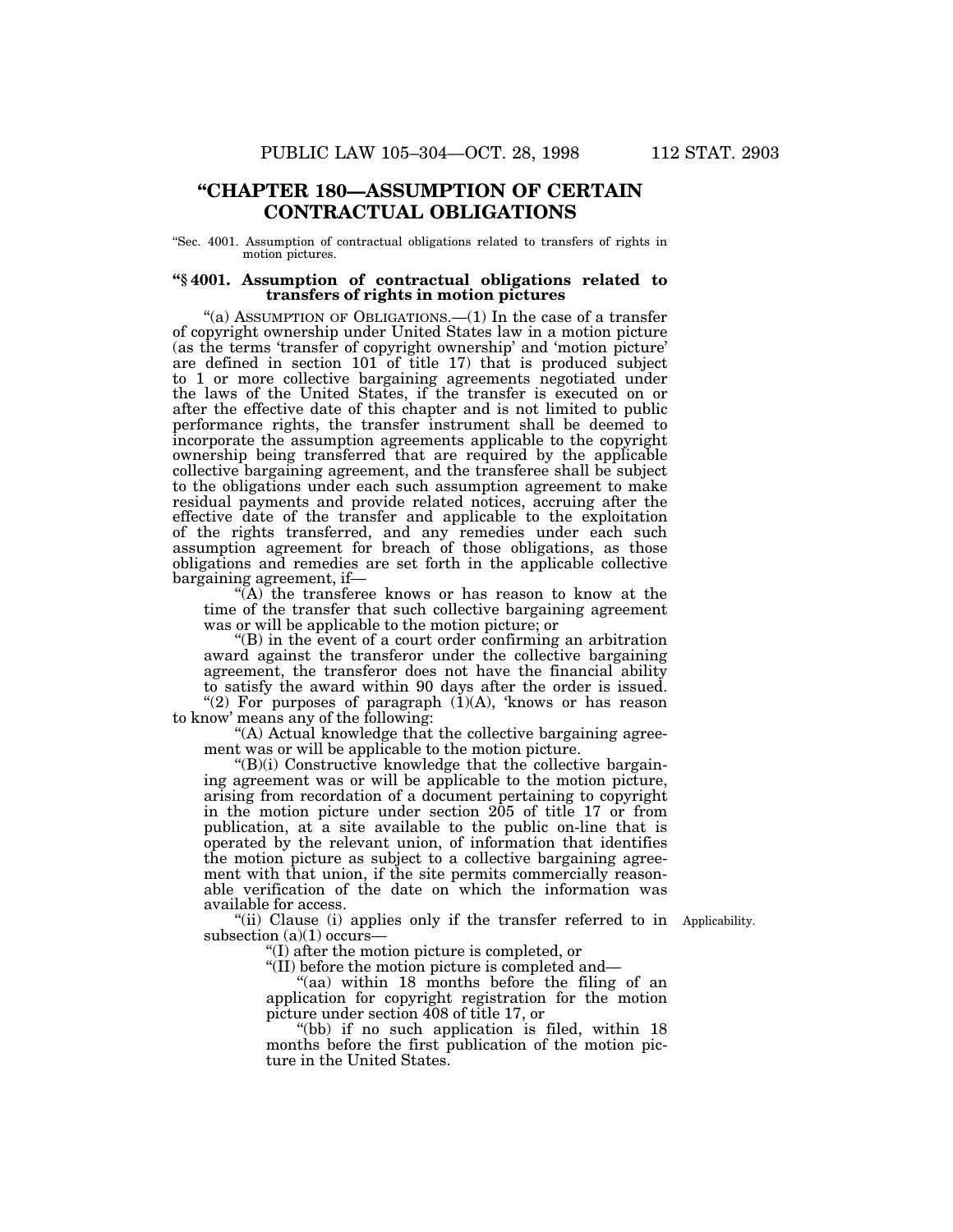''(C) Awareness of other facts and circumstances pertaining to a particular transfer from which it is apparent that the collective bargaining agreement was or will be applicable to the motion picture.

"(b) SCOPE OF EXCLUSION OF TRANSFERS OF PUBLIC PERFORM-ANCE RIGHTS.—For purposes of this section, the exclusion under subsection (a) of transfers of copyright ownership in a motion picture that are limited to public performance rights includes transfers to a terrestrial broadcast station, cable system, or programmer to the extent that the station, system, or programmer is functioning as an exhibitor of the motion picture, either by exhibiting the motion picture on its own network, system, service, or station, or by initiating the transmission of an exhibition that is carried on another network, system, service, or station. When a terrestrial broadcast station, cable system, or programmer, or other transferee, is also functioning otherwise as a distributor or as a producer of the motion picture, the public performance exclusion does not affect any obligations imposed on the transferee to the extent that it is engaging in such functions.

"(c) EXCLUSION FOR GRANTS OF SECURITY INTERESTS.-Subsection (a) shall not apply to—

"(1) a transfer of copyright ownership consisting solely of a mortgage, hypothecation, or other security interest; or

 $(2)$  a subsequent transfer of the copyright ownership secured by the security interest described in paragraph  $(I)$ by or under the authority of the secured party, including a transfer through the exercise of the secured party's rights or

remedies as a secured party, or by a subsequent transferee. The exclusion under this subsection shall not affect any rights or remedies under law or contract.

''(d) DEFERRAL PENDING RESOLUTION OF BONA FIDE DISPUTE.— A transferee on which obligations are imposed under subsection (a) by virtue of paragraph  $(1)$  of that subsection may elect to defer performance of such obligations that are subject to a bona fide dispute between a union and a prior transferor until that dispute is resolved, except that such deferral shall not stay accrual of any union claims due under an applicable collective bargaining agreement.

''(e) SCOPE OF OBLIGATIONS DETERMINED BY PRIVATE AGREE-MENT.—Nothing in this section shall expand or diminish the rights, obligations, or remedies of any person under the collective bargaining agreements or assumption agreements referred to in this section.

"(f) FAILURE TO NOTIFY.—If the transferor under subsection (a) fails to notify the transferee under subsection (a) of applicable collective bargaining obligations before the execution of the transfer instrument, and subsection (a) is made applicable to the transferee solely by virtue of subsection  $(a)(1)(B)$ , the transferor shall be liable to the transferee for any damages suffered by the transferee as a result of the failure to notify.

"(g) DETERMINATION OF DISPUTES AND CLAIMS.—Any dispute concerning the application of subsections (a) through  $(f)$  shall be determined by an action in United States district court, and the court in its discretion may allow the recovery of full costs by or against any party and may also award a reasonable attorney's fee to the prevailing party as part of the costs.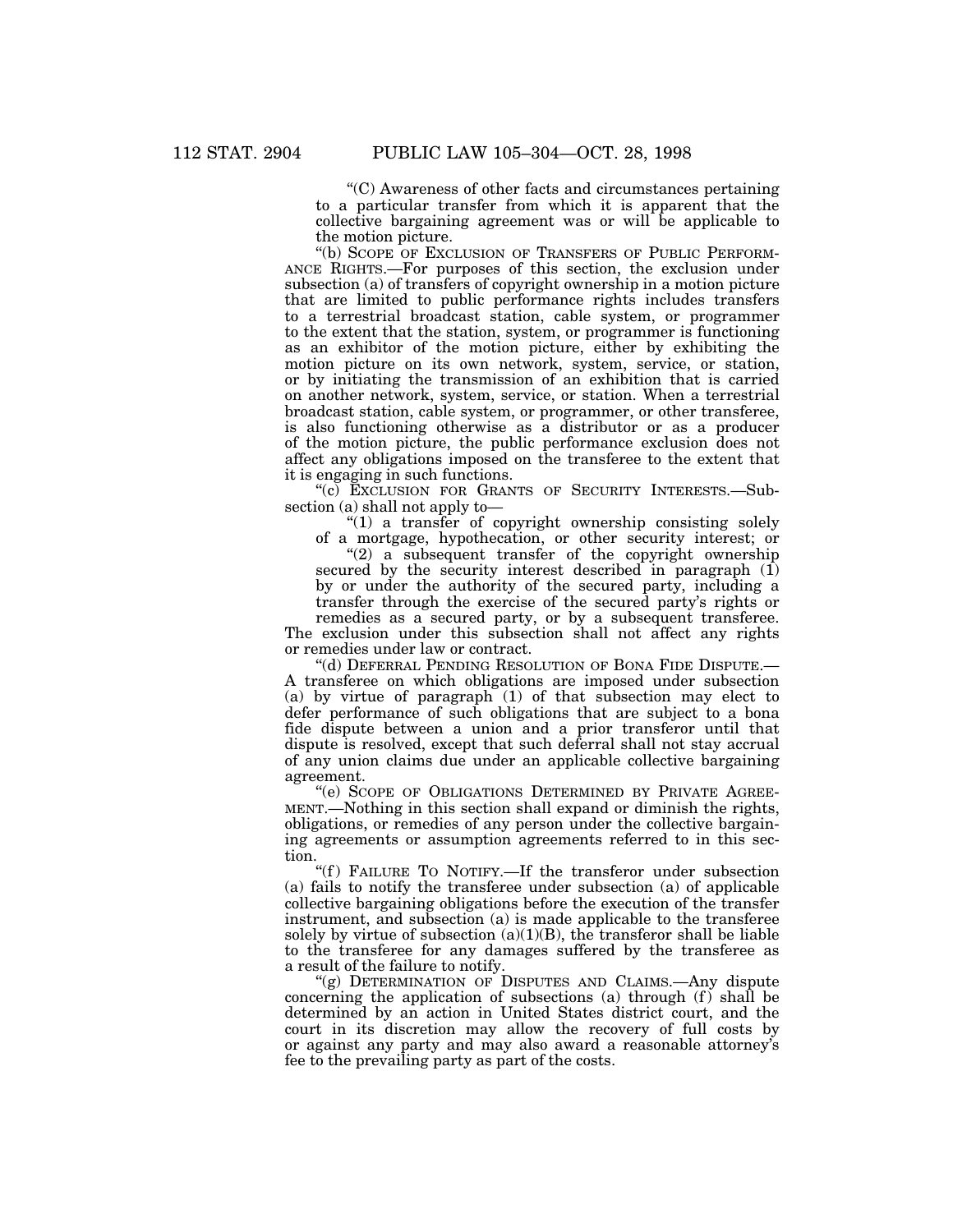''(h) STUDY.—The Comptroller General, in consultation with the Register of Copyrights, shall conduct a study of the conditions in the motion picture industry that gave rise to this section, and the impact of this section on the motion picture industry. The Comptroller General shall report the findings of the study to the Congress within 2 years after the effective date of this chapter.''.

(b) CONFORMING AMENDMENT.—The table of chapters for part VI of title 28, United States Code, is amended by adding at the end the following:

# **''180. Assumption of Certain Contractual Obligations** .............................. **4001**''.

#### **SEC. 407. EFFECTIVE DATE.**

Except as otherwise provided in this title, this title and the amendments made by this title shall take effect on the date of the enactment of this Act.

# **TITLE V—PROTECTION OF CERTAIN ORIGINAL DESIGNS**

#### **SEC. 501. SHORT TITLE.**

This Act may be referred to as the "Vessel Hull Design Protection Act''.

#### **SEC. 502. PROTECTION OF CERTAIN ORIGINAL DESIGNS.**

Title 17, United States Code, is amended by adding at the end the following new chapter:

#### **''CHAPTER 13—PROTECTION OF ORIGINAL DESIGNS**

- "Sec.<br>"1301. Designs protected.<br>"1302. Designs not subject to protection.
- ''1303. Revisions, adaptations, and rearrangements. ''1304. Commencement of protection. ''1305. Term of protection. ''1306. Design notice. ''1307. Effect of omission of notice. ''1308. Exclusive rights. ''1309. Infringement.
- 
- 
- 
- 
- 
- 
- ''1310. Application for registration.
- 
- "1311. Benefit of earlier filing date in foreign country.<br>"1312. Oaths and acknowledgments.<br>"1313. Examination of application and issue or refusal of registration.<br>"1314. Certification of registration.
- 
- "1315. Publication of announcements and indexes.<br>"1316. Fees.<br>"1317. Regulations.
- 
- 
- 
- ''1318. Copies of records. ''1319. Correction of errors in certificates. ''1320. Ownership and transfer. ''1321. Remedy for infringement. ''1322. Injunctions. ''1323. Recovery for infringement.
- 
- 
- 
- ''1324. Power of court over registration.
- "1325. Liability for action on registration fraudulently obtained.<br>"1326. Penalty for false marking.<br>"1327. Penalty for false representation.<br>"1328. Enforcement by Treasury and Postal Service.
- 
- 
- 
- ''1329. Relation to design patent law.
- ''1330. Common law and other rights unaffected.
- ''1331. Administrator; Office of the Administrator. ''1332. No retroactive effect.
- 

## **''§ 1301. Designs protected**

''(a) DESIGNS PROTECTED.—

17 USC 108 note.

Vessel Hull Design Protection Act.

17 USC 101 note.

Reports.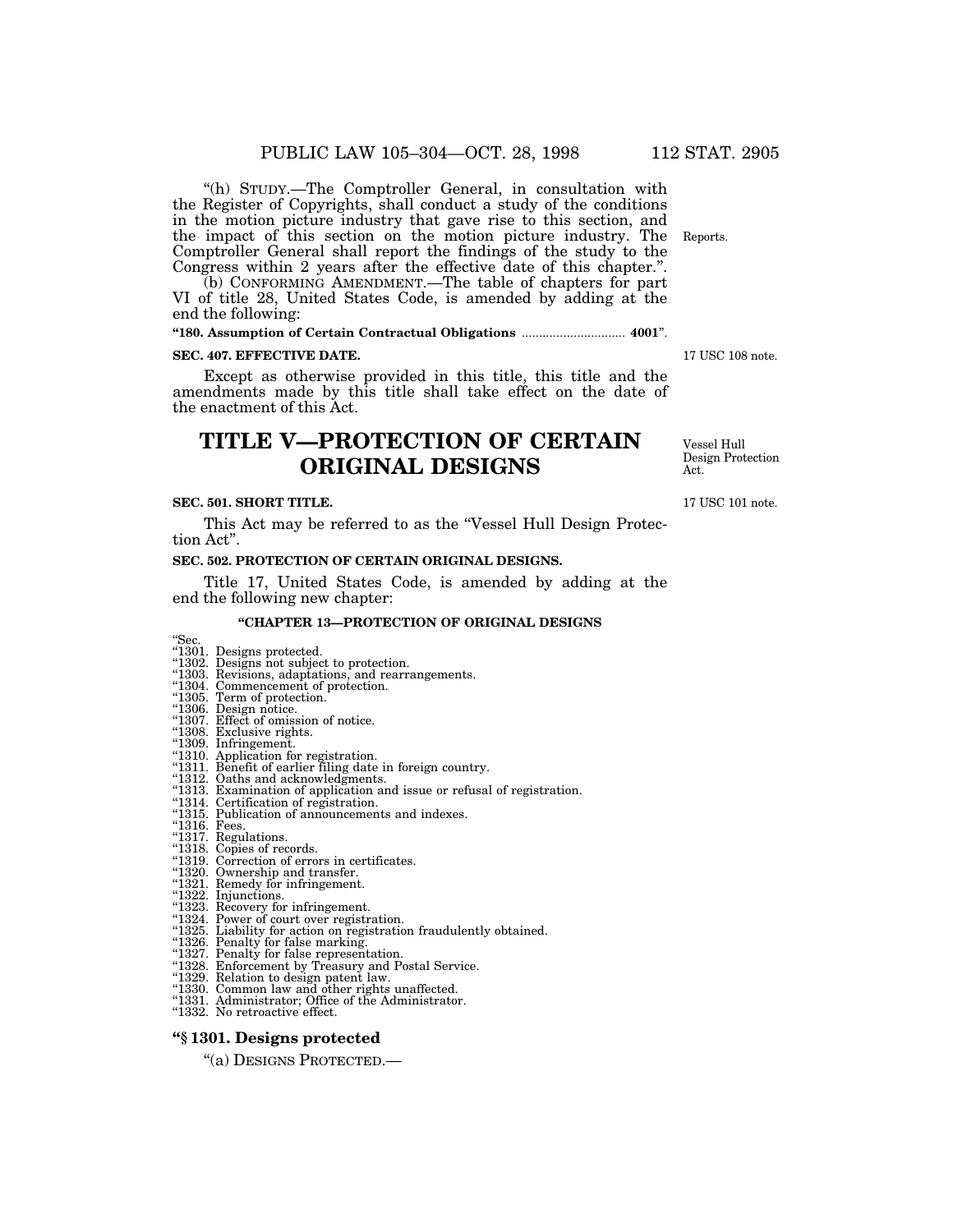"(1) In GENERAL.—The designer or other owner of an original design of a useful article which makes the article attractive or distinctive in appearance to the purchasing or using public may secure the protection provided by this chapter upon complying with and subject to this chapter.

 $\sqrt{\hat{Z}}$ ) VESSEL HULLS.—The design of a vessel hull, including a plug or mold, is subject to protection under this chapter, notwithstanding section 1302(4).

''(b) DEFINITIONS.—For the purpose of this chapter, the following terms have the following meanings:

"(1) A design is 'original' if it is the result of the designer's creative endeavor that provides a distinguishable variation over prior work pertaining to similar articles which is more than merely trivial and has not been copied from another source.

" $(2)$  A 'useful article' is a vessel hull, including a plug or mold, which in normal use has an intrinsic utilitarian function that is not merely to portray the appearance of the article or to convey information. An article which normally is part of a useful article shall be deemed to be a useful article.

" $(3)$  A 'vessel' is a craft, especially one larger than a rowboat, designed to navigate on water, but does not include any such craft that exceeds 200 feet in length.

" $(4)$  A 'hull' is the frame or body of a vessel, including the deck of a vessel, exclusive of masts, sails, yards, and rigging.

"(5) A 'plug' means a device or model used to make a mold for the purpose of exact duplication, regardless of whether the device or model has an intrinsic utilitarian function that is not only to portray the appearance of the product or to convey information.

 $\degree$ (6) A 'mold' means a matrix or form in which a substance for material is used, regardless of whether the matrix or form has an intrinsic utilitarian function that is not only to portray the appearance of the product or to convey information.

## **''§ 1302. Designs not subject to protection**

''Protection under this chapter shall not be available for a design that is—

 $''(1)$  not original;

 $'(2)$  staple or commonplace, such as a standard geometric figure, a familiar symbol, an emblem, or a motif, or another shape, pattern, or configuration which has become standard, common, prevalent, or ordinary;

"(3) different from a design excluded by paragraph (2) only in insignificant details or in elements which are variants commonly used in the relevant trades;

''(4) dictated solely by a utilitarian function of the article that embodies it; or

''(5) embodied in a useful article that was made public by the designer or owner in the United States or a foreign country more than 1 year before the date of the application for registration under this chapter.

#### **''§ 1303. Revisions, adaptations, and rearrangements**

''Protection for a design under this chapter shall be available notwithstanding the employment in the design of subject matter excluded from protection under section 1302 if the design is a substantial revision, adaptation, or rearrangement of such subject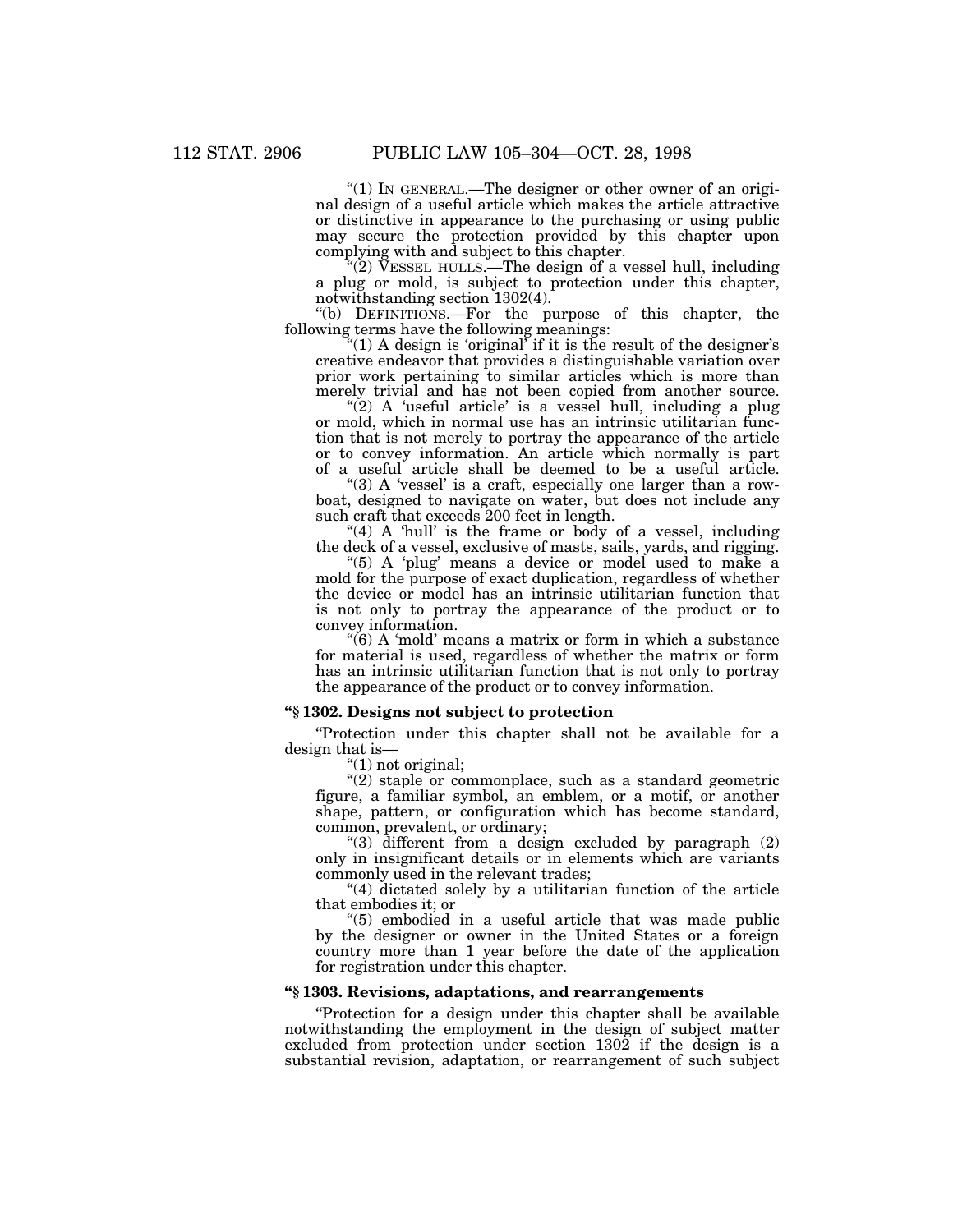matter. Such protection shall be independent of any subsisting protection in subject matter employed in the design, and shall not be construed as securing any right to subject matter excluded from protection under this chapter or as extending any subsisting protection under this chapter.

#### **''§ 1304. Commencement of protection**

''The protection provided for a design under this chapter shall commence upon the earlier of the date of publication of the registration under section 1313(a) or the date the design is first made public as defined by section 1310(b).

#### **''§ 1305. Term of protection**

''(a) IN GENERAL.—Subject to subsection (b), the protection provided under this chapter for a design shall continue for a term of 10 years beginning on the date of the commencement of protection under section 1304.

''(b) EXPIRATION.—All terms of protection provided in this section shall run to the end of the calendar year in which they would otherwise expire.

''(c) TERMINATION OF RIGHTS.—Upon expiration or termination of protection in a particular design under this chapter, all rights under this chapter in the design shall terminate, regardless of the number of different articles in which the design may have been used during the term of its protection.

#### **''§ 1306. Design notice**

"(a) CONTENTS OF DESIGN NOTICE.-(1) Whenever any design for which protection is sought under this chapter is made public under section 1310(b), the owner of the design shall, subject to the provisions of section 1307, mark it or have it marked legibly with a design notice consisting of—

" $(\overrightarrow{A})$  the words 'Protected Design', the abbreviation 'Prot'd Des.', or the letter 'D' with a circle, or the symbol '\*D\*';

"(B) the year of the date on which protection for the design commenced; and

''(C) the name of the owner, an abbreviation by which the name can be recognized, or a generally accepted alternative designation of the owner.

Any distinctive identification of the owner may be used for purposes of subparagraph (C) if it has been recorded by the Administrator before the design marked with such identification is registered.

"(2) After registration, the registration number may be used instead of the elements specified in subparagraphs (B) and (C) of paragraph (1).

''(b) LOCATION OF NOTICE.—The design notice shall be so located and applied as to give reasonable notice of design protection while the useful article embodying the design is passing through its normal channels of commerce.

''(c) SUBSEQUENT REMOVAL OF NOTICE.—When the owner of a design has complied with the provisions of this section, protection under this chapter shall not be affected by the removal, destruction, or obliteration by others of the design notice on an article.

#### **''§ 1307. Effect of omission of notice**

''(a) ACTIONS WITH NOTICE.—Except as provided in subsection (b), the omission of the notice prescribed in section 1306 shall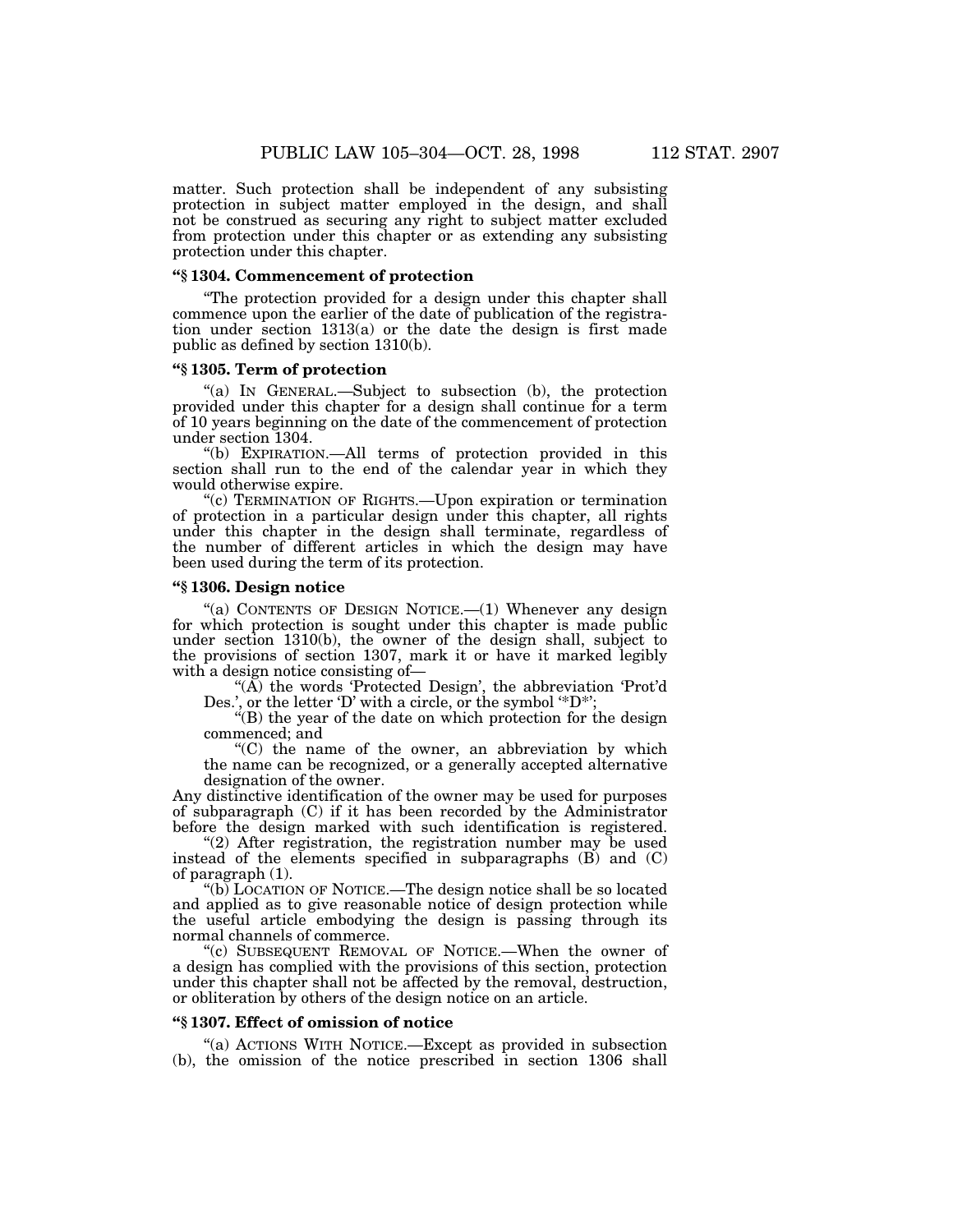not cause loss of the protection under this chapter or prevent recovery for infringement under this chapter against any person who, after receiving written notice of the design protection, begins an undertaking leading to infringement under this chapter.

''(b) ACTIONS WITHOUT NOTICE.—The omission of the notice prescribed in section 1306 shall prevent any recovery under section 1323 against a person who began an undertaking leading to infringement under this chapter before receiving written notice of the design protection. No injunction shall be issued under this chapter with respect to such undertaking unless the owner of the design reimburses that person for any reasonable expenditure or contractual obligation in connection with such undertaking that was incurred before receiving written notice of the design protection, as the court in its discretion directs. The burden of providing written notice of design protection shall be on the owner of the design.

#### **''§ 1308. Exclusive rights**

''The owner of a design protected under this chapter has the exclusive right to—

" $(1)$  make, have made, or import, for sale or for use in trade, any useful article embodying that design; and

 $''(2)$  sell or distribute for sale or for use in trade any useful article embodying that design.

#### **''§ 1309. Infringement**

''(a) ACTS OF INFRINGEMENT.—Except as provided in subsection (b), it shall be infringement of the exclusive rights in a design protected under this chapter for any person, without the consent of the owner of the design, within the United States and during the term of such protection, to—

''(1) make, have made, or import, for sale or for use in trade, any infringing article as defined in subsection (e); or

 $''(2)$  sell or distribute for sale or for use in trade any such infringing article.

''(b) ACTS OF SELLERS AND DISTRIBUTORS.—A seller or distributor of an infringing article who did not make or import the article shall be deemed to have infringed on a design protected under this chapter only if that person—

" $(1)$  induced or acted in collusion with a manufacturer to make, or an importer to import such article, except that merely purchasing or giving an order to purchase such article in the ordinary course of business shall not of itself constitute such inducement or collusion; or

" $(2)$  refused or failed, upon the request of the owner of the design, to make a prompt and full disclosure of that person's source of such article, and that person orders or reorders such article after receiving notice by registered or certified mail of the protection subsisting in the design.

''(c) ACTS WITHOUT KNOWLEDGE.—It shall not be infringement under this section to make, have made, import, sell, or distribute, any article embodying a design which was created without knowledge that a design was protected under this chapter and was copied from such protected design.

"(d) ACTS IN ORDINARY COURSE OF BUSINESS.—A person who incorporates into that person's product of manufacture an infringing article acquired from others in the ordinary course of business,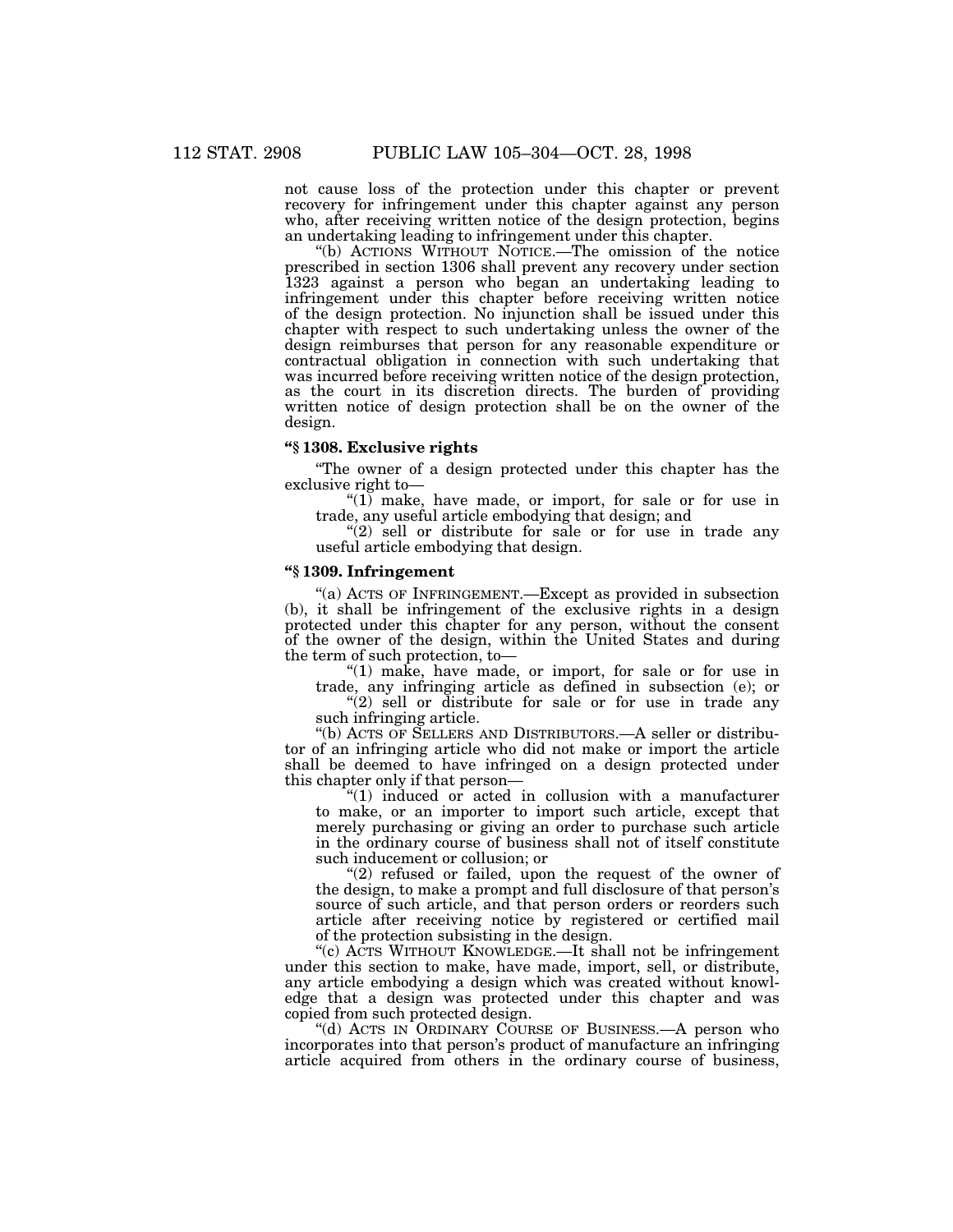or who, without knowledge of the protected design embodied in an infringing article, makes or processes the infringing article for the account of another person in the ordinary course of business, shall not be deemed to have infringed the rights in that design under this chapter except under a condition contained in paragraph (1) or (2) of subsection (b). Accepting an order or reorder from the source of the infringing article shall be deemed ordering or reordering within the meaning of subsection (b)(2).

''(e) INFRINGING ARTICLE DEFINED.—As used in this section, an 'infringing article' is any article the design of which has been copied from a design protected under this chapter, without the consent of the owner of the protected design. An infringing article is not an illustration or picture of a protected design in an advertisement, book, periodical, newspaper, photograph, broadcast, motion picture, or similar medium. A design shall not be deemed to have been copied from a protected design if it is original and not substantially similar in appearance to a protected design.

"(f) ESTABLISHING ORIGINALITY.—The party to any action or proceeding under this chapter who alleges rights under this chapter in a design shall have the burden of establishing the design's originality whenever the opposing party introduces an earlier work which is identical to such design, or so similar as to make prima facie showing that such design was copied from such work.

"(g) REPRODUCTION FOR TEACHING OR ANALYSIS.—It is not an infringement of the exclusive rights of a design owner for a person to reproduce the design in a useful article or in any other form solely for the purpose of teaching, analyzing, or evaluating the appearance, concepts, or techniques embodied in the design, or the function of the useful article embodying the design.

#### **''§ 1310. Application for registration**

''(a) TIME LIMIT FOR APPLICATION FOR REGISTRATION.—Protection under this chapter shall be lost if application for registration of the design is not made within 2 years after the date on which the design is first made public.

''(b) WHEN DESIGN IS MADE PUBLIC.—A design is made public when an existing useful article embodying the design is anywhere publicly exhibited, publicly distributed, or offered for sale or sold to the public by the owner of the design or with the owner's consent.

''(c) APPLICATION BY OWNER OF DESIGN.—Application for registration may be made by the owner of the design.

''(d) CONTENTS OF APPLICATION.—The application for registration shall be made to the Administrator and shall state—

" $(1)$  the name and address of the designer or designers of the design;

"(2) the name and address of the owner if different from the designer;

''(3) the specific name of the useful article embodying the design;

 $\mathbf{f}^{(4)}$  the date, if any, that the design was first made public, if such date was earlier than the date of the application;

''(5) affirmation that the design has been fixed in a useful article; and

''(6) such other information as may be required by the Administrator.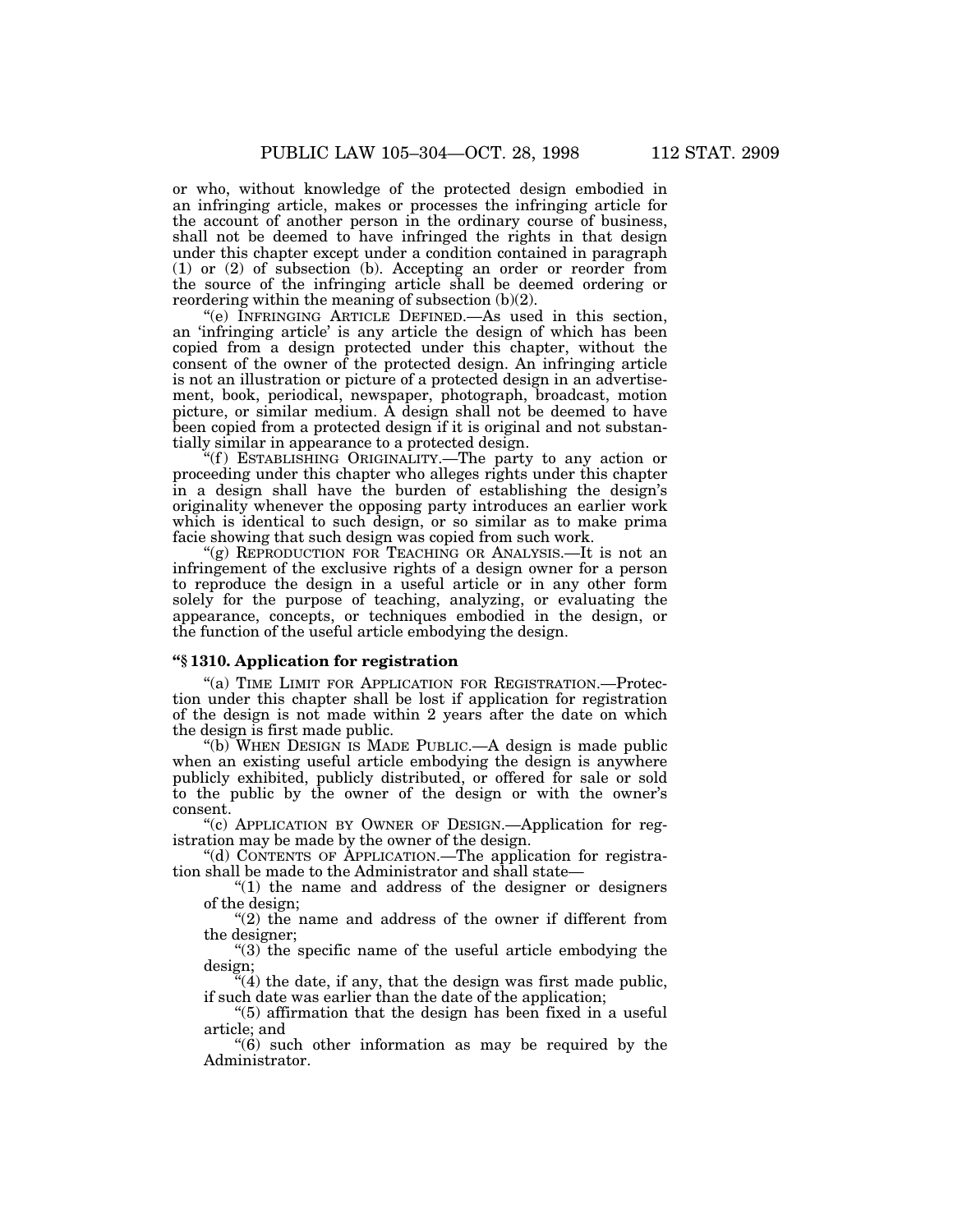The application for registration may include a description setting forth the salient features of the design, but the absence of such a description shall not prevent registration under this chapter.

"(e) SWORN STATEMENT.—The application for registration shall be accompanied by a statement under oath by the applicant or the applicant's duly authorized agent or representative, setting forth, to the best of the applicant's knowledge and belief-

''(1) that the design is original and was created by the designer or designers named in the application;

''(2) that the design has not previously been registered on behalf of the applicant or the applicant's predecessor in title; and

''(3) that the applicant is the person entitled to protection and to registration under this chapter.

If the design has been made public with the design notice prescribed in section 1306, the statement shall also describe the exact form and position of the design notice.

 $\tilde{f}(f)$  EFFECT OF ERRORS.—(1) Error in any statement or assertion as to the utility of the useful article named in the application under this section, the design of which is sought to be registered, shall not affect the protection secured under this chapter.

''(2) Errors in omitting a joint designer or in naming an alleged joint designer shall not affect the validity of the registration, or the actual ownership or the protection of the design, unless it is shown that the error occurred with deceptive intent.

''(g) DESIGN MADE IN SCOPE OF EMPLOYMENT.—In a case in which the design was made within the regular scope of the designer's employment and individual authorship of the design is difficult or impossible to ascribe and the application so states, the name and address of the employer for whom the design was made may be stated instead of that of the individual designer.

''(h) PICTORIAL REPRESENTATION OF DESIGN.—The application for registration shall be accompanied by two copies of a drawing or other pictorial representation of the useful article embodying the design, having one or more views, adequate to show the design, in a form and style suitable for reproduction, which shall be deemed a part of the application.

"(i) DESIGN IN MORE THAN ONE USEFUL ARTICLE.—If the distinguishing elements of a design are in substantially the same form in different useful articles, the design shall be protected as to all such useful articles when protected as to one of them, but not more than one registration shall be required for the design.

"(j) APPLICATION FOR MORE THAN ONE DESIGN.—More than one design may be included in the same application under such conditions as may be prescribed by the Administrator. For each design included in an application the fee prescribed for a single design shall be paid.

#### **''§ 1311. Benefit of earlier filing date in foreign country**

''An application for registration of a design filed in the United States by any person who has, or whose legal representative or predecessor or successor in title has, previously filed an application for registration of the same design in a foreign country which extends to designs of owners who are citizens of the United States, or to applications filed under this chapter, similar protection to that provided under this chapter shall have that same effect as if filed in the United States on the date on which the application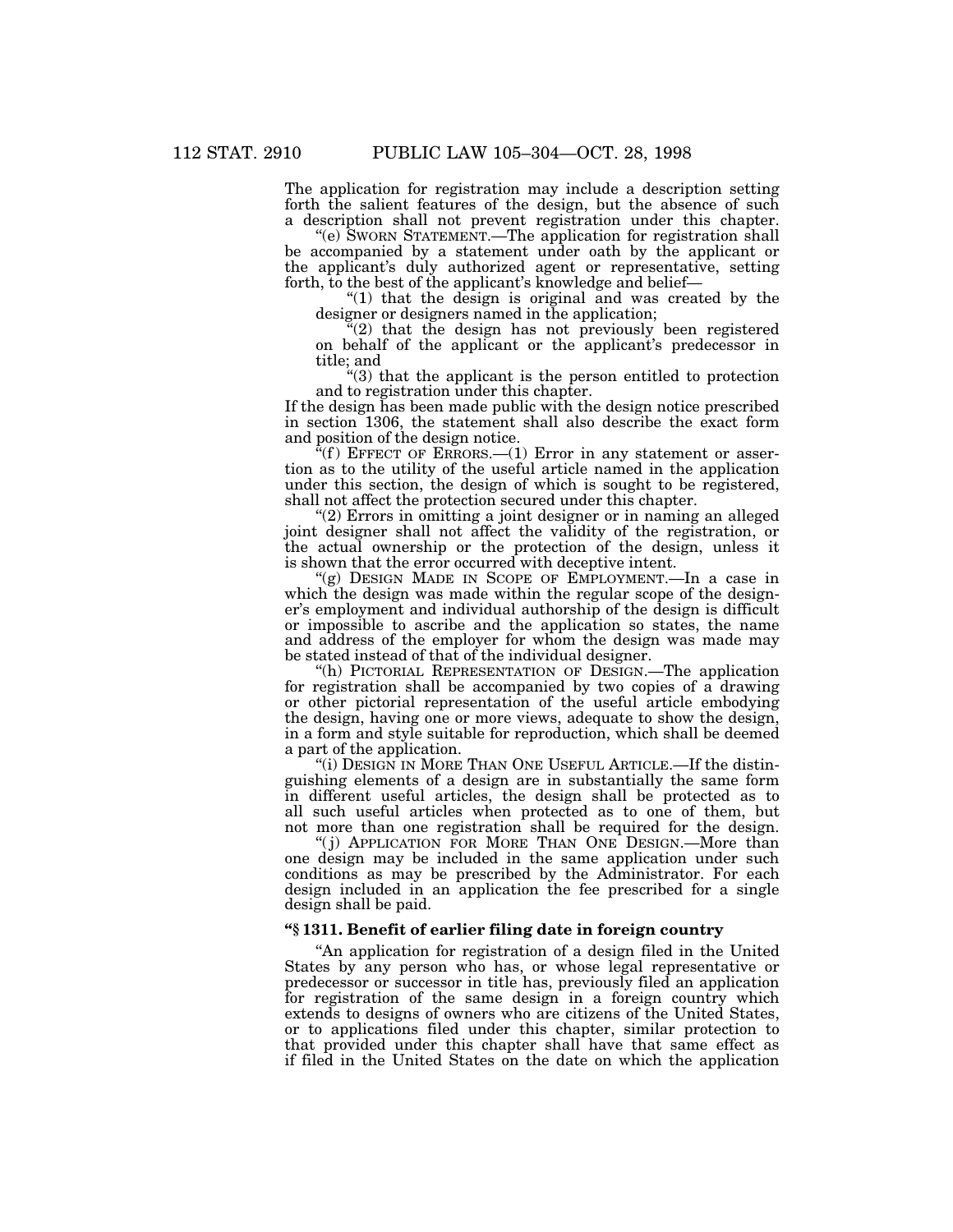was first filed in such foreign country, if the application in the United States is filed within 6 months after the earliest date on which any such foreign application was filed.

#### **''§ 1312. Oaths and acknowledgments**

''(a) IN GENERAL.—Oaths and acknowledgments required by this chapter—

''(1) may be made—

''(A) before any person in the United States authorized by law to administer oaths; or

''(B) when made in a foreign country, before any diplomatic or consular officer of the United States authorized to administer oaths, or before any official authorized to administer oaths in the foreign country concerned, whose authority shall be proved by a certificate of a diplomatic or consular officer of the United States; and

"(2) shall be valid if they comply with the laws of the State or country where made.

''(b) WRITTEN DECLARATION IN LIEU OF OATH.—(1) The Administrator may by rule prescribe that any document which is to be filed under this chapter in the Office of the Administrator and which is required by any law, rule, or other regulation to be under oath, may be subscribed to by a written declaration in such form as the Administrator may prescribe, and such declaration shall be in lieu of the oath otherwise required.

"(2) Whenever a written declaration under paragraph (1) is used, the document containing the declaration shall state that willful false statements are punishable by fine or imprisonment, or both, pursuant to section 1001 of title 18, and may jeopardize the validity of the application or document or a registration resulting therefrom.

#### **''§ 1313. Examination of application and issue or refusal of registration**

"(a) DETERMINATION OF REGISTRABILITY OF DESIGN; REGISTRA-TION.—Upon the filing of an application for registration in proper form under section 1310, and upon payment of the fee prescribed under section 1316, the Administrator shall determine whether or not the application relates to a design which on its face appears to be subject to protection under this chapter, and, if so, the Register shall register the design. Registration under this subsection shall be announced by publication. The date of registration shall be the date of publication.

Publication.

''(b) REFUSAL TO REGISTER; RECONSIDERATION.—If, in the judgment of the Administrator, the application for registration relates to a design which on its face is not subject to protection under this chapter, the Administrator shall send to the applicant a notice of refusal to register and the grounds for the refusal. Within 3 months after the date on which the notice of refusal is sent, the applicant may, by written request, seek reconsideration of the application. After consideration of such a request, the Administrator shall either register the design or send to the applicant a notice of final refusal to register.

"(c) APPLICATION TO CANCEL REGISTRATION.—Any person who believes he or she is or will be damaged by a registration under this chapter may, upon payment of the prescribed fee, apply to the Administrator at any time to cancel the registration on the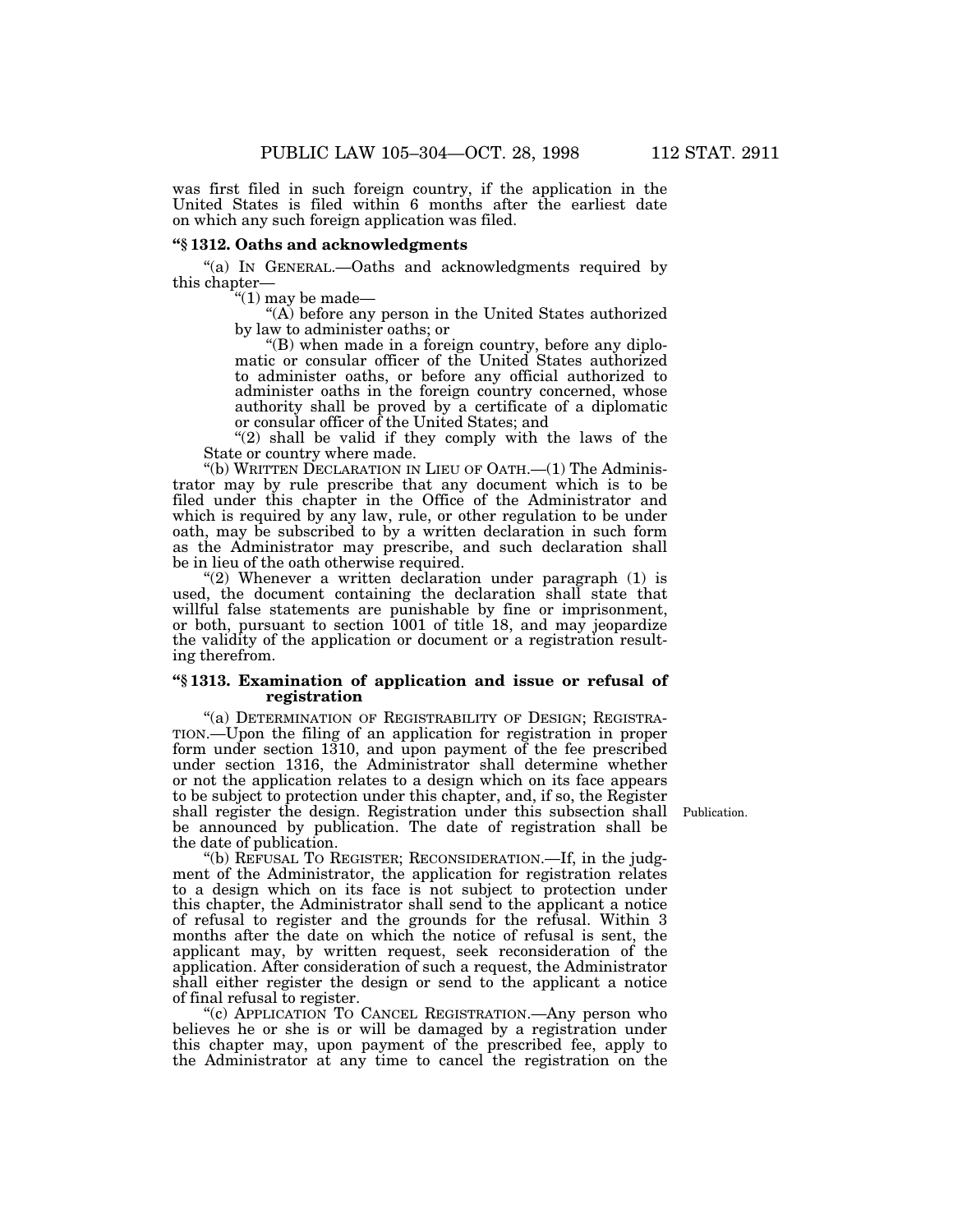ground that the design is not subject to protection under this chapter, stating the reasons for the request. Upon receipt of an application for cancellation, the Administrator shall send to the owner of the design, as shown in the records of the Office of the Administrator, a notice of the application, and the owner shall have a period of 3 months after the date on which such notice is mailed in which to present arguments to the Administrator for support of the validity of the registration. The Administrator shall also have the authority to establish, by regulation, conditions under which the opposing parties may appear and be heard in support of their arguments. If, after the periods provided for the presentation of arguments have expired, the Administrator determines that the applicant for cancellation has established that the design is not subject to protection under this chapter, the Administrator shall order the registration stricken from the record. Cancellation under this subsection shall be announced by publication, and notice of the Administrator's final determination with respect to any application for cancellation shall be sent to the applicant and to the owner of record.

#### **''§ 1314. Certification of registration**

''Certificates of registration shall be issued in the name of the United States under the seal of the Office of the Administrator and shall be recorded in the official records of the Office. The certificate shall state the name of the useful article, the date of filing of the application, the date of registration, and the date the design was made public, if earlier than the date of filing of the application, and shall contain a reproduction of the drawing or other pictorial representation of the design. If a description of the salient features of the design appears in the application, the description shall also appear in the certificate. A certificate of registration shall be admitted in any court as prima facie evidence of the facts stated in the certificate.

## **''§ 1315. Publication of announcements and indexes**

''(a) PUBLICATIONS OF THE ADMINISTRATOR.—The Administrator shall publish lists and indexes of registered designs and cancellations of designs and may also publish the drawings or other pictorial representations of registered designs for sale or other distribution.

''(b) FILE OF REPRESENTATIVES OF REGISTERED DESIGNS.—The Administrator shall establish and maintain a file of the drawings or other pictorial representations of registered designs. The file shall be available for use by the public under such conditions as the Administrator may prescribe.

#### **''§ 1316. Fees**

''The Administrator shall by regulation set reasonable fees for the filing of applications to register designs under this chapter and for other services relating to the administration of this chapter, taking into consideration the cost of providing these services and the benefit of a public record.

#### **''§ 1317. Regulations**

''The Administrator may establish regulations for the administration of this chapter.

Regulations.

Publication.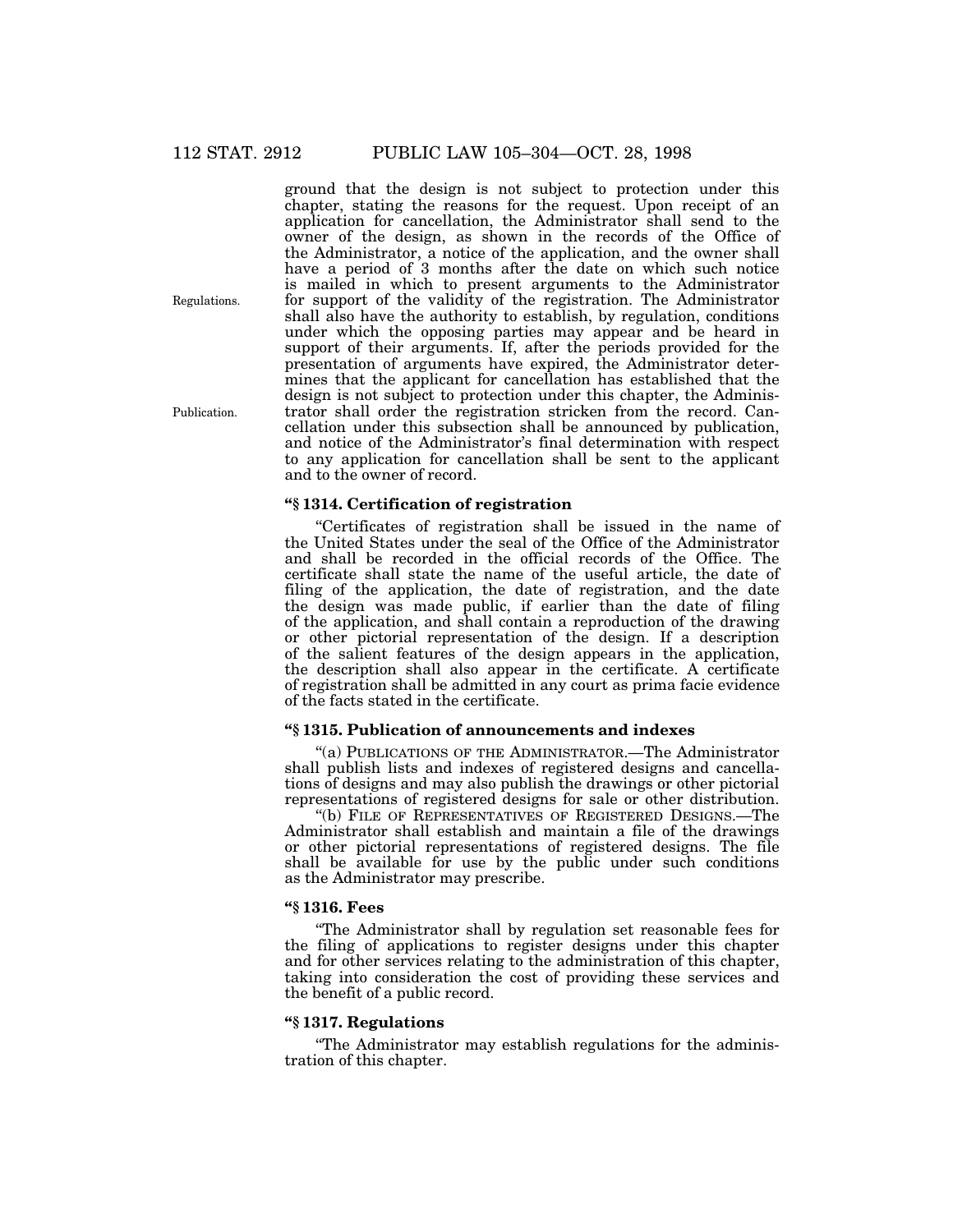#### **''§ 1318. Copies of records**

''Upon payment of the prescribed fee, any person may obtain a certified copy of any official record of the Office of the Administrator that relates to this chapter. That copy shall be admissible in evidence with the same effect as the original.

#### **''§ 1319. Correction of errors in certificates**

''The Administrator may, by a certificate of correction under seal, correct any error in a registration incurred through the fault of the Office, or, upon payment of the required fee, any error of a clerical or typographical nature occurring in good faith but not through the fault of the Office. Such registration, together with the certificate, shall thereafter have the same effect as if it had been originally issued in such corrected form.

## **''§ 1320. Ownership and transfer**

"(a) PROPERTY RIGHT IN DESIGN.—The property right in a design subject to protection under this chapter shall vest in the designer, the legal representatives of a deceased designer or of one under legal incapacity, the employer for whom the designer created the design in the case of a design made within the regular scope of the designer's employment, or a person to whom the rights of the designer or of such employer have been transferred. The person in whom the property right is vested shall be considered the owner of the design.

''(b) TRANSFER OF PROPERTY RIGHT.—The property right in a registered design, or a design for which an application for registration has been or may be filed, may be assigned, granted, conveyed, or mortgaged by an instrument in writing, signed by the owner, or may be bequeathed by will.

''(c) OATH OR ACKNOWLEDGEMENT OF TRANSFER.—An oath or acknowledgment under section 1312 shall be prima facie evidence of the execution of an assignment, grant, conveyance, or mortgage under subsection (b).

''(d) RECORDATION OF TRANSFER.—An assignment, grant, conveyance, or mortgage under subsection (b) shall be void as against any subsequent purchaser or mortgagee for a valuable consideration, unless it is recorded in the Office of the Administrator within 3 months after its date of execution or before the date of such subsequent purchase or mortgage.

# **''§ 1321. Remedy for infringement**

''(a) IN GENERAL.—The owner of a design is entitled, after issuance of a certificate of registration of the design under this chapter, to institute an action for any infringement of the design.

''(b) REVIEW OF REFUSAL TO REGISTER.—(1) Subject to paragraph (2), the owner of a design may seek judicial review of a final refusal of the Administrator to register the design under this chapter by bringing a civil action, and may in the same action, if the court adjudges the design subject to protection under this chapter, enforce the rights in that design under this chapter.

"(2) The owner of a design may seek judicial review under this section if—

''(A) the owner has previously duly filed and prosecuted to final refusal an application in proper form for registration of the design;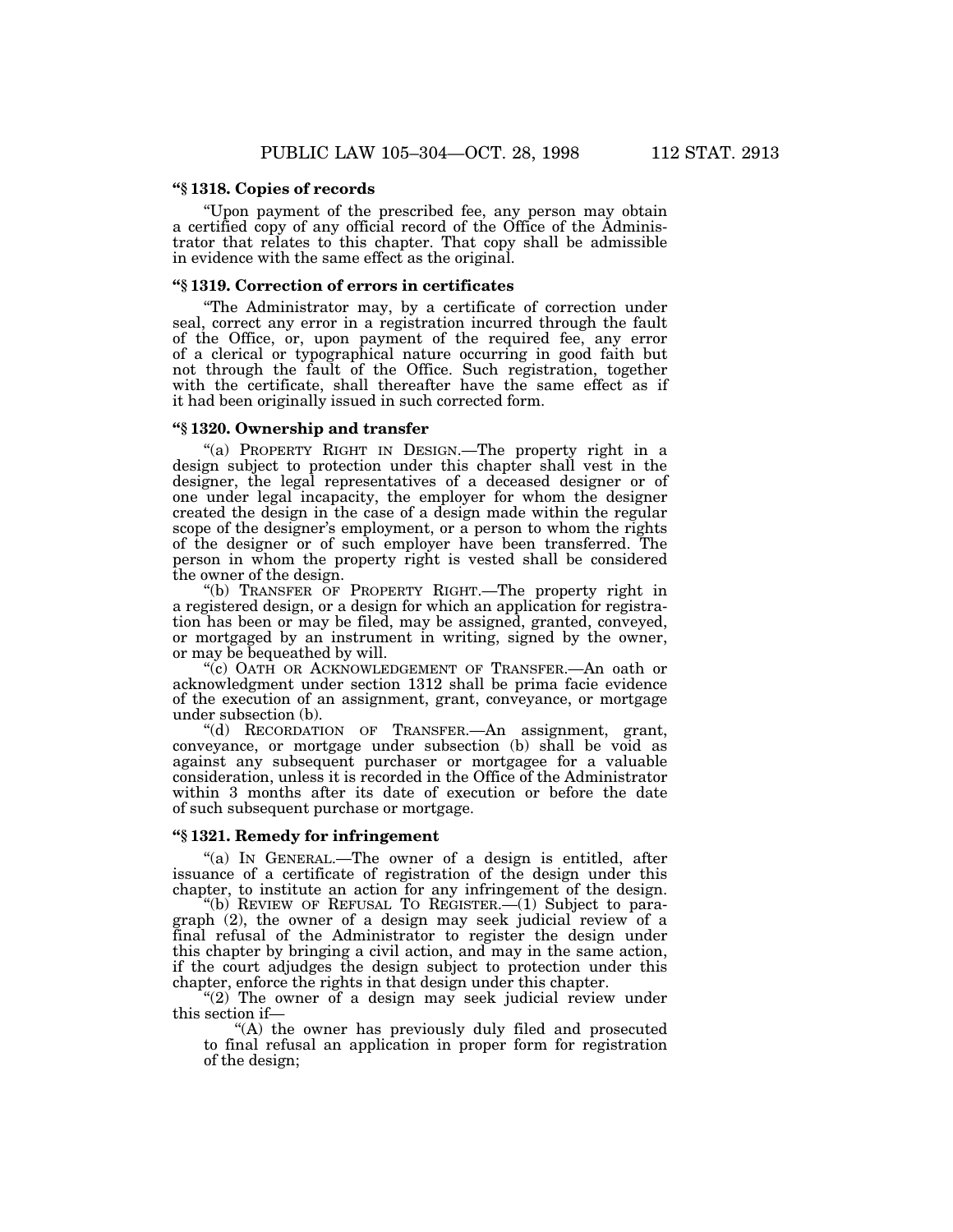''(B) the owner causes a copy of the complaint in the action to be delivered to the Administrator within 10 days after the commencement of the action; and

''(C) the defendant has committed acts in respect to the design which would constitute infringement with respect to a design protected under this chapter.

''(c) ADMINISTRATOR AS PARTY TO ACTION.—The Administrator may, at the Administrator's option, become a party to the action with respect to the issue of registrability of the design claim by entering an appearance within 60 days after being served with the complaint, but the failure of the Administrator to become a party shall not deprive the court of jurisdiction to determine that issue.

''(d) USE OF ARBITRATION TO RESOLVE DISPUTE.—The parties to an infringement dispute under this chapter, within such time as may be specified by the Administrator by regulation, may determine the dispute, or any aspect of the dispute, by arbitration. Arbitration shall be governed by title 9. The parties shall give notice of any arbitration award to the Administrator, and such award shall, as between the parties to the arbitration, be dispositive of the issues to which it relates. The arbitration award shall be unenforceable until such notice is given. Nothing in this subsection shall preclude the Administrator from determining whether a design is subject to registration in a cancellation proceeding under section  $1313(c)$ .

#### **§ 1322. Injunctions**

"(a) IN GENERAL.—A court having jurisdiction over actions under this chapter may grant injunctions in accordance with the principles of equity to prevent infringement of a design under this chapter, including, in its discretion, prompt relief by temporary restraining orders and preliminary injunctions.<br>
"(b) DAMAGES FOR INJUNCTIVE RELIEF

DAMAGES FOR INJUNCTIVE RELIEF WRONGFULLY OBTAINED.—A seller or distributor who suffers damage by reason of injunctive relief wrongfully obtained under this section has a cause of action against the applicant for such injunctive relief and may recover such relief as may be appropriate, including damages for lost profits, cost of materials, loss of good will, and punitive damages in instances where the injunctive relief was sought in bad faith, and, unless the court finds extenuating circumstances, reasonable attorney's fees.

# **''§ 1323. Recovery for infringement**

''(a) DAMAGES.—Upon a finding for the claimant in an action for infringement under this chapter, the court shall award the claimant damages adequate to compensate for the infringement. In addition, the court may increase the damages to such amount, not exceeding \$50,000 or \$1 per copy, whichever is greater, as the court determines to be just. The damages awarded shall constitute compensation and not a penalty. The court may receive expert testimony as an aid to the determination of damages.

''(b) INFRINGER'S PROFITS.—As an alternative to the remedies provided in subsection (a), the court may award the claimant the infringer's profits resulting from the sale of the copies if the court finds that the infringer's sales are reasonably related to the use of the claimant's design. In such a case, the claimant shall be required to prove only the amount of the infringer's sales and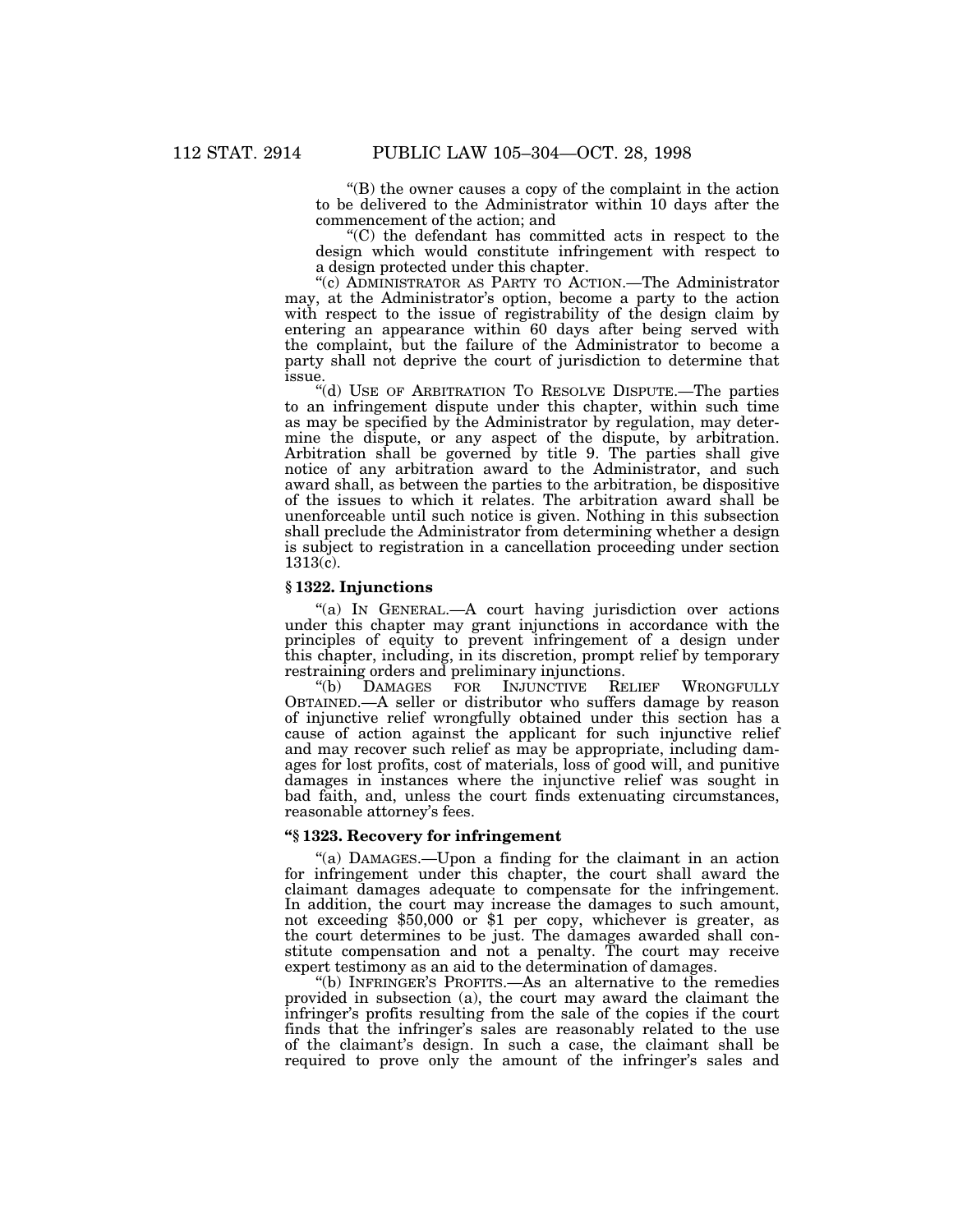the infringer shall be required to prove its expenses against such sales.

''(c) STATUTE OF LIMITATIONS.—No recovery under subsection (a) or (b) shall be had for any infringement committed more than 3 years before the date on which the complaint is filed.

''(d) ATTORNEY'S FEES.—In an action for infringement under this chapter, the court may award reasonable attorney's fees to the prevailing party.

''(e) DISPOSITION OF INFRINGING AND OTHER ARTICLES.—The court may order that all infringing articles, and any plates, molds, patterns, models, or other means specifically adapted for making the articles, be delivered up for destruction or other disposition as the court may direct.

#### **''§ 1324. Power of court over registration**

''In any action involving the protection of a design under this chapter, the court, when appropriate, may order registration of a design under this chapter or the cancellation of such a registration. Any such order shall be certified by the court to the Administrator, who shall make an appropriate entry upon the record.

#### **''§ 1325. Liability for action on registration fraudulently obtained**

''Any person who brings an action for infringement knowing that registration of the design was obtained by a false or fraudulent representation materially affecting the rights under this chapter, shall be liable in the sum of \$10,000, or such part of that amount as the court may determine. That amount shall be to compensate the defendant and shall be charged against the plaintiff and paid to the defendant, in addition to such costs and attorney's fees of the defendant as may be assessed by the court.

## **''§ 1326. Penalty for false marking**

''(a) IN GENERAL.—Whoever, for the purpose of deceiving the public, marks upon, applies to, or uses in advertising in connection with an article made, used, distributed, or sold, a design which is not protected under this chapter, a design notice specified in section 1306, or any other words or symbols importing that the design is protected under this chapter, knowing that the design is not so protected, shall pay a civil fine of not more than \$500 for each such offense.

''(b) SUIT BY PRIVATE PERSONS.—Any person may sue for the penalty established by subsection (a), in which event one-half of the penalty shall be awarded to the person suing and the remainder shall be awarded to the United States.

## **''§ 1327. Penalty for false representation**

''Whoever knowingly makes a false representation materially affecting the rights obtainable under this chapter for the purpose of obtaining registration of a design under this chapter shall pay a penalty of not less than \$500 and not more than \$1,000, and any rights or privileges that individual may have in the design under this chapter shall be forfeited.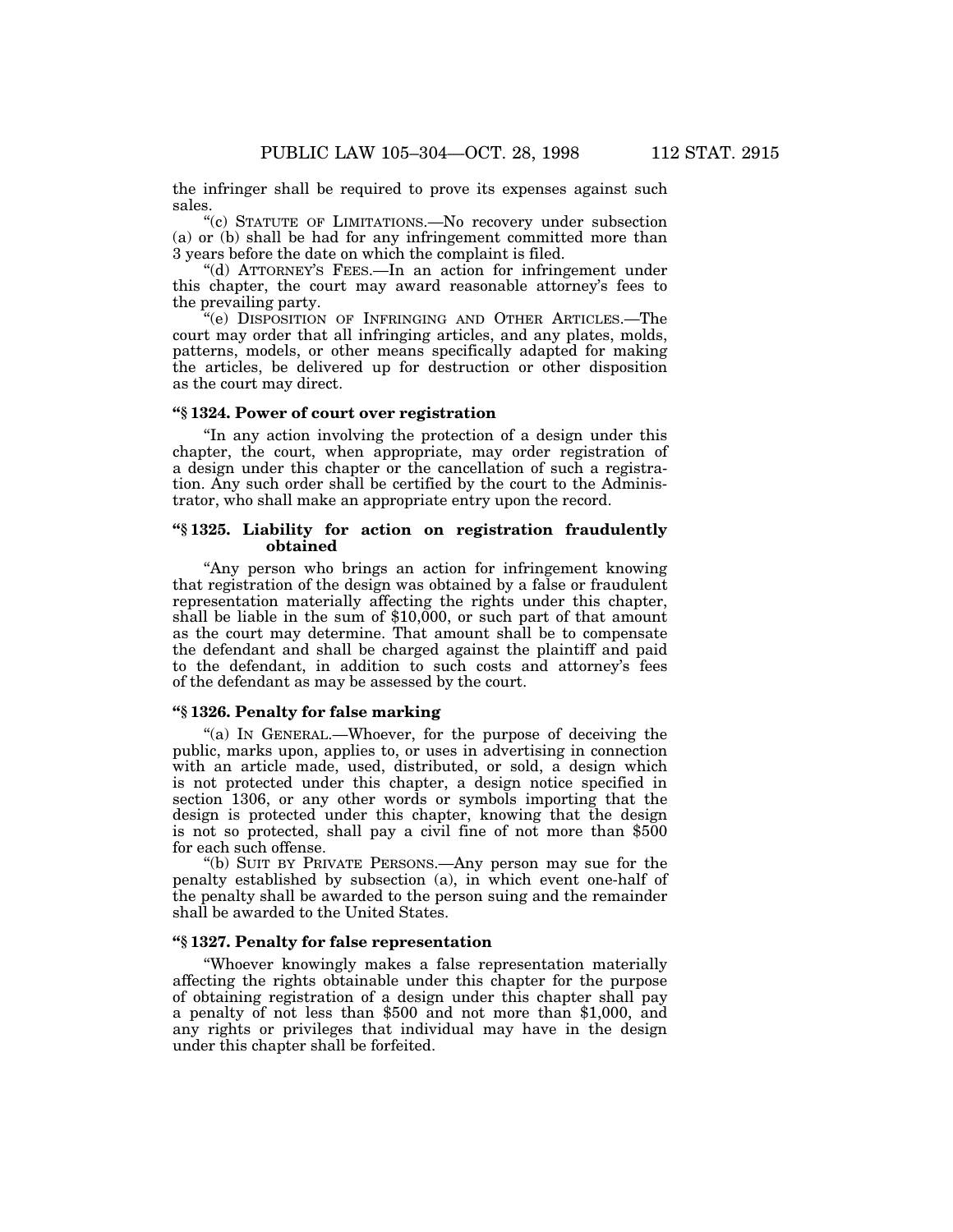# **''§ 1328. Enforcement by Treasury and Postal Service**

"(a) REGULATIONS.—The Secretary of the Treasury and the United States Postal Service shall separately or jointly issue regulations for the enforcement of the rights set forth in section 1308 with respect to importation. Such regulations may require, as a condition for the exclusion of articles from the United States, that the person seeking exclusion take any one or more of the following actions:

"(1) Obtain a court order enjoining, or an order of the International Trade Commission under section 337 of the Tariff Act of 1930 excluding, importation of the articles.

"(2) Furnish proof that the design involved is protected under this chapter and that the importation of the articles would infringe the rights in the design under this chapter.

''(3) Post a surety bond for any injury that may result if the detention or exclusion of the articles proves to be unjustified.

''(b) SEIZURE AND FORFEITURE.—Articles imported in violation of the rights set forth in section 1308 are subject to seizure and forfeiture in the same manner as property imported in violation of the customs laws. Any such forfeited articles shall be destroyed as directed by the Secretary of the Treasury or the court, as the case may be, except that the articles may be returned to the country of export whenever it is shown to the satisfaction of the Secretary of the Treasury that the importer had no reasonable grounds for believing that his or her acts constituted a violation of the law.

#### **''§ 1329. Relation to design patent law**

''The issuance of a design patent under title 35, United States Code, for an original design for an article of manufacture shall terminate any protection of the original design under this chapter.

# **''§ 1330. Common law and other rights unaffected**

''Nothing in this chapter shall annul or limit—

" $(1)$  common law or other rights or remedies, if any, available to or held by any person with respect to a design which has not been registered under this chapter; or

"(2) any right under the trademark laws or any right protected against unfair competition.

#### **''§ 1331. Administrator; Office of the Administrator**

"In this chapter, the 'Administrator' is the Register of Copyrights, and the 'Office of the Administrator' and the 'Office' refer to the Copyright Office of the Library of Congress.

#### **''§ 1332. No retroactive effect**

''Protection under this chapter shall not be available for any design that has been made public under section 1310(b) before the effective date of this chapter.''.

#### **SEC. 503. CONFORMING AMENDMENTS.**

(a) TABLE OF CHAPTERS.—The table of chapters for title 17, United States Code, is amended by adding at the end the following: **''13. Protection of Original Designs** ................................................................ **1301''.**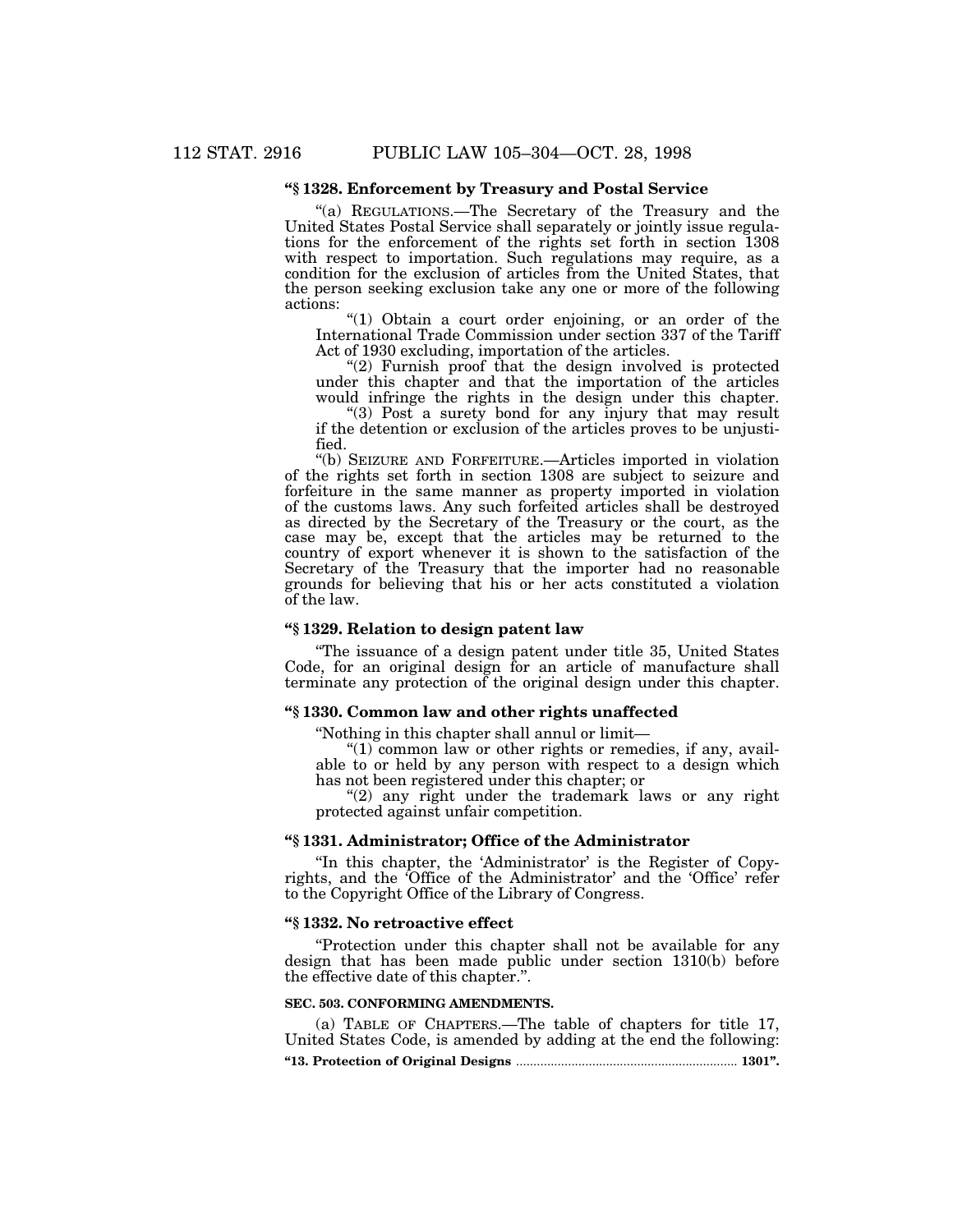(b) JURISDICTION OF DISTRICT COURTS OVER DESIGN ACTIONS.— (1) Section 1338(c) of title 28, United States Code, is amended by inserting ", and to exclusive rights in designs under chapter 13 of title 17," after "title 17".

(2)(A) The section heading for section 1338 of title 28, United States Code, is amended by inserting ''**designs,**'' after ''**mask** works.'

(B) The item relating to section 1338 in the table of sections at the beginning of chapter 85 of title 28, United States Code, is amended by inserting ''designs,'' after ''mask works,''.

(c) PLACE FOR BRINGING DESIGN ACTIONS.—(1) Section 1400(a) of title 28, United States Code, is amended by inserting ''or designs'' after ''mask works''.

(2) The section heading for section 1400 of title 28, United States Code, is amended to read as follows:

#### **''Patents and copyrights, mask works, and designs''.**

(3) The item relating to section 1400 in the table of sections at the beginning of chapter 87 of title 28, United States Code, is amended to read as follows:

''1400. Patents and copyrights, mask works, and designs.''.

(d) ACTIONS AGAINST THE UNITED STATES.—Section 1498(e) of title 28, United States Code, is amended by inserting '', and to exclusive rights in designs under chapter 13 of title 17," after " $t$ itle 17".

#### **SEC. 504. JOINT STUDY OF THE EFFECT OF THIS TITLE.**

Deadlines. 17 USC 1301 note.

Reports.

(a) IN GENERAL.—Not later than 1 year after the date of the enactment of this Act, and not later than 2 years after such date of enactment, the Register of Copyrights and the Commissioner of Patents and Trademarks shall submit to the Committees on the Judiciary of the Senate and the House of Representatives a joint report evaluating the effect of the amendments made by this title.

(b) ELEMENTS FOR CONSIDERATION.—In carrying out subsection (a), the Register of Copyrights and the Commissioner of Patents and Trademarks shall consider—

(1) the extent to which the amendments made by this title has been effective in suppressing infringement of the design of vessel hulls;

(2) the extent to which the registration provided for in chapter 13 of title 17, United States Code, as added by this title, has been utilized;

(3) the extent to which the creation of new designs of vessel hulls have been encouraged by the amendments made by this title;

(4) the effect, if any, of the amendments made by this title on the price of vessels with hulls protected under such amendments; and

(5) such other considerations as the Register and the Commissioner may deem relevant to accomplish the purposes of the evaluation conducted under subsection  $(a)$ .